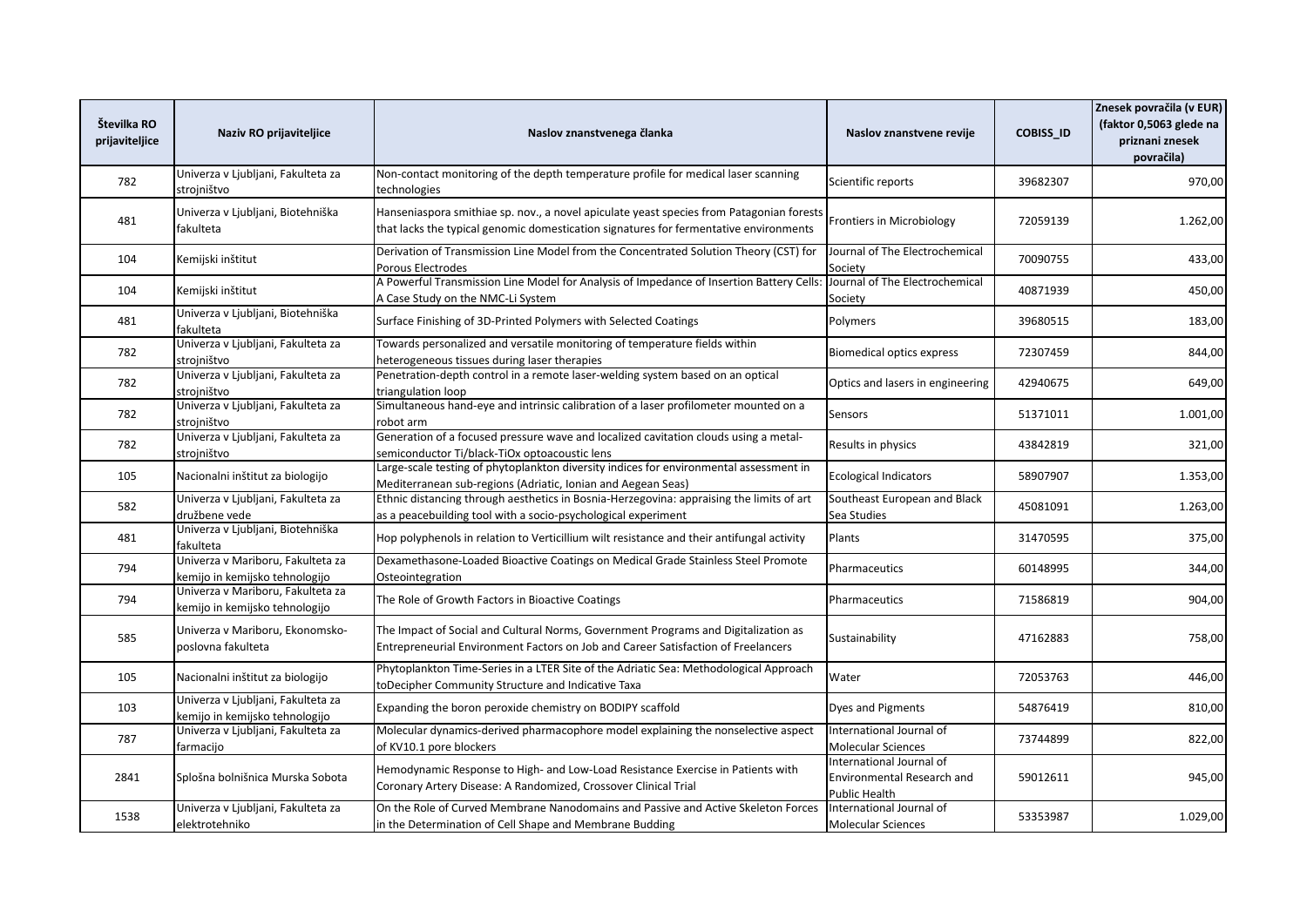| Številka RO<br>prijaviteljice | Naziv RO prijaviteljice                                                              | Naslov znanstvenega članka                                                                                                                                                                                    | Naslov znanstvene revije                              | <b>COBISS ID</b> | Znesek povračila (v EUR)<br>(faktor 0,5063 glede na<br>priznani znesek<br>povračila) |
|-------------------------------|--------------------------------------------------------------------------------------|---------------------------------------------------------------------------------------------------------------------------------------------------------------------------------------------------------------|-------------------------------------------------------|------------------|--------------------------------------------------------------------------------------|
| 510                           | Univerza v Ljubljani                                                                 | The Antibacterial Effects of New N-Alkylpyridinium Salts on Planktonic and Biofilm<br>Bacteria                                                                                                                | <b>Frontiers in Microbiology</b>                      | 33768963         | 509,00                                                                               |
| 782                           | Univerza v Ljubljani, Fakulteta za<br>strojništvo                                    | Challenges of numerical simulations of cavitation reactors for water treatment - An<br>example of flow simulation inside a cavitating microchannel                                                            | <b>Ultrasonics Sonochemistry</b>                      | 70757891         | 621,00                                                                               |
| 782                           | Univerza v Ljubljani, Fakulteta za<br>strojništvo                                    | Investigation into cavitational intensity and COD reduction performance of the pinned<br>disc reactor with various rotor-stator arrangements                                                                  | Ultrasonics sonochemistry                             | 70807811         | 621,00                                                                               |
| 2413                          | Univerza na Primorskem Fakulteta za<br>vede o zdravju                                | Helichrysum italicum ssp. italicum Infusion Promotes Fat Oxidation in Hepatocytes and<br>Stimulates Energy Expenditure and Fat Oxidation after Acute Ingestion in Humans: A<br>Pilot Study                    | Plants                                                | 71614723         | 1.001,00                                                                             |
| 215                           | Geološki zavod Slovenije                                                             | Investigating peatland stratigraphy and development of the Šijec bog (Slovenia) using<br>near-surface geophysical methods                                                                                     | Catena                                                | 66109443         | 722,00                                                                               |
| 796                           | Univerza v Mariboru, Fakulteta za<br>elektrotehniko, računalništvo in<br>informatiko | Efficient Chitosan/Nitrogen-doped Reduced Graphene Oxide Composite Membranes for<br>Direct Alkaline Ethanol Fuel Cells                                                                                        | International Journal of<br><b>Molecular Sciences</b> | 50761731         | 750,00                                                                               |
| 104                           | Kemijski inštitut                                                                    | c-kit2 G-quadruplex stabilized via a covalent probe: exploring G-quartet asymmetry                                                                                                                            | Nucleic Acids Research                                | 75645955         | 1.620,00                                                                             |
| 104                           | Kemijski inštitut                                                                    | Oxidative lesions modulate G-quadruplex stability and structure in the human BCL2<br>promoter                                                                                                                 | Nucleic Acids Research                                | 55258627         | 1.620,00                                                                             |
| 1604                          | Univerza v Mariboru, Fakulteta za<br>zdravstvene vede                                | Perception of the Online Learning Environment of Nursing Students in Slovenia:<br>Validation of the DREEM Questionnaire                                                                                       | Healthcare                                            | 73983235         | 657,00                                                                               |
| 795                           | Univerza v Mariboru, Fakulteta za<br>stroiništvo                                     | Alkaline membrane fuel cells: anion exchange membranes and fuels                                                                                                                                              | Sustainable energy & fuels                            | 39234819         | 1.403,00                                                                             |
| 2841                          | Splošna bolnišnica Murska Sobota                                                     | Response: Commentary: Blood Flow Restriction Exercise: Considerations of<br>Methodology, Application, and Safety                                                                                              | Frontiers in Physiology                               | 87607811         | 191,00                                                                               |
| 2413                          | Univerza na Primorskem Fakulteta za<br>vede o zdravju                                | Force-velocity profile during vertical jump cannot be assessed using only bodyweight<br>jump and isometric maximal voluntary contraction tasks                                                                | Scientific reports                                    | 35836419         | 968,00                                                                               |
| 481                           | Univerza v Ljubljani, Biotehniška<br>fakulteta                                       | Germinated Buckwheat: Effects of Dehulling on Phenolics Profile and Antioxidant Activity<br>of Buckwheat Seeds                                                                                                | Foods                                                 | 58392323         | 992,00                                                                               |
| 792                           | Univerza v Ljubljani, Fakulteta za<br>gradbeništvo in geodezijo                      | Deep learning for detection of visible land boundaries from UAV imagery                                                                                                                                       | <b>Remote Sensing</b>                                 | 64902403         | 1.203,00                                                                             |
| 381                           | Univerza v Ljubljani, Medicinska<br>fakulteta                                        | CARD8 and IL1B polymorphisms influence MRI brain patterns in newborns with hypoxic-<br>ischemic encephalopathy treated with hypothermia                                                                       | Antioxidants                                          | 47469571         | 672,00                                                                               |
| 792                           | Univerza v Ljubljani, Fakulteta za<br>gradbeništvo in geodezijo                      | Soil erosion modelling: a bibliometric analysis                                                                                                                                                               | Environmental research                                | 58619139         | 935,00                                                                               |
| 1669                          | Univerza na Primorskem, Inštitut<br>Andrej Marušič                                   | Energy Retrofitting Opportunities Using Renewable Materials-Comparative Analysis of<br>the Current Frameworks in Bosnia-Herzegovina and Slovenia                                                              | Sustainability                                        | 46221315         | 1.016,00                                                                             |
| 104                           | Kemijski inštitut                                                                    | 'Polysulfide species in various electrolytes of Li-S batteries -a chromatographic<br>investigation"                                                                                                           | Electrochimica Acta                                   | 35165699         | 716,00                                                                               |
| 104                           | Kemijski inštitut                                                                    | Observing, tracking and analysing electrochemically induced atomic-scale structural<br>changes of an individual Pt-Co nanoparticle as a fuel cell electrocatalyst by combining<br>modified floating electrode | Electrochimica Acta                                   | 64503043         | 716,00                                                                               |
| 1554                          | Univerza v Ljubljani, Fakulteta za<br>matematiko in fiziko                           | Electrically tuneable optical diffraction gratings based on a polymer scaffold filled with a<br>nematic liquid crystal                                                                                        | Polymers                                              | 71504131         | 888,00                                                                               |
| 1554                          | Univerza v Ljubljani, Fakulteta za<br>matematiko in fiziko                           | Structure and Superconductivity of Tin-Containing HfTiZrSnM (M = Cu, Fe, Nb, Ni)<br>Medium-Entropy and High-Entropy Alloys                                                                                    | Materials                                             | 71210755         | 999,00                                                                               |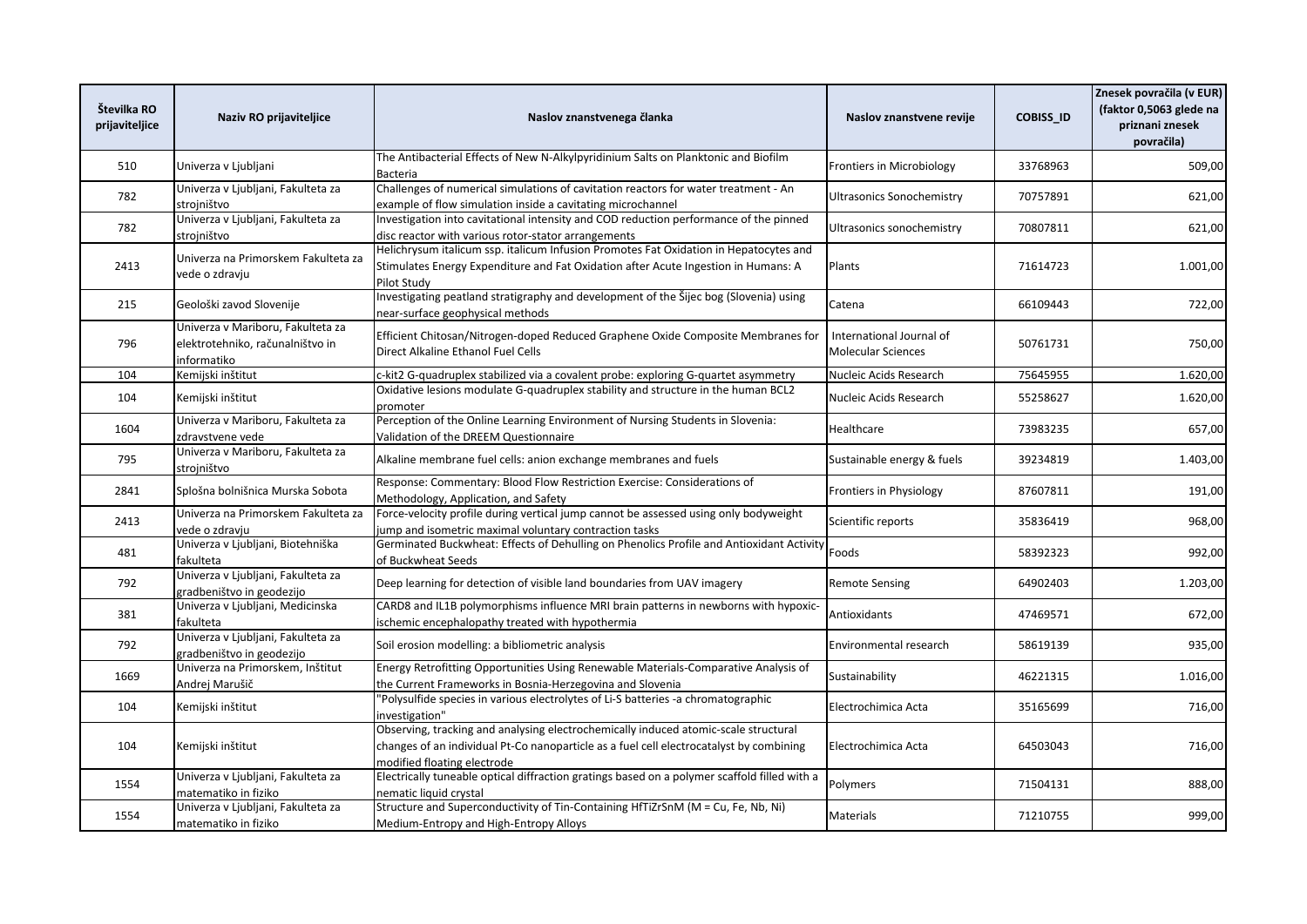| Številka RO<br>prijaviteljice | Naziv RO prijaviteljice                                  | Naslov znanstvenega članka                                                                                                                                                                            | Naslov znanstvene revije                                       | <b>COBISS ID</b> | Znesek povračila (v EUR)<br>(faktor 0,5063 glede na<br>priznani znesek<br>povračila) |
|-------------------------------|----------------------------------------------------------|-------------------------------------------------------------------------------------------------------------------------------------------------------------------------------------------------------|----------------------------------------------------------------|------------------|--------------------------------------------------------------------------------------|
| 590                           | Univerza v Ljubljani, Fakulteta za<br>upravo             | Systemic legislation: By what right are distinctionsmade?                                                                                                                                             | <b>Cogent Social Sciences</b>                                  | 33714947         | 543,00                                                                               |
| 787                           | Univerza v Ljubljani, Fakulteta za<br>farmacijo          | 3D Pharmacophore-Based Discovery of Novel KV10.1 Inhibitors with Antiproliferative<br>Activity                                                                                                        | Cancers                                                        | 55144451         | 906,00                                                                               |
| 481                           | Jniverza v Ljubljani, Biotehniška<br>fakulteta           | Improving fungal decay resistance of less durable sapwood by impregnation with Scots<br>pine knotwood and Black locust heartwood hydrophilic extractives with antifungal or<br>antioxidant properties | Forests                                                        | 29712643         | 844,00                                                                               |
| 2872                          | Visoka šola za varstvo okolja                            | First insights into the population genetic structure and heterozygosity-fitness<br>relationship in roe deer inhabiting the area between the Alps and Dinaric mountains                                | Animals                                                        | 40688899         | 751,00                                                                               |
| 481                           | Univerza v Ljubljani, Biotehniška<br>fakulteta           | Evaluation of dietary supplements containing viable bacteria by cultivation/MALDI-TOF<br>Mass Spectrometry and PCR identification                                                                     | Frontiers in Microbiology                                      | 67936003         | 1.252,00                                                                             |
| 2334                          | Univerza v Mariboru, Medicinska<br>fakulteta             | Pharmacodynamics of malondialdehyde as indirect oxidative stress marker after arrested Biomedicine &<br>heart cardiopulmonary bypass surgery                                                          | pharmacotherapy                                                | 33722115         | 703,00                                                                               |
| 2334                          | Univerza v Mariboru, Medicinska<br>fakulteta             | Microvascular Tissue Engineering-A Review                                                                                                                                                             | <b>Biomedicines</b>                                            | 66907395         | 997,00                                                                               |
| 2334                          | Univerza v Mariboru, Medicinska<br>fakulteta             | Design of in vitro hair follicles for different applications in the treatment of alopecia : a<br>review                                                                                               | <b>Biomedicines</b>                                            | 60163331         | 997,00                                                                               |
| 104                           | Kemijski inštitut                                        | 'Electrochemical Performance of Mg Metal-Quinone Battery in Chloride-Free<br>Electrolyte"                                                                                                             | Batteries & Supercaps                                          | 50820867         | 1.468,00                                                                             |
| 481                           | Univerza v Ljubljani, Biotehniška<br>fakulteta           | Assessment of wooden foundation piles after 125 years of service - case study                                                                                                                         | Forests                                                        | 48762115         | 447,00                                                                               |
| 1538                          | Univerza v Ljubljani, Fakulteta za<br>elektrotehniko     | Electroporation with nanosecond pulses and bleomycin or cisplatin results in efficient<br>cell kill and low metal release from electrodes                                                             | Bioelectrochemistry                                            | 57144835         | 883,00                                                                               |
| 586                           | Univerza v Mariboru, Fakulteta za<br>organizacijske vede | Determinants of innovation capability: an exploratory study of inclusive leadership and<br>work engagement                                                                                            | Quality innovation prosperity =<br>Kvalita inovácia prosperita | 72307715         | 123,00                                                                               |
| 586                           | Univerza v Mariboru, Fakulteta za<br>organizacijske vede | Risk-informed performance-based metrics for evaluating the structural safety and<br>serviceability of constructed assets against natural disasters                                                    | Sustainability                                                 | 64484611         | 263,00                                                                               |
| 586                           | Univerza v Mariboru, Fakulteta za<br>organizacijske vede | Information technology for business sustainability : a literature review with automated<br>content analysis                                                                                           | Sustainability                                                 | 48589059         | 924,00                                                                               |
| 586                           | Univerza v Mariboru, Fakulteta za<br>organizacijske vede | An analysis of physical asset management core practices and their influence on<br>operational performance                                                                                             | Sustainability                                                 | 35146243         | 313,00                                                                               |
| 586                           | Univerza v Mariboru, Fakulteta za<br>organizacijske vede | Factors influencing mathematics achievement of university students of social sciences                                                                                                                 | Mathematics                                                    | 40901891         | 614,00                                                                               |
| 795                           | Univerza v Mariboru, Fakulteta za<br>strojništvo         | Fused filament fabrication of Nd-Fe-B bonded magnets: Comparison of PA12 and TPU<br>matrices                                                                                                          | <b>Additive Manufacturing</b>                                  | 41952003         | 246,00                                                                               |
| 481                           | Univerza v Ljubljani, Biotehniška<br>fakulteta           | Development and optimisation of solid-phase extraction of extractable and bound<br>phenolic acids in spelt (Triticum spelta L.) seeds                                                                 | Antioxidants                                                   | 69476867         | 990,00                                                                               |
| 2413                          | Univerza na Primorskem Fakulteta za<br>vede o zdravju    | A Review and Evaluation of the Data Supporting Internal Use of Helichrysum italicum                                                                                                                   | Plants                                                         | 76122627         | 901,00                                                                               |
| 2413                          | Univerza na Primorskem Fakulteta za<br>vede o zdravju    | A Comparative Study of the Antioxidative Effects of Helichrysum italicum and<br>Helichrysum arenarium Infusions                                                                                       | Antioxidants                                                   | 53886211         | 1.137,00                                                                             |
| 404                           | Gozdarski inštitut Slovenije                             | The Effect of Harvesting on National Forest Carbon Sinks up to 2050 Simulated by the<br>CBM-CFS3 Model: A Case Study from Slovenia                                                                    | Forests                                                        | 32930819         | 704,00                                                                               |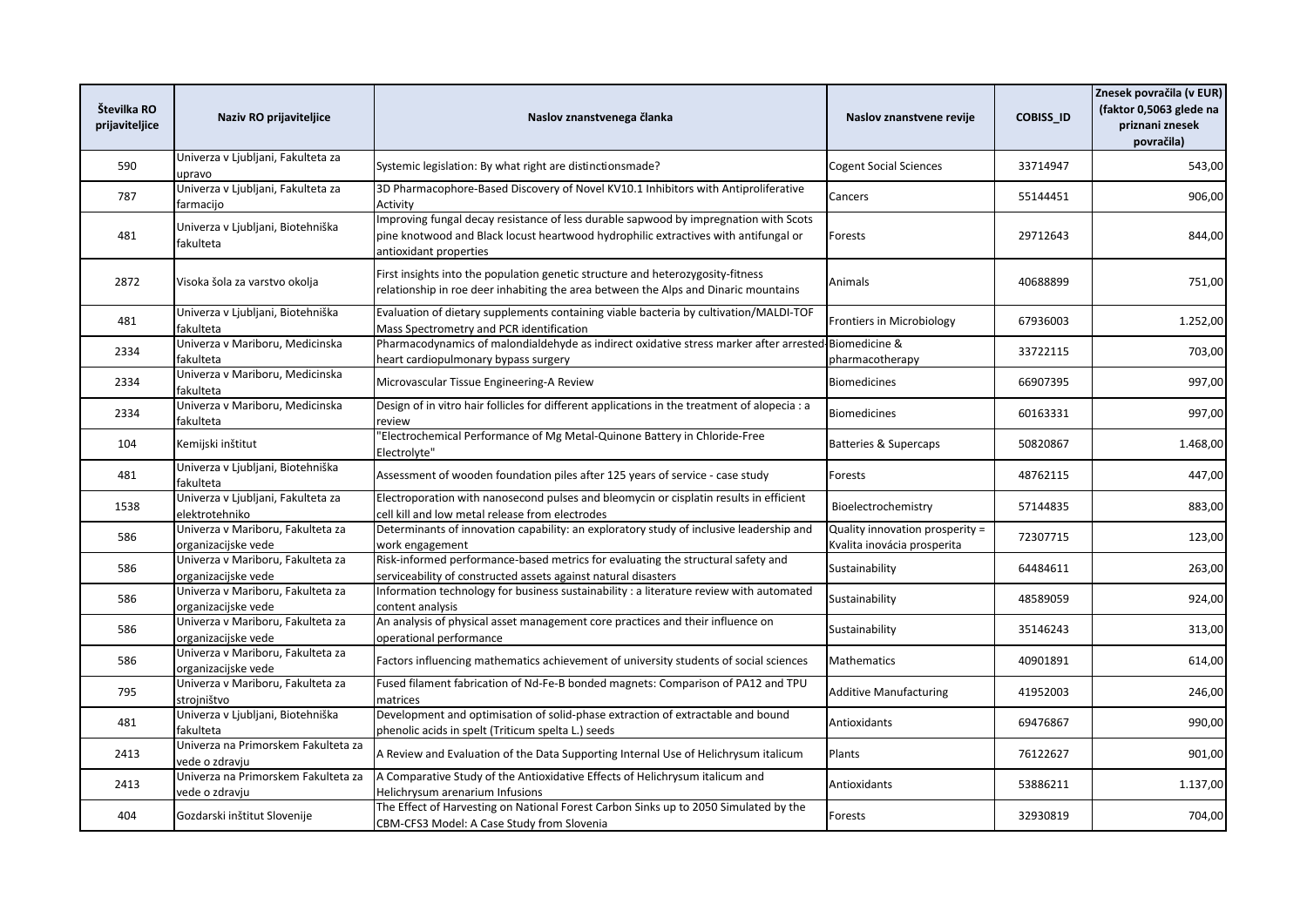| Številka RO<br>prijaviteljice | Naziv RO prijaviteljice                                             | Naslov znanstvenega članka                                                                                                                                         | Naslov znanstvene revije                                | <b>COBISS ID</b> | Znesek povračila (v EUR)<br>(faktor 0,5063 glede na<br>priznani znesek<br>povračila) |
|-------------------------------|---------------------------------------------------------------------|--------------------------------------------------------------------------------------------------------------------------------------------------------------------|---------------------------------------------------------|------------------|--------------------------------------------------------------------------------------|
| 381                           | Univerza v Ljubljani, Medicinska<br>fakulteta                       | Structural brain alterations in prelingually deaf                                                                                                                  | Neurolmage                                              | 23619331         | 1.463,00                                                                             |
| 795                           | Univerza v Mariboru, Fakulteta za<br>strojništvo                    | Experimental and computational evaluation of tensile properties of additively<br>manufactured hexa- and tetrachiral auxetic cellular structures                    | Additive manufacturing                                  | 62109187         | 410,00                                                                               |
| 206                           | Inštitut za kovinske materiale in<br>tehnologije                    | Extraordinary nanocrystalline Pb whisker growth from Bi-Mg-Pb pools in aluminum alloy<br>6026 moderated through oriented attachment.                               | Nanomaterials                                           | 71371779         | 1.047,00                                                                             |
| 206                           | Inštitut za kovinske materiale in<br>tehnologije                    | Effectiveness of deep cryogenic treatment on carbide precipitation.                                                                                                | Journal of Materials Research<br>and Technology         | 32467971         | 250,00                                                                               |
| 206                           | Inštitut za kovinske materiale in<br>tehnologije                    | Effect of deep cryogenic treatment on surface chemistry and microstructure of selected<br>high-speed steels.                                                       | Applied Surface Science                                 | 50543363         | 754,00                                                                               |
| 206                           | Inštitut za kovinske materiale in<br>tehnologije                    | Comparative study of conventional and deep cryogenic treatment of AISI M3:2 (EN<br>1.3395) high-speed steel                                                        | Journal of Materials Research<br>and Technology         | 32479235         | 250,00                                                                               |
| 206                           | Inštitut za kovinske materiale in<br>tehnologije                    | Investigation of microstructural attributes of steel surfaces through magneto-optical Kerr<br>effect.                                                              | Journal of Materials Research<br>and Technology         | 50044931         | 253,00                                                                               |
| 206                           | Inštitut za kovinske materiale in<br>tehnologije                    | Developments towards a multiscale meshless rolling simulation system.                                                                                              | <b>Materials</b>                                        | 72029955         | 476,00                                                                               |
| 794                           | Univerza v Mariboru, Fakulteta za<br>kemijo in kemijsko tehnologijo | Bio)nanotechnology in Food Science - Food Packaging                                                                                                                | Nanomaterials                                           | 48589315         | 846,00                                                                               |
| 1669                          | Univerza na Primorskem, Inštitut<br>Andrej Marušič                  | Robust Scheduling of Waste Wood Processing Plants with Uncertain Delivery Sources<br>and Quality                                                                   | Sustainability                                          | 61491459         | 1.051,00                                                                             |
| 1669                          | Univerza na Primorskem, Inštitut<br>Andrej Marušič                  | Impact of drying process on kraft lignin: ligninwater interaction mechanism study by 2D<br>NIR correlation spectroscopy                                            | Jmr&t - Journal of Materials<br>Research and Technology | 55070979         | 589,00                                                                               |
| 585                           | Univerza v Mariboru, Ekonomsko-<br>poslovna fakulteta               | Gender differences in work satisfaction, work engagement and work efficiency of<br>employees during the COVID-19 pandemic: the case in Slovenia                    | Sustainability                                          | 73176835         | 639,00                                                                               |
| 381                           | Univerza v Ljubljani, Medicinska<br>fakulteta                       | Suppression of Pyruvate Dehydrogenase Kinase by Dichloroacetate in Cancer and<br>Skeletal Muscle Cells Is Isoform Specific and Partially Independent of HIF-1alpha | International Journal of<br><b>Molecular Sciences</b>   | 72730115         | 239,00                                                                               |
| 1555                          | Univerza v Ljubljani,<br>Naravoslovnotehniška fakulteta             | Influence of Ga on the formation of phases in cast Al-Mn-based alloys                                                                                              | Intermetallics                                          | 69218563         | 653,00                                                                               |
| 792                           | Univerza v Ljubljani, Fakulteta za<br>gradbeništvo in geodezijo     | Treatment and Re-Use of Raw Blackwater by Chlorella vulgaris-Based System                                                                                          | Water                                                   | 30855683         | 927,00                                                                               |
| 481                           | Univerza v Ljubljani, Biotehniška<br>fakulteta                      | Bending stiffness of hybrid wood-metal composite beams : an experimentally validated<br>numerical model                                                            | Forests                                                 | 71832323         | 693,00                                                                               |
| 481                           | Univerza v Ljubljani, Biotehniška<br>fakulteta                      | The Development of pneumatic fatigue test rig for wood-based specimens                                                                                             | Forests                                                 | 36773379         | 712,00                                                                               |
| 206                           | Inštitut za kovinske materiale in<br>tehnologije                    | Use of plasma nitriding to improve the wear and corrosion resistance of 18Ni-300<br>maraging steel manufactured by selective laser melting.                        | Scientific reports                                      | 50534915         | 891,00                                                                               |
| 206                           | Inštitut za kovinske materiale in<br>tehnologije                    | Hybrid additive manufacturing of Inconel 718 for future space applications.                                                                                        | <b>Materials Characterization</b>                       | 45252611         | 728,00                                                                               |
| 782                           | Univerza v Ljubljani, Fakulteta za<br>strojništvo                   | Reinforcement-learning-based route generation for heavy-traffic autonomous mobile<br>robot systems                                                                 | Sensors, ISSN 1424-8220                                 | 76747779         | 1.103,00                                                                             |
| 787                           | Univerza v Ljubljani, Fakulteta za<br>farmacijo                     | Selective DNA gyrase inhibitors : multi-target in silico profiling with 3D-pharmacophores                                                                          | Pharmaceuticals                                         | 73095939         | 594,00                                                                               |
| 381                           | Univerza v Ljubljani, Medicinska<br>fakulteta                       | Neurotropic viruses, astrocytes, and COVID-19                                                                                                                      | Frontiers in cellular<br>neuroscience,                  | 58875651         | 1.332,00                                                                             |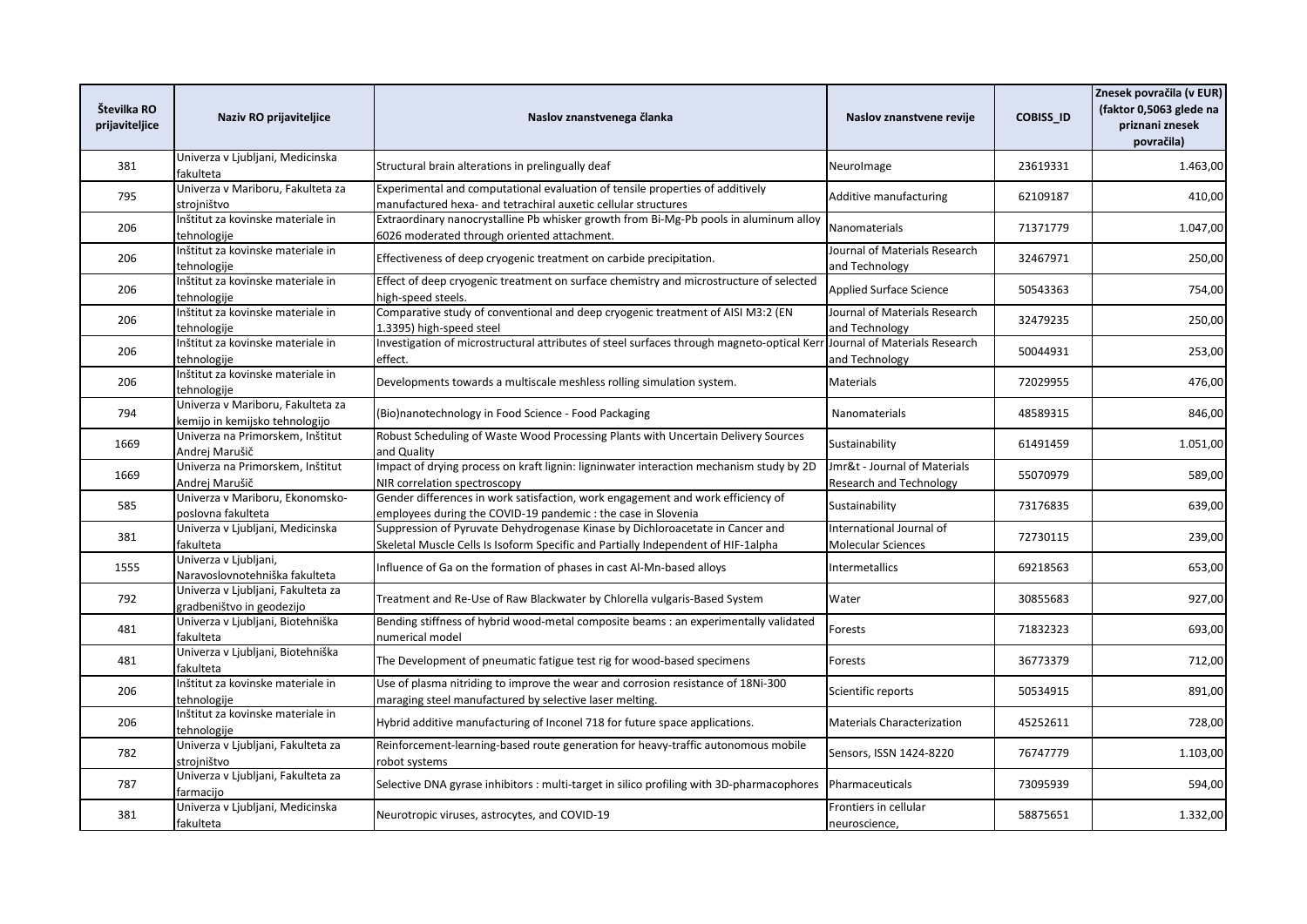| Številka RO<br>prijaviteljice | Naziv RO prijaviteljice                                                              | Naslov znanstvenega članka                                                                                                                                                                          | Naslov znanstvene revije                                                                     | <b>COBISS ID</b> | Znesek povračila (v EUR)<br>(faktor 0,5063 glede na<br>priznani znesek<br>povračila) |
|-------------------------------|--------------------------------------------------------------------------------------|-----------------------------------------------------------------------------------------------------------------------------------------------------------------------------------------------------|----------------------------------------------------------------------------------------------|------------------|--------------------------------------------------------------------------------------|
| 104                           | Kemijski inštitut                                                                    | Differential effect of extracellular acidic environment on IL-1 $\beta$ released from human and<br>mouse phagocytes                                                                                 | International journal of<br>molecular sciences                                               | 32000003         | 844,00                                                                               |
| 104                           | Kemijski inštitut                                                                    | Coiled-coil heterodimers with increased stability for cellular regulation and sensing SARS<br>CoV-2 spike protein-mediated cell fusion                                                              | Scientific reports                                                                           | 64544771         | 856,00                                                                               |
| 381                           | Univerza v Ljubljani, Medicinska<br>fakulteta                                        | IAstrocyte arborization enhances Ca[sup]2+ but not cAMP signaling plasticity                                                                                                                        | <b>GLIA</b>                                                                                  | 73561091         | 2.070,00                                                                             |
| 104                           | Kemijski inštitut                                                                    | Calcium ionophore-induced extracellular vesicles mediate cytoprotection against<br>simulated ischemia/reperfusion injury in cardiomyocyte-derived cell lines by inducing<br>heme oxygenase 1        | International journal of<br>molecular sciences                                               | 33505539         | 380,00                                                                               |
| 1555                          | Univerza v Ljubljani,<br>Naravoslovnotehniška fakulteta                              | Functionalization of Woven Fabrics with PBT Yarns                                                                                                                                                   | Polymers                                                                                     | 47181827         | 702,00                                                                               |
| 1555                          | Univerza v Ljubljani,<br>Naravoslovnotehniška fakulteta                              | Functional Nanocellulose, Alginate and Chitosan Nanocomposites Designed as Active<br><b>Film Packaging Materials</b>                                                                                | <b>MDPI-POLYMERS</b>                                                                         | 72731651         | 731,00                                                                               |
| 1555                          | Univerza v Ljubljani,<br>Naravoslovnotehniška fakulteta                              | Development of antibacterial and UV protective cotton fabrics using plant food waste<br>and alien invasive plant extracts as reducing agents for the in-situ synthesis of silver<br>nanoparticles   | Cellulose                                                                                    | 51408131         | 1.890,00                                                                             |
| 1555                          | Univerza v Ljubljani,<br>Naravoslovnotehniška fakulteta                              | Analysis of PLA composite filaments reinforced with lignin and polymerised-lignin-<br>treated NFC                                                                                                   | MDPI-POLYMERS                                                                                | 69691651         | 822,00                                                                               |
| 1555                          | Univerza v Ljubljani,<br>Naravoslovnotehniška fakulteta                              | Multifunctional antibacterial and ultraviolet protective cotton cellulose developed by in<br>situ biosynthesis of silver nanoparticles into a polysiloxane matrix mediated by sumac<br>leaf extract | <b>Applied Surface Science</b>                                                               | 67347971         | 724,00                                                                               |
| 1669                          | Univerza na Primorskem, Inštitut<br>Andrej Marušič                                   | No Interface, No Problem: Gesture Recognition on Physical Objects Using Radar Sensing                                                                                                               | Sensors                                                                                      | 74784003         | 1.103,00                                                                             |
| 796                           | Univerza v Mariboru, Fakulteta za<br>elektrotehniko, računalništvo in<br>informatiko | Optical Micro-Wire Flow-Velocity Sensor                                                                                                                                                             | Sensors                                                                                      | 66987523         | 479,00                                                                               |
| 1538                          | Univerza v Ljubljani, Fakulteta za<br>elektrotehniko                                 | Cell death due to electroporation - A review                                                                                                                                                        | Bioelectrochemistry                                                                          | 69133827         | 883,00                                                                               |
| 792                           | Univerza v Ljubljani, Fakulteta za<br>tradbeništvo in geodezijo                      | The relation between concrete, mortar and paste scale early age properties                                                                                                                          | Materials                                                                                    | 57744899         | 891,00                                                                               |
| 404                           | Gozdarski Inštitut Slovenije                                                         | Private Forest Owner Characteristics Affect European Spruce Bark Beetle Management<br>under an Extreme Weather Event and Host Tree Density                                                          | Forests                                                                                      | 55791875         | 801,00                                                                               |
| 104                           | Kemijski inštitut                                                                    | A nanobody toolbox targeting dimeric coiled-coil modules for functionalization of<br>designed protein origami structures                                                                            | Proceedings of the National<br>Academy of Sciences of the<br><b>United States of America</b> | 64113667         | 1.985,00                                                                             |
| 1502                          | Zavod za gradbeništvo Slovenije                                                      | Effects of blended cements and carbonation on chloride-induced corrosion propagation                                                                                                                | Cement and concrete research                                                                 | 60814851         | 2.077,00                                                                             |
| 104                           | Kemijski inštitut                                                                    | Analysis of the direct and indirect effects of nanoparticle exposure on microglial and<br>neuronal cells in vitro                                                                                   | International journal of<br>molecular sciences                                               | 30614531         | 285,00                                                                               |
| 1538                          | Univerza v Ljubljani, Fakulteta za<br>Elektrotehniko                                 | Influence of Atmosphere on Calibration of Radiation Thermometers                                                                                                                                    | Sensors                                                                                      | 74176771         | 1.103,00                                                                             |
| 104                           | Kemijski inštitut                                                                    | Self-assembly and regulation of protein cages from pre-organised coiled-coil modules                                                                                                                | Nature communications                                                                        | 51114755         | 2.294,00                                                                             |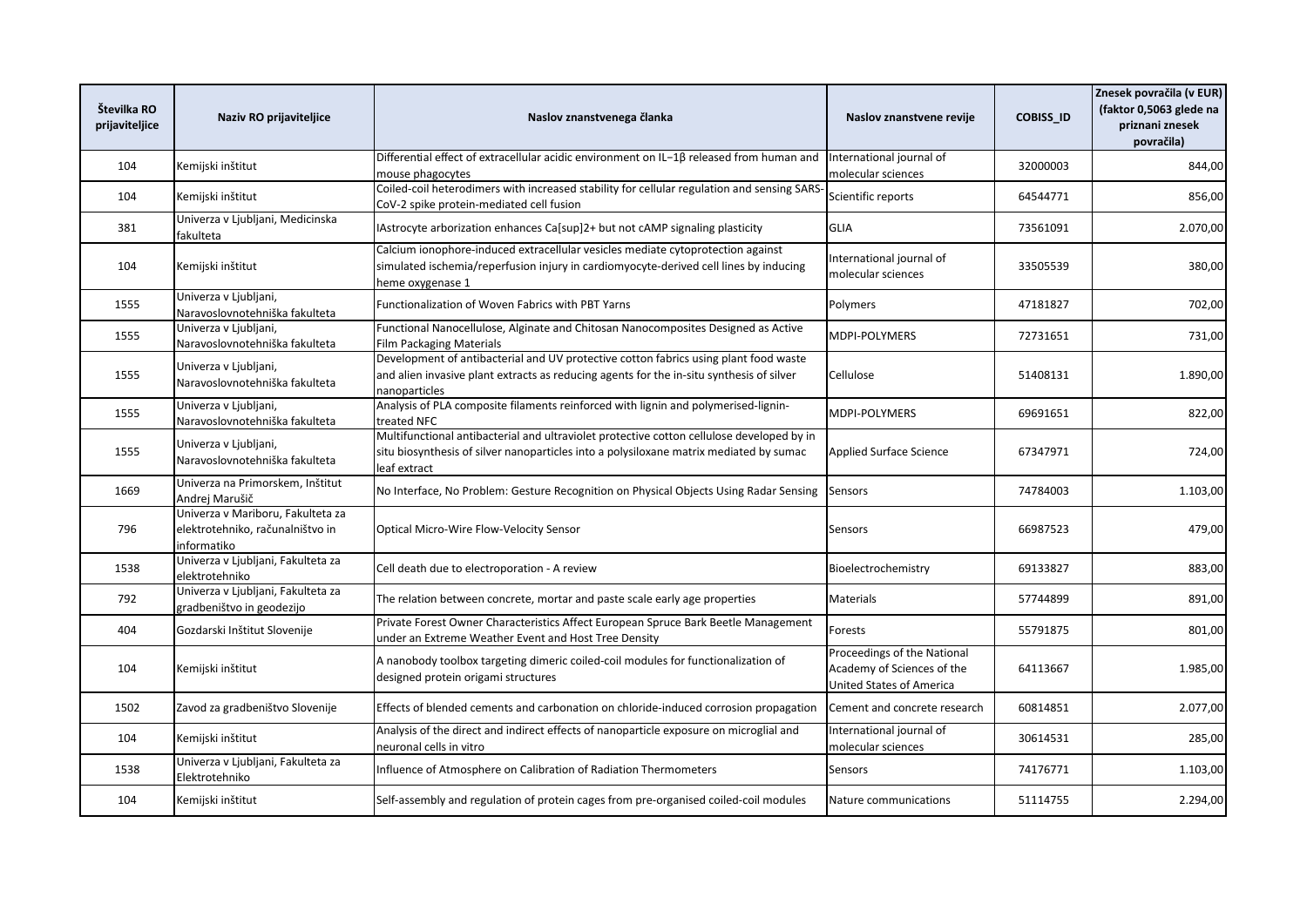| Številka RO<br>prijaviteljice | Naziv RO prijaviteljice                                                              | Naslov znanstvenega članka                                                                                                                               | Naslov znanstvene revije                       | <b>COBISS ID</b> | Znesek povračila (v EUR)<br>(faktor 0,5063 glede na<br>priznani znesek<br>povračila) |
|-------------------------------|--------------------------------------------------------------------------------------|----------------------------------------------------------------------------------------------------------------------------------------------------------|------------------------------------------------|------------------|--------------------------------------------------------------------------------------|
| 782                           | Univerza v Ljubljani, Fakulteta za<br>strojništvo                                    | Implementing concurrent engineering and QFD method to achieve realization of<br>sustainable project                                                      | Sustainability                                 | 48405251         | 516,00                                                                               |
| 782                           | Univerza v Ljubljani, Fakulteta za<br>strojništvo                                    | Adopting agile project management practices in non-software SMEs : a case study of a<br>slovenian medium-sized manufacturing company                     | Sustainability                                 | 36195331         | 927,00                                                                               |
| 481                           | Univerza v Ljubljani, Biotehniška<br>fakulteta                                       | Effect of Sanding and Plasma Treatment of 3D-Printed Parts on Bonding to Wood with<br><b>PVAc Adhesive</b>                                               | Polymers                                       | 58968835         | 990,00                                                                               |
| 796                           | Univerza v Mariboru, Fakulteta za<br>elektrotehniko, računalništvo in<br>informatiko | Optical flow sensor based on the thermal time-of-flight measurement                                                                                      | <b>Optics Express</b>                          | 59293955         | 834,00                                                                               |
| 794                           | Univerza v Mariboru, Fakulteta za<br>kemijo in kemijsko tehnologijo                  | Development of chitosan functionalized magnetic nanoparticles with bioactive<br>compounds                                                                | Nanomaterials                                  | 30642435         | 844,00                                                                               |
| 406                           | Univerza v Ljubljani, Veterinarska<br>fakulteta                                      | Follow up on simple (closed) extraction of fractured maxillary canine teeth in domestic<br>ferrets (Mustela putorius furo)                               | Front Vet Sci                                  | 63081475         | 913,00                                                                               |
| 406                           | Univerza v Ljubljani, Veterinarska<br>fakulteta                                      | Case Report: Intoxication in a Pig (Sus Scrofa Domesticus) After Transdermal Fentanyl<br>Patch Ingestion                                                 | Front Vet Sci                                  | 36219907         | 937,00                                                                               |
| 406                           | Univerza v Ljubljani, Veterinarska<br>fakulteta                                      | Peripheral blood lymphocyte subtypes in dogs with different stages of myxomatous<br>mitral valve disease                                                 | Journal of veterinary internal<br>medicine     | 69808131         | 1.064,00                                                                             |
| 1502                          | Zavod za gradbeništvo Slovenije                                                      | An electrochemical and spectroscopic study of surfaces on bronze sculptures exposed to<br>urban environment                                              | Materials                                      | 60871939         | 509,00                                                                               |
| 796                           | Univerza v Mariboru, Fakulteta za<br>elektrotehniko, računalništvo in<br>informatiko | All Silica Micro-Fluidic Flow Injection Sensor System for Colorimetric Chemical Sensing                                                                  | Sensors                                        | 66988291         | 799,00                                                                               |
| 406                           | Univerza v Ljubljani, Veterinarska<br>fakulteta                                      | Bone tissue morphology of rat offspring lactationally exposed to polychlorinated<br>biphenyl 169 and 155                                                 | Scientific reports                             | 35769091         | 926,00                                                                               |
| 406                           | Univerza v Ljubljani, Veterinarska<br>fakulteta                                      | Inflammation and its association with oxidative stress in dogs with heart failure                                                                        | <b>BMC</b> veterinary research                 | 61194499         | 1.327,00                                                                             |
| 104                           | Kemijski inštitut                                                                    | Designed folding pathway of modular coiled-coil-based proteins                                                                                           | Nature communications                          | 51116547         | 2.294,00                                                                             |
| 406                           | Univerza v Ljubljani, Veterinarska<br>fakulteta                                      | Effects of vitamin E and coenzyme Q10 supplementation on oxidative stress parameters<br>in untrained leisure horses subjected to acute moderate exercise | Antioxidants                                   | 65803011         | 959,00                                                                               |
| 406                           | Univerza v Ljubljani, Veterinarska<br>fakulteta                                      | Insect protein-based diet as potential risk of allergy in dogs                                                                                           | Animals                                        | 68769795         | 863,00                                                                               |
| 104                           | Kemijski inštitut                                                                    | Senescent cells as promising targets to tackle age-related diseases                                                                                      | Ageing research reviews                        | 46208003         | 866,00                                                                               |
| 104                           | Kemijski inštitut                                                                    | Nonameric peptide orchestrates signal transduction in the activating HLA-<br>E/NKG2C/CD94 immune complex as revealed by all-atom simulations             | International journal of<br>molecular sciences | 69310723         | 822,00                                                                               |
| 794                           | Univerza v Mariboru, Fakulteta za<br>kemijo in kemijsko tehnologijo                  | Enzymatic and antimicrobial activity of bioactive components from Aloe arborescens and<br>Aloe barbadensis                                               | Biology                                        | 73479683         | 740,00                                                                               |
| 406                           | Univerza v Ljubljani, Veterinarska<br>fakulteta                                      | Twenty Years of Passive Disease Surveillance of Roe Deer (Capreolus capreolus) in<br>Slovenia                                                            | Animals                                        | 50409987         | 788,00                                                                               |
| 406                           | Univerza v Ljubljani, Veterinarska<br>fakulteta                                      | The principles of the voluntary programme for the control and elimination of bovine viral<br>diarrhea virus (BVDV) from infected herds in Slovenia       | Frontiers in Veterinary Science                | 70585347         | 1.465,00                                                                             |
| 782                           | Univerza v Ljubljani, Fakulteta za<br>strojništvo                                    | A Block Coordinate Descent-Based Projected Gradient Algorithm for Orthogonal Non-<br><b>Negative Matrix Factorization</b>                                | Mathematics                                    | 56467971         | 607,00                                                                               |
| 794                           | Univerza v Mariboru, Fakulteta za<br>kemijo in kemijsko tehnologijo                  | A comprehensive study of the antibacterial activity of bioactive juice and extracts from<br>pomegranate (Punica granatum L.) peels and seeds             | Plants                                         | 72121347         | 822,00                                                                               |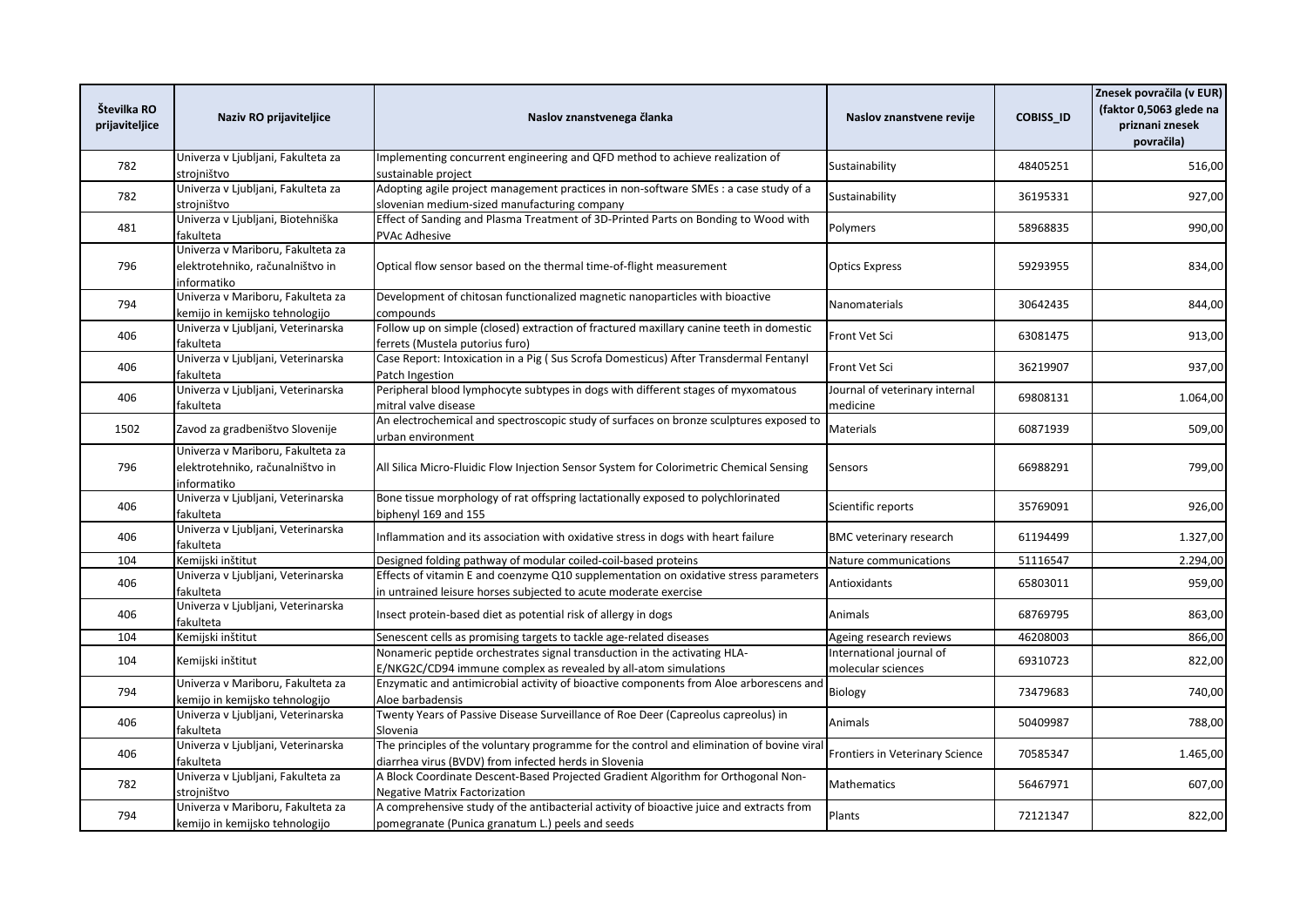| Številka RO<br>prijaviteljice | Naziv RO prijaviteljice                                                              | Naslov znanstvenega članka                                                                                                                                                  | Naslov znanstvene revije                                                       | <b>COBISS ID</b> | Znesek povračila (v EUR)<br>(faktor 0,5063 glede na<br>priznani znesek<br>povračila) |
|-------------------------------|--------------------------------------------------------------------------------------|-----------------------------------------------------------------------------------------------------------------------------------------------------------------------------|--------------------------------------------------------------------------------|------------------|--------------------------------------------------------------------------------------|
| 794                           | Univerza v Mariboru, Fakulteta za<br>kemijo in kemijsko tehnologijo                  | Antimicrobial efficiency of Aloe arborescens and Aloe barbadensis natural and<br>commercial products                                                                        | Plants                                                                         | 45637635         | 753,00                                                                               |
| 481                           | Univerza v Ljubljani, Biotehniška<br>fakulteta                                       | Effects of Bioinsecticidal Aegerolysin-Based Cytolytic Complexes on Non-Target<br>Organisms                                                                                 | <b>Toxins</b>                                                                  | 68710147         | 1.188,00                                                                             |
| 1555                          | Univerza v Ljubljani,<br>Naravoslovnotehniška fakulteta                              | Quantifying complex influences of chemical composition and soaking conditions for<br>ncreasing the hot workability of M2 high-speed steel by using the alternative approach | Journal of Materials Research<br>and Technology                                | 30450435         | 582,00                                                                               |
| 481                           | Univerza v Ljubljani, Biotehniška<br>fakulteta                                       | Dissecting Out the Molecular Mechanism of Insecticidal Activity of Ostreolysin<br>A6/Pleurotolysin B Complexes on Western Corn Rootworm                                     | Toxins                                                                         | 68691203         | 1.188,00                                                                             |
| 481                           | Univerza v Ljubljani, Biotehniška<br>fakulteta                                       | Treatment of wood with atmospheric plasma discharge: Study of the treatment process<br>dynamic wettability and interactions with a waterborne coating                       | Holzforschung                                                                  | 43142147         | 709,00                                                                               |
| 481                           | Univerza v Ljubljani, Biotehniška<br>fakulteta                                       | What Can Mushroom Proteins Teach Us about Lipid Rafts?                                                                                                                      | <b>Membranes</b>                                                               | 59056643         | 743,00                                                                               |
| 481                           | Univerza v Ljubljani, Biotehniška<br>fakulteta                                       | An open-source barrier discharge plasma pretreatment reduces cracking of outdoor<br>wood coatings                                                                           | Cellulose                                                                      | 69543171         | 1.549,00                                                                             |
| 481                           | Univerza v Ljubljani, Biotehniška<br>fakulteta                                       | Enhancement of strength of adhesive bond between wood and metal using atmospheric<br>plasma treatment                                                                       | Cellulose                                                                      | 15624707         | 1.549,00                                                                             |
| 796                           | Univerza v Mariboru, Fakulteta za<br>elektrotehniko, računalništvo in<br>informatiko | Sensitivity and Accuracy of Dielectric Measurements of Liquids Significantly Improved by<br>Coupled Capacitive-Dependent Quartz Crystals                                    | sensors MDPI                                                                   | 64100355         | 904,00                                                                               |
| 401                           | Kmetijski inštitut Slovenije                                                         | Detection of Root-Knot Nematode Meloidogyne luci Infestation of Potato Tubers Using<br>hyperspectral Remote Sensing and Real-Time PCR Molecular Methods                     | Remote sensing                                                                 | 64085507         | 767,00                                                                               |
| 103                           | Univerza v Ljubljani, Fakulteta za<br>kemijo in kemijsko tehnologijo                 | Therapeutic Potential of Polyphenols in Amyotrophic Lateral Sclerosis and<br>Frontotemporal Dementia                                                                        | Antioxidants                                                                   | 75095555         | 995,00                                                                               |
| 2413                          | Univerza na Primorskem Fakulteta za<br>vede o zdravju                                | Gender-Related Differences in Mechanics of the Sprint Start and Sprint Acceleration of<br>Top National-Level Sprinters                                                      | International Journal of<br><b>Environmental Research and</b><br>Public Health | 27479555         | 1.146,00                                                                             |
| 618                           | Znanstvenoraziskovalni center<br>Slovenske akademije znanosti in<br><i>umetnosti</i> | The Wetland Contract as a Tool for Successful Wetland Governance: A Case Study of<br>Ljubljansko Barje Nature Park, Slovenia                                                | Sustainability                                                                 | 46209539         | 840,00                                                                               |
| 302                           | Onkološki inštitut Ljubljana                                                         | Gene electrotransfer of IL-2 and IL-12 plasmids effectively eradicated murine B16.F10<br>melanoma                                                                           | Bioelectrochemistry (ISSN 1567-<br>5394)                                       | 67179011         | 883,00                                                                               |
| 302                           | Onkološki inštitut Ljubljana                                                         | Mutational burden, MHC-I expression and immune infiltration as limiting factors for in<br>situ vaccination by TNFa and IL-12 gene electrotransfer                           | Bioelectrochemistry (ISSN 1567-<br>5394)                                       | 61967107         | 883,00                                                                               |
| 302                           | Onkološki inštitut Ljubljana                                                         | Radiation induced upregulation of DNA Sensing pathways is cell-type dependent and can<br>mediate the off-target effects                                                     | Cancers                                                                        | 37386755         | 929,00                                                                               |
| 302                           | Onkološki inštitut Ljubljana                                                         | Gene electrotransfer of proinflammatory chemokines CCL5 and CCL17 as a novel<br>approach of modifying cytokine expression profile in the tumor microenvironment             | Bioelectrochemistry (ISSN 1567-<br>5394)                                       | 55465219         | 883,00                                                                               |
| 302                           | Onkološki inštitut Ljubljana                                                         | Bleomycin concentration in patients' plasma and tumors after electrochemotherapy : a<br>study from InspECT Group                                                            | Pharmaceutics (ISSN 1999-<br>4923)                                             | 74740739         | 904,00                                                                               |
| 302                           | Onkološki inštitut Ljubljana                                                         | Potentiation of electrochemotherapy effectiveness by immunostimulation with IL-12<br>gene electrotransfer in mice is dependent on tumor immune status                       | Journal of controlled release<br>(ISSN 0168-3659)                              | 54492931         | 2.439,00                                                                             |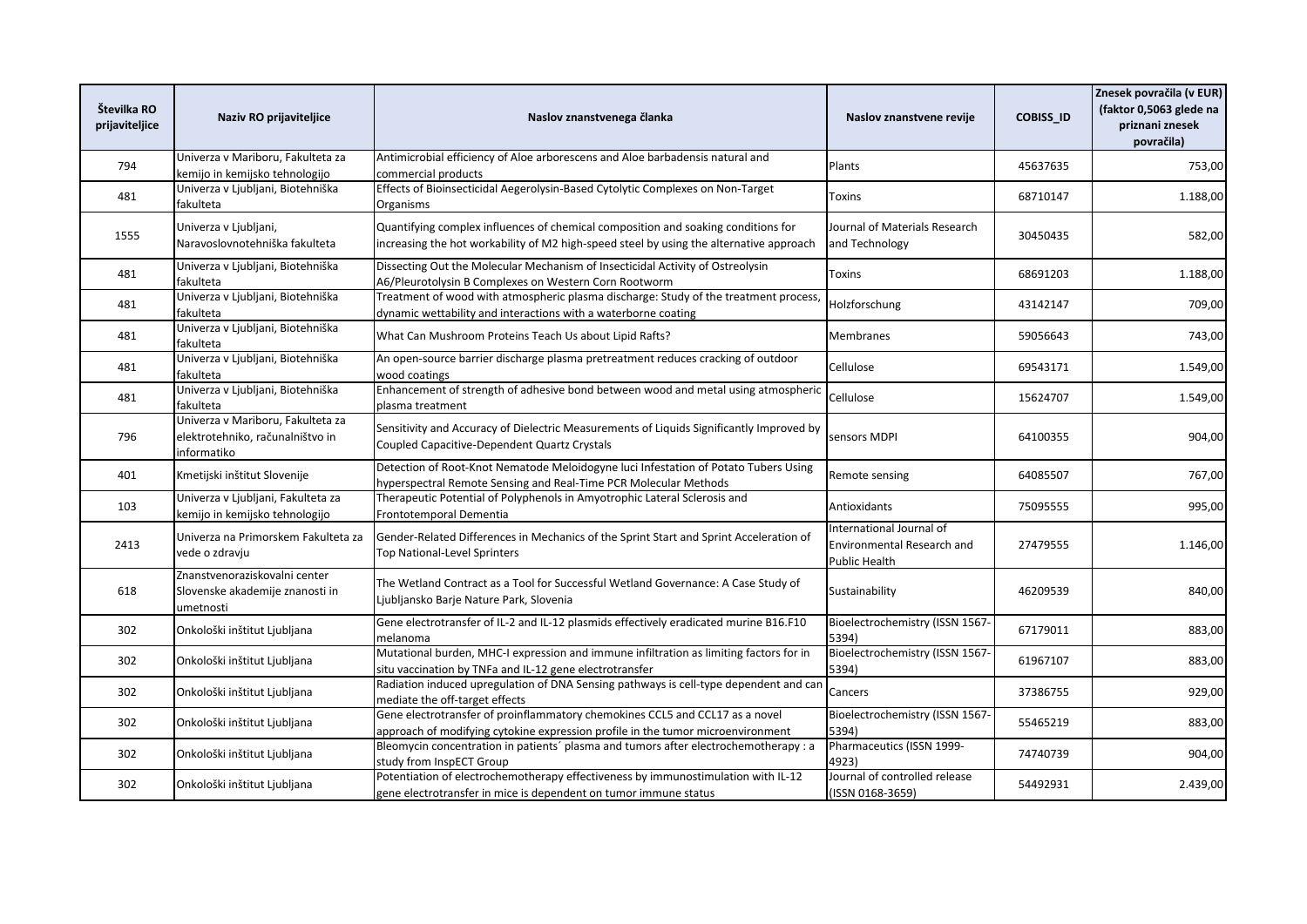| Številka RO<br>prijaviteljice | Naziv RO prijaviteljice                                              | Naslov znanstvenega članka                                                                                                                                                                 | Naslov znanstvene revije                                            | <b>COBISS ID</b> | Znesek povračila (v EUR)<br>(faktor 0,5063 glede na<br>priznani znesek<br>povračila) |
|-------------------------------|----------------------------------------------------------------------|--------------------------------------------------------------------------------------------------------------------------------------------------------------------------------------------|---------------------------------------------------------------------|------------------|--------------------------------------------------------------------------------------|
| 302                           | Onkološki inštitut Ljubljana                                         | Evaluation of a Novel Plasmid for Simultaneous Gene Electrotransfer-Mediated Silencing<br>of CD105 and CD146 in Combination with Irradiation                                               | International journal of<br>molecular sciences (ISSN 1422-<br>0067) | 56427011         | 801,00                                                                               |
| 302                           | Onkološki inštitut Ljubljana                                         | Trends and timing of risk-reducing mastectomy uptake in unaffected BRCA1 and BRCA2<br>carriers in Slovenia                                                                                 | European journal of surgical<br>oncology (ISSN 0748-7983)           | 57272579         | 707,00                                                                               |
| 302                           | Onkološki inštitut Ljubljana                                         | Combination of Pembrolizumab with Electrochemotherapy in Cutaneous Metastases<br>from Melanoma: A Comparative Retrospective Study from the InspECT and Slovenian<br><b>Cancer Registry</b> | Cancers (ISSN 2072-6694)                                            | 74755075         | 959,00                                                                               |
| 302                           | Onkološki inštitut Ljubljana                                         | New approach for detection of normal alternative splicing events and aberrant<br>spliceogenic transcripts with long-range PCR and deep RNA sequencing.                                     | Biology (ISSN 2079-7737)                                            | 74741763         | 975,00                                                                               |
| 302                           | Onkološki inštitut Ljubljana                                         | Biological factors of the tumour response to electrochemotherapy : review of the<br>evidence and a research roadmap                                                                        | European journal of surgical<br>oncology, ISSN 0748-7983            | 57155587         | 707,00                                                                               |
| 481                           | Univerza v Ljubljani, Biotehniška<br>fakulteta                       | Virulence traits and population genomics of the black yeast Aureobasidium<br>melanogenum                                                                                                   | Journal of Fungi                                                    | 73727235         | 891,00                                                                               |
| 481                           | Univerza v Ljubljani, Biotehniška<br>fakulteta                       | Towards genomic criteria for delineating fungal species                                                                                                                                    | Journal of Fungi                                                    | 34257923         | 721,00                                                                               |
| 1554                          | Univerza v Ljubljani, Fakulteta za<br>matematiko in fiziko           | Collective photonic response of high refractive index dielectric metasurfaces                                                                                                              | Scientific Reports                                                  | 29884163         | 570,00                                                                               |
| 103                           | Univerza v Ljubljani, Fakulteta za<br>kemijo in kemijsko tehnologijo | Biocatalytic process intensification via efficient biocatalyst immobilization,<br>miniaturization, and process integration                                                                 | Current Opinion in Green and<br>Sustainable Chemistry               | 73824771         | 963,00                                                                               |
| 1554                          | Univerza v Ljubljani, Fakulteta za<br>matematiko in fiziko           | Fastest Local Entanglement Scrambler, Multistage Thermalization, and a Non-Hermitian<br>Phantom                                                                                            | Physical Review. X                                                  | 72645891         | 2.013,00                                                                             |
| 105                           | Nacionalni inštitut za biologijo                                     | Inactivation of Pepper Mild Mottle Virus in Water by Cold Atmospheric Plasma                                                                                                               | Frontiers in Microbiology-Food<br>Microbiology                      | 49725955         | 1.505,00                                                                             |
| 381                           | Univerza v Ljubljani, Medicinska<br>fakulteta                        | Antioxidants, Food Processing and Health                                                                                                                                                   | Antioxidants                                                        | 55190531         | 709,00                                                                               |
| 782                           | Univerza v Ljubljani, Fakulteta za<br>strojništvo                    | The Influence of Age Hardening and Shot Peening on the Surface Properties of 7075<br>Aluminium Allov                                                                                       | Materials                                                           | 62013443         | 1.003,00                                                                             |
| 481                           | Univerza v Ljubljani, Biotehniška<br>fakulteta                       | Sorodstveno razlikovanje spodbuja horizontalni prenos genov med manj sorodnimi sevi<br><b>Bacillus subtilis</b>                                                                            | <b>Nature Communications</b>                                        | 62369539         | 2.294,00                                                                             |
| 1510                          | Znanstveno-raziskovalno središče<br>Koper                            | Physical Activity Drops During Summer Holidays for 6- to 9-Year-Old Children                                                                                                               | Frontiers in Public Health                                          | 47394307         | 1.036,00                                                                             |
| 782                           | Univerza v Ljubljani, Fakulteta za<br>stroiništvo                    | Alternative geometric arrangements of the nozzle outlet orifice for liquid micro-jet<br>focusing in gas dynamic virtual nozzles                                                            | Materials                                                           | 57106947         | 618,00                                                                               |
| 782                           | Univerza v Ljubljani, Fakulteta za<br>stroiništvo                    | Modified method of regularized sources for potential flow                                                                                                                                  | Computers & Mathematics with<br><b>Applications</b>                 | 20067843         | 725,00                                                                               |
| 406                           | Univerza v Ljubljani, Veterinarska<br>fakulteta                      | ERIC and WGS Typing of Paenibacillus larvae in Slovenia: Investigation of ERIC I<br><b>Outbreaks</b>                                                                                       | Insects                                                             | 60749571         | 767,00                                                                               |
| 1510                          | Znanstveno-raziskovalno središče<br>Koper                            | A Randomized Crossover Trial on the Acute Cardiovascular Demands During Flywheel<br>Exercise                                                                                               | Frontiers in Physiology                                             | 69151235         | 1.239,00                                                                             |
| 105                           | Nacionalni inštitut za biologijo                                     | Hepatocellular carcinoma (HepG2/C3A) cell-based 3D model for genotoxicity testing of<br>chemicals                                                                                          | Science of the total<br>environment                                 | 36593667         | 1.841,00                                                                             |
| 792                           | Jniverza v Ljubljani, Fakulteta za<br>gradbeništvo in geodezijo      | Design and simulation of stormwater control measures using automated modelling                                                                                                             | Water                                                               | 73739779         | 975,00                                                                               |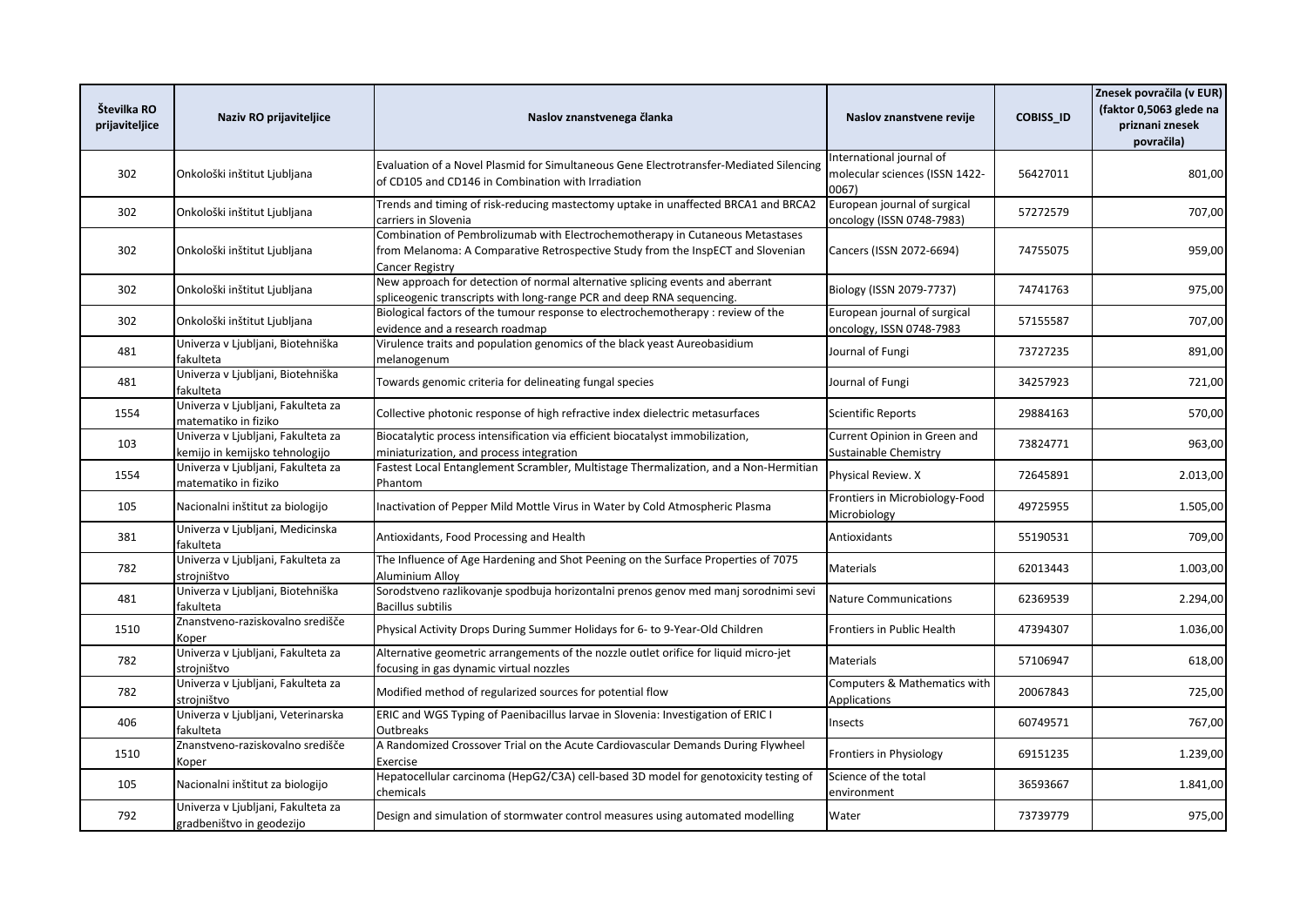| Številka RO<br>prijaviteljice | Naziv RO prijaviteljice                                                                                                              | Naslov znanstvenega članka                                                                                                                                | Naslov znanstvene revije                                 | <b>COBISS_ID</b> | Znesek povračila (v EUR)<br>(faktor 0,5063 glede na<br>priznani znesek<br>povračila) |
|-------------------------------|--------------------------------------------------------------------------------------------------------------------------------------|-----------------------------------------------------------------------------------------------------------------------------------------------------------|----------------------------------------------------------|------------------|--------------------------------------------------------------------------------------|
| 792                           | Univerza v Ljubljani, Fakulteta za<br>gradbeništvo in geodezijo                                                                      | Impact of the Mean Daily Air Temperature Calculation on the Rainfall-Runoff Modelling                                                                     | Water                                                    | 37398787         | 515,00                                                                               |
| 381                           | Univerza v Ljubljani, Medicinska<br>fakulteta                                                                                        | Genetic Variability in Molecular pathways implicated in Alzheimer's disease : a<br>comprehensive review                                                   | Frontiers in aging neuroscience                          | 57793283         | 1.258,00                                                                             |
| 582                           | Univerza v Ljubljani, Fakulteta za<br>družbene vede                                                                                  | Should We Be Concerned about How Information Privacy Concerns Are Measured in<br>Online Contexts? A Systematic Review of Survey Scale Development Studies | <b>Informatics</b>                                       | 61630211         | 698,00                                                                               |
| 782                           | Univerza v Ljubljani, Fakulteta za<br>strojništvo                                                                                    | Observation of cryogenically cooled ice particles inside the high-speed water jet                                                                         | Journal of materials processing<br>technology            | 34129411         | 920,00                                                                               |
| 782                           | Univerza v Ljubljani, Fakulteta za<br>strojništvo                                                                                    | Uncertainty of the electrode wear on-machine measurements in micro EDM milling                                                                            | Journal of manufacturing<br>processes                    | 49498115         | 812,00                                                                               |
| 797                           | Univerza v Mariboru, Fakulteta za<br>gradbeništvo, prometno inženirstvo in<br>arhitekturo                                            | Flexible assignment of loading bays for efficient vehicle routing in urban last mile<br>delivery                                                          | Sustainability                                           | 28602371         | 633,00                                                                               |
| 381                           | Univerza v Ljubljani, Medicinska<br>fakulteta                                                                                        | AKR1B1 and AKR1B10 as Prognostic Biomarkers of Endometrioid Endometrial<br>Carcinomas                                                                     | Cancers                                                  | 69972739         | 1.095,00                                                                             |
| 103                           | Univerza v Ljubljani, Fakulteta za<br>kemijo in kemijsko tehnologijo                                                                 | Synergism in TiO2 photocatalytic ozonation for the removal of dichloroacetic acid and<br>thiacloprid                                                      | <b>Environmental Research</b>                            | 57560067         | 954,00                                                                               |
| 103                           | Univerza v Ljubljani, Fakulteta za<br>kemijo in kemijsko tehnologijo                                                                 | Improved photocatalytic activity of SnO2-TiO2 nanocomposite thin films prepared by<br>low-temperature sol-gel method                                      | Catalysis Today                                          | 69207043         | 874,00                                                                               |
| 2413                          | Univerza na Primorskem Fakulteta za<br>vede o zdraviu                                                                                | The Impact of COVID-19-Related Lockdown on Diet and Serum Markers in Healthy Adults Nutrients                                                             |                                                          | 57353475         | 1.337,00                                                                             |
| 2413                          | Univerza na Primorskem Fakulteta za<br>vede o zdraviu                                                                                | The Effects of Leg Preference on Transient Characteristics of Body Sway During Single-<br>Leg Stance: A Cross-Sectional Study                             | Frontiers in Human<br>Neuroscience                       | 46321923         | 1.498,00                                                                             |
| 2413                          | Univerza na Primorskem Fakulteta za<br>vede o zdravju                                                                                | The Effect of Fatigue on Single-Leg Postural Sway and Its Transient Characteristics in<br><b>Healthy Young Adults</b>                                     | Frontiers in Physiology                                  | 77975555         | 1.543,00                                                                             |
| 792                           | Univerza v Ljubljani, Fakulteta za<br>gradbeništvo in geodezijo                                                                      | Simulating large-scale 3D cadastral dataset using procedural modelling                                                                                    | <b>ISPRS</b> international journal of<br>geo-information | 33161731         | 515,00                                                                               |
| 787                           | Univerza v Ljubljani, Fakulteta za<br>farmacijo                                                                                      | Focused peptide library screening as a route to a superior affinity ligand for antibody<br>purification                                                   | <b>Scientific Reports</b>                                | 65576707         | 856,00                                                                               |
| 787                           | Univerza v Ljubljani, Fakulteta za<br>farmacijo                                                                                      | Small and Simple, yet Sturdy: Conformationally Constrained Peptides with Remarkable<br>Properties                                                         | International Journal of<br>Molecular sciences           | 50385155         | 844,00                                                                               |
| 590                           | Univerza v Ljubljani, Fakulteta za<br>upravo                                                                                         | A Bibliometric Analysis of COVID-19 across Science and Social Science Research<br>Landscape                                                               | Sustainability                                           | 35473155         | 909,00                                                                               |
| 590                           | Univerza v Ljubljani, Fakulteta za<br>upravo                                                                                         | Impacts of the COVID-19 Pandemic on Life of Higher Education Students: A Global<br>Perspective                                                            | Sustainability                                           | 32447747         | 511,00                                                                               |
| 792                           | Univerza v Ljubljani, Fakulteta za<br>gradbeništvo in geodezijo                                                                      | Testing the Performance of Multi-Frequency Low-Cost GNSS Receivers and Antennas                                                                           | Sensors                                                  | 55332867         | 1.105,00                                                                             |
| 1538                          | Univerza v Ljubljani, Fakulteta za<br>elektrotehniko                                                                                 | Electrogastrography in Autonomous Vehicles - An Objective Method for Assessment of<br>Motion Sickness in Simulated Driving Environments                   | Sensors                                                  | 47242243         | 456,00                                                                               |
| 3770                          | InnoRenew CoE Center odličnosti za<br>raziskave in inovacije na področju<br>obnovljivih materialov in zdravega<br>bivanjskega okolja | Use of smartphone cameras and other applications while traveling to sustain outdoor<br>cultural heritage                                                  | Sustainability, EISSN 2071-1050,<br>Published by MDPI    | 68757251         | 868,00                                                                               |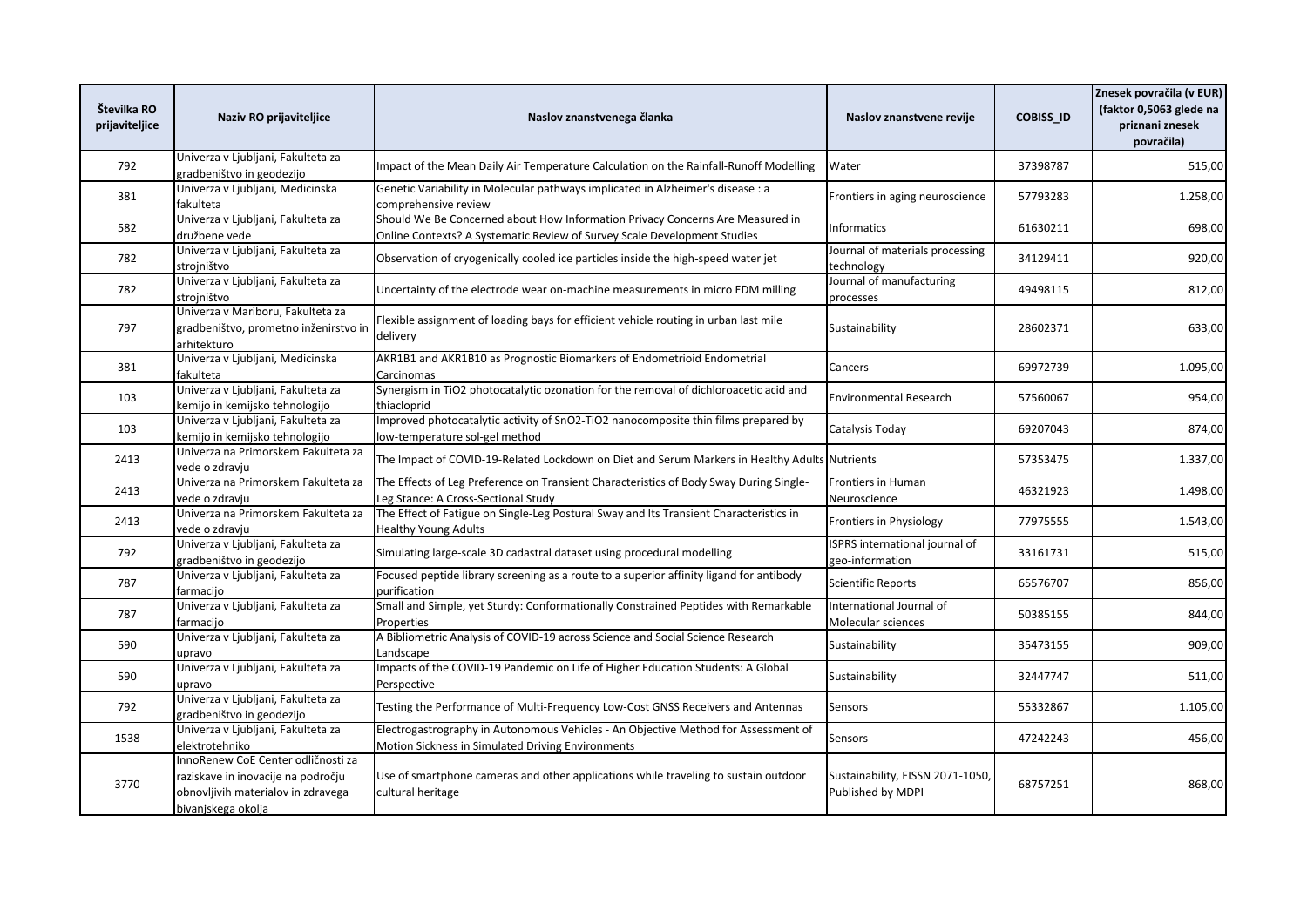| Številka RO<br>prijaviteljice | Naziv RO prijaviteljice                                              | Naslov znanstvenega članka                                                                                                                                       | Naslov znanstvene revije                                                              | <b>COBISS ID</b> | Znesek povračila (v EUR)<br>(faktor 0,5063 glede na<br>priznani znesek<br>povračila) |
|-------------------------------|----------------------------------------------------------------------|------------------------------------------------------------------------------------------------------------------------------------------------------------------|---------------------------------------------------------------------------------------|------------------|--------------------------------------------------------------------------------------|
| 2413                          | Univerza na Primorskem Fakulteta za<br>vede o zdraviu                | Serum Bilirubin Levels in Overweight and Obese Individuals: The Importance of Anti-<br>Inflammatory and Antioxidant Responses                                    | Antioxidants                                                                          | 76178947         | 778,00                                                                               |
| 792                           | Univerza v Ljubljani, Fakulteta za<br>zradbeništvo in geodezijo      | Robustness against Chirp Signal Interference of On-Board Vehicle Geodetic and Low-Cost<br><b>GNSS Receivers</b>                                                  | Sensors                                                                               | 73401091         | 368,00                                                                               |
| 792                           | Univerza v Ljubljani, Fakulteta za<br>gradbeništvo in geodezijo      | A Comparative Analysis of the Response of GNSS Receivers under Vertical and Horizontal<br>L1/E1 Chirp Jamming                                                    | Sensors                                                                               | 52583171         | 377,00                                                                               |
| 792                           | Univerza v Ljubljani, Fakulteta za<br>gradbeništvo in geodezijo      | A Review of Measurement Calibration and Interpretation for Seepage Monitoring by<br>Optical Fiber Distributed Temperature Sensors                                | Sensors                                                                               | 51392771         | 1.030,00                                                                             |
| 105                           | Nacionalni inštitut za biologijo                                     | Global Advances in Tomato Virome Research: Current Status and the Impact of High-<br><b>Throughput Sequencing</b>                                                | Frontiers in Microbiology                                                             | 64566531         | 831,00                                                                               |
| 1554                          | Univerza v Ljubljani, Fakulteta za<br>matematiko in fiziko           | New class of sixth-order nonhomogeneous $p(x)$ -Kirchhoff problems with sign-changing<br>weight functions,                                                       | <b>Advances in Nonlinear Analysis</b>                                                 | 58245891         | 185,00                                                                               |
| 381                           | Univerza v Ljubljani, Medicinska<br>fakulteta                        | Clinical and clinical-pharmacogenetic models for prediction of the most common<br>psychiatric complications due to dopamingeric treatment in Parkinson's disease | The international journal of<br>neuropsychopharmacology<br>2020 Nov 26;23(8):496-504. | 12969219         | 990,00                                                                               |
| 1554                          | Univerza v Ljubljani, Fakulteta za<br>matematiko in fiziko           | Ionically Charged Topological Defects in Nematic Fluids                                                                                                          | Physical Review. X                                                                    | 55545603         | 2.025,00                                                                             |
| 1510                          | Znanstveno-raziskovalno središče<br>Koper                            | The Crumbling Touchstone of the Vatican's Ostpolitik: Relations between the Holy See<br>and Yugoslavia, 1970-1989                                                | The International History<br>Review                                                   | 31629059         | 1.263,00                                                                             |
| 2413                          | Univerza na Primorskem Fakulteta za<br>vede o zdravju                | Quantification of Inter-Limb Symmetries With Rate of Force Development and<br><b>Relaxation Scaling Factor</b>                                                   | Frontiers of Physiology                                                               | 68259075         | 1.485,00                                                                             |
| 782                           | Univerza v Ljubljani, Fakulteta za<br>strojništvo                    | The role and meaning of the digital transformation as a disruptive innovation on small<br>and medium manufacturing enterprises.                                  | Frontieres in psychlogy                                                               | 66328835         | 522,00                                                                               |
| 2933                          | Fakulteta za tehnologijo polimerov                                   | Fused filament fabrication of Nd-Fe-B bonded magnets: Comparison of PA12 and TPU<br>matrices                                                                     | <b>Additive Manufacturing</b>                                                         | 41952003         | 164,00                                                                               |
| 404                           | Gozdarski inštitut Slovenije                                         | Different Wood Anatomical and Growth Responses in European Beech (Fagus sylvatica<br>L.) at Three Forest Sites in Slovenia                                       | Frontiers in plant science                                                            | 72054019         | 1.271,00                                                                             |
| 312                           | Univerzitetni klinični center Ljubljana                              | Extracellular Vesicles and Antiphospholipid Syndrome: State-of-the-art and Future<br>Challenges                                                                  | International Journal of<br><b>Molecular Sciences</b>                                 | 62511107         | 1.507,00                                                                             |
| 312                           | Univerzitetni klinični center Ljubljana                              | Dysregulated Expression of Arterial MicroRNAs and Their Target Gene Networks in<br>Temporal Arteries of Treatment-Naïve Patients with Giant Cell Arteritis       | International Journal of<br><b>Molecular Sciences</b>                                 | 67607811         | 822,00                                                                               |
| 312                           | Univerzitetni klinični center Ljubljana                              | COVID-19 in Association With Development, Course, and Treatment of Systemic<br><b>Autoimmune Rheumatic Diseases</b>                                              | Frontiers in Immunology                                                               | 49507843         | 1.230,00                                                                             |
| 2413                          | Univerza na Primorskem Fakulteta za<br>vede o zdravju                | Postural Responses to Sudden Horizontal Perturbations in Tai Chi Practitioners                                                                                   | International Journal of<br>Environmental Research and<br><b>Public Health</b>        | 54315011         | 1.291,00                                                                             |
| 103                           | Univerza v Ljubljani, Fakulteta za<br>kemijo in kemijsko tehnologijo | Determination of Biogenic Amines in Fresh Fish and Processed Fish Products Using IC-<br>MS/MS                                                                    | Foods, Special Issue The Safety<br>of Fish Products                                   | 73813507         | 995,00                                                                               |
| 794                           | Univerza v Mariboru, Fakulteta za<br>kemijo in kemijsko tehnologijo  | Influence of the impregnation technique on the release of esomeprazole from various<br>bioaerogels                                                               | Polymers                                                                              | 66507267         | 731,00                                                                               |
| 2334                          | Univerza v Mariboru, Medicinska<br>fakulteta                         | Investigating the Viability of Epithelial Cells on Polymer Based Thin-Films                                                                                      | Polymers                                                                              | 73616387         | 1.097,00                                                                             |
| 794                           | Univerza v Mariboru, Fakulteta za<br>kemijo in kemijsko tehnologijo  | Sub- and supercritical extraction of slovenian hops (Humulus lupulus L.) aurora variety<br>using different solvents                                              | Plants                                                                                | 66567683         | 740,00                                                                               |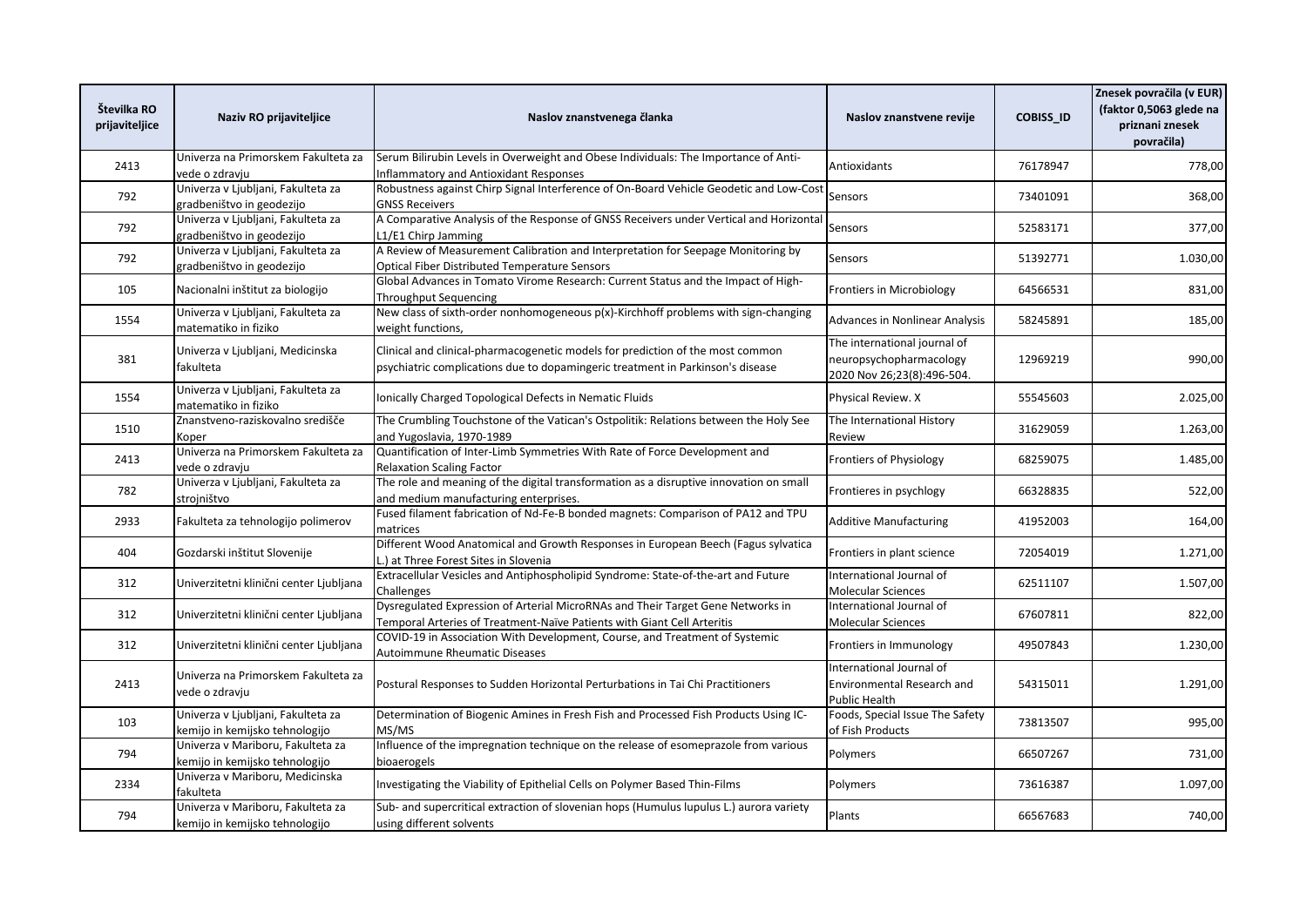| Številka RO<br>prijaviteljice | Naziv RO prijaviteljice                              | Naslov znanstvenega članka                                                                                                                                                                                     | Naslov znanstvene revije                              | <b>COBISS_ID</b> | Znesek povračila (v EUR)<br>(faktor 0,5063 glede na<br>priznani znesek<br>povračila) |
|-------------------------------|------------------------------------------------------|----------------------------------------------------------------------------------------------------------------------------------------------------------------------------------------------------------------|-------------------------------------------------------|------------------|--------------------------------------------------------------------------------------|
| 2334                          | Univerza v Mariboru, Medicinska<br>fakulteta         | Different Cannabis sativa Extraction Methods Result in Different Biological Activities<br>against a Colon Cancer Cell Line and Healthy Colon Cells                                                             | Plants                                                | 55594499         | 972,00                                                                               |
| 1538                          | Univerza v Ljubljani, Fakulteta za<br>elektrotehniko | Water pores in planar lipid bilayers at fast and slow rise of transmembrane voltage                                                                                                                            | Membranes                                             | 59163139         | 602,00                                                                               |
| 2334                          | Univerza v Mariboru, Medicinska<br>fakulteta         | Hybrid 3D printing of advanced hydrogel-based wound dressings with tailorable<br>properties                                                                                                                    | Pharmaceutics                                         | 60048899         | 1.097,00                                                                             |
| 2334                          | Univerza v Mariboru, Medicinska<br>fakulteta         | Dexamethasone-loaded bioactive coatings on medical grade stainless steel promote<br>osteointegration                                                                                                           | <b>Pharmaceutics</b>                                  | 60148995         | 524,00                                                                               |
| 582                           | Univerza v Ljubljani, Fakulteta za<br>družbene vede  | Measuring internet skills in a general population: A large-scale validation of the short<br>Internet Skills Scale in Slovenia                                                                                  | The Information society : an<br>international journal | 46679043         | 1.013,00                                                                             |
| 481                           | Univerza v Ljubljani, Biotehniška<br>fakulteta       | Preparation, Surface Characterization, and Water Resistance of Silicate and Sol-Silicate<br>Inorganic-Organic Hybrid Dispersion Coatings for Wood                                                              | Materials, ISSN 1996-1944                             | 68262659         | 795,00                                                                               |
| 481                           | Univerza v Ljubljani, Biotehniška<br>fakulteta       | Effects of different energy intensities of microwave treatment on heartwood and<br>sapwood microstructures in Norway spruce.                                                                                   | Forests, ISSN 1999-4907                               | 62577411         | 275,00                                                                               |
| 782                           | Univerza v Ljubljani, Fakulteta za<br>strojništvo    | Method for controlled tissue theranostics using a single tunable laser source                                                                                                                                  | <b>Biomedical optics express</b>                      | 75069699         | 858,00                                                                               |
| 782                           | Univerza v Ljubljani, Fakulteta za<br>strojništvo    | Laser-based material interactions and ablation processes by bursts of 70 ps pulses                                                                                                                             | Optics express                                        | 69644547         | 931,00                                                                               |
| 215                           | Geološki zavod Slovenije                             | Monitoring Surface Displacement of a Deep-Seated Landslide by a Low-Cost and Near<br>Real-Time GNSS System                                                                                                     | <b>Remote Sensing</b>                                 | 32902659         | 929,00                                                                               |
| 406                           | Univerza v Ljubljani, Veterinarska<br>fakulteta      | Analysis of the Global Population Structure of Paenibacillus larvae and Outbreak<br>Investigation of American Foulbrood Using a Stable wgMLST Scheme                                                           | Frontiers in Veterinary Science                       | 53310723         | 1.455,00                                                                             |
| 481                           | Univerza v Ljubljani, Biotehniška<br>fakulteta       | Biotechnological methods for buckwheat breeding                                                                                                                                                                | Plants                                                | 72254211         | 411,00                                                                               |
| 481                           | Univerza v Ljubljani, Biotehniška<br>fakulteta       | Core RNA interference genes involved in miRNA and Ta-siRNA biogenesis in hops and<br>their expression analysis after challenging with Verticillium nonalfalfae                                                 | International journal of<br>molecular sciences        | 60443139         | 776,00                                                                               |
| 481                           | Univerza v Ljubljani, Biotehniška<br>fakulteta       | Nitrogen and sulphur fertilisation for marketable yields of cabbage (Brassica oleracea L.<br>var. capitata), leaf nitrate and glucosinolates and nitrogen losses studied in a field<br>experiment in central S | Plants                                                | 68288771         | 742,00                                                                               |
| 481                           | Univerza v Ljubljani, Biotehniška<br>fakulteta       | The effect of cane vigour on the kiwifruit (Actinidia chinensis) and kiwiberry (Actinidia<br>arguta) quality.                                                                                                  | Scientific reports                                    | 67713027         | 1.031,00                                                                             |
| 481                           | Univerza v Ljubljani, Biotehniška<br>fakulteta       | The effect of mycorrhizal inoculum and phosphorus treatment on growth and flowering<br>of ajania (Ajania pacifica (Nakai) Bremer et Humphries) plant.                                                          | Horticulturae                                         | 69210883         | 693,00                                                                               |
| 481                           | Univerza v Ljubljani, Biotehniška<br>fakulteta       | The effect of water supply on sweet cherry phytochemicals in bud, leaf and fruit.                                                                                                                              | Plants                                                | 65632003         | 792,00                                                                               |
| 481                           | Univerza v Ljubljani, Biotehniška<br>fakulteta       | Phenolic response to walnut anthracnose (Ophiognomonia leptostyla) infection in<br>different parts of Juglans regia husks, using HPLC-MS/MS.                                                                   | Agriculture                                           | 70187523         | 440,00                                                                               |
| 481                           | Univerza v Ljubljani, Biotehniška<br>fakulteta       | Walnut (J. regia) agro-residues as a rich source of phenolic compounds.                                                                                                                                        | Biology                                               | 67153667         | 891,00                                                                               |
| 481                           | Univerza v Ljubljani, Biotehniška<br>fakulteta       | Fruit quality characteristics and biochemical composition of fully ripe blackberries<br>harvested at different times.                                                                                          | Foods                                                 | 69657091         | 1.018,00                                                                             |
| 481                           | Univerza v Ljubljani, Biotehniška<br>fakulteta       | Response of chloroplast pigments, sugars and phenolics of sweet cherry leaves to<br>chilling.                                                                                                                  | Scientific reports                                    | 57978627         | 1.044,00                                                                             |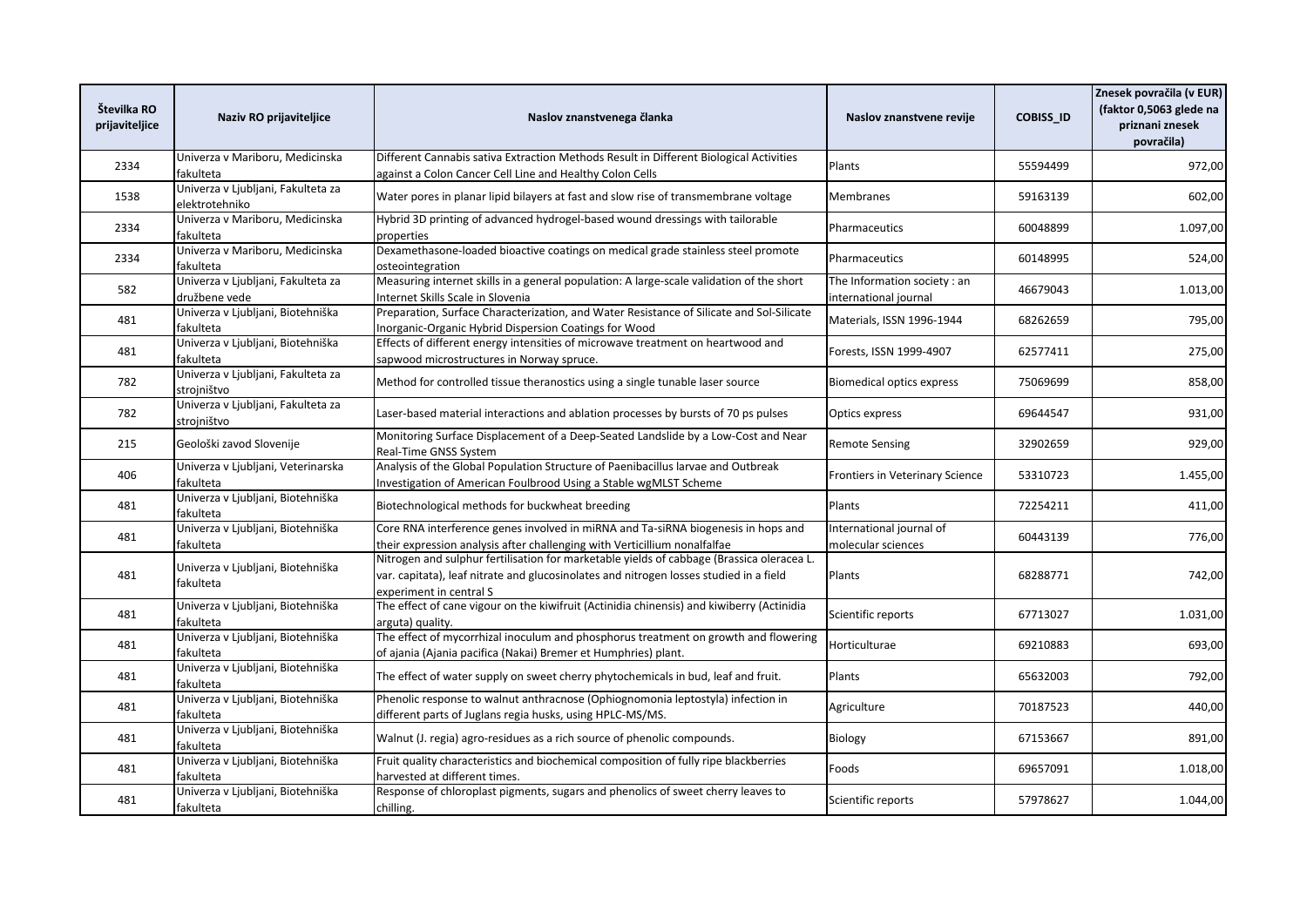| Številka RO<br>prijaviteljice | Naziv RO prijaviteljice                                                             | Naslov znanstvenega članka                                                                                                                                                 | Naslov znanstvene revije                                                              | <b>COBISS ID</b> | Znesek povračila (v EUR)<br>(faktor 0,5063 glede na<br>priznani znesek<br>povračila) |
|-------------------------------|-------------------------------------------------------------------------------------|----------------------------------------------------------------------------------------------------------------------------------------------------------------------------|---------------------------------------------------------------------------------------|------------------|--------------------------------------------------------------------------------------|
| 481                           | Univerza v Ljubljani, Biotehniška<br>fakulteta                                      | Physiological and biochemical responses of ungrafted and grafted bell pepper plants<br>(Capsicum annuum L. var. grossum (L.) Sendtn.) grown under moderate salt stress.    | Plants                                                                                | 50629891         | 824,00                                                                               |
| 481                           | Univerza v Ljubljani, Biotehniška<br>fakulteta                                      | Influence of intra and inter species variation in chilies (Capsicum spp.) on metabolite<br>composition of three fruit segments.                                            | Scientific reports                                                                    | 53603331         | 1.044,00                                                                             |
| 796                           | Univerza v Mariboru, Fakulteta za<br>elektrotehniko, računalništvo in<br>nformatiko | Extracting the resistive current component from a surge arrester's leakage current<br>without voltage reference                                                            | Sensors                                                                               | 50914563         | 928,00                                                                               |
| 2413                          | Univerza na Primorskem Fakulteta za<br>vede o zdravju                               | Obesity Measures and Dietary Parameters as Predictors of Gut Microbiota Phyla in<br>Healthy Individuals                                                                    | <b>Nutrients</b>                                                                      | 27489283         | 1.032,00                                                                             |
| 3018                          | Inštitut za nutricionistiko, Ljubljana                                              | Breeding buckwheat for increased levels of rutin, quercetin and other bioactive<br>compounds with potential antiviral effects                                              | Plants                                                                                | 40089347         | 601,00                                                                               |
| 3018                          | Inštitut za nutricionistiko, Ljubljana                                              | Sweet, fat and salty: snacks in vending machines in health and social care institutions in<br>Slovenia                                                                     | International journal of<br>environmental research and<br>public health               | 32230147         | 971,00                                                                               |
| 3018                          | Inštitut za nutricionistiko, Ljubljana                                              | Trends in the use of low and no-calorie sweeteners in non-alcoholic beverages in<br>Slovenia                                                                               | Foods                                                                                 | 51063299         | 599,00                                                                               |
| 3018                          | Inštitut za nutricionistiko, Ljubljana                                              | Dietary lutein supplementation protects against ultraviolet-radiation-induced erythema<br>results of a randomized double-blind placebo-controlled study                    | Journal of functional foods                                                           | 41357571         | 830,00                                                                               |
| 3018                          | Inštitut za nutricionistiko, Ljubljana                                              | Dietary intake of trans fatty acids in the Slovenian population                                                                                                            | <b>Nutrients</b>                                                                      | 49421571         | 844,00                                                                               |
| 3018                          | Inštitut za nutricionistiko, Ljubljana                                              | Heart images on food labels : a health claim or not?                                                                                                                       | Foods                                                                                 | 57332739         | 657,00                                                                               |
| 104                           | Kemijski inštitut                                                                   | Prediction of Transmembrane Regions, Cholesterol, and Ganglioside Binding Sites in<br>Amyloid-Forming Proteins Indicate Potential for Amyloid Pore Formation               | Frontiers in Molecular<br>Neuroscience                                                | 47303939         | 1.234,00                                                                             |
| 794                           | Univerza v Mariboru, Fakulteta za<br>kemijo in kemijsko tehnologijo                 | A Review of Recent Advances in the Inhibition of Sweet Corrosion                                                                                                           | The Chemical Record                                                                   | 64812547         | 1.772,00                                                                             |
| 2413                          | Univerza na Primorskem Fakulteta za<br>vede o zdravju                               | Muscle Activation Sequence in Flywheel Squats                                                                                                                              | International Journal of<br><b>Environmental Research and</b><br><b>Public Health</b> | 56468227         | 1.151,00                                                                             |
| 1538                          | Univerza v Ljubljani, Fakulteta za<br>elektrotehniko                                | Inertial sensor-based step length estimation model by means of principal component<br>analysis                                                                             | Sensors, ISSN 1424-8220                                                               | 64014851         | 368,00                                                                               |
| 787                           | Univerza v Ljubljani, Fakulteta za<br>farmacijo                                     | Discovery of KV1.3 ion channel inhibitors: Medicinal chemistry approaches and<br>challenges                                                                                | <b>Medicinal Research Reviews</b>                                                     | 61605123         | 1.671,00                                                                             |
| 1538                          | Univerza v Ljubljani, Fakulteta za<br>elektrotehniko                                | Contactless delivery of plasmid encoding EGFP in vivo by high-intensity pulsed<br>electromagnetic field                                                                    | Bioelectrochemistry                                                                   | 64622083         | 883,00                                                                               |
| 792                           | Univerza v Ljubljani, Fakulteta za<br>gradbeništvo in geodezijo                     | Trajectory tracking of an oscillating movement with a low-cost IMU in geodetic surveying<br>applications                                                                   | Measurement                                                                           | 59228675         | 751,00                                                                               |
| 481                           | Univerza v Ljubljani, Biotehniška<br>Fakulteta                                      | Crystal structure of RahU, an aegerolysin protein from the human pathogen<br>Pseudomonas aeruginosa, and its interaction with membrane ceramide<br>phosphorylethanolamine. | <b>Scientific Reports</b>                                                             | 56737283         | 1.031,00                                                                             |
| 794                           | Univerza v Mariboru, Fakulteta za<br>kemijo in kemijsko tehnologijo                 | Recycling of carbon fiber-reinforced composites - difficulties and future perspectives                                                                                     | Materials                                                                             | 71763203         | 822,00                                                                               |
| 381                           | Univerza v Ljubljani, Medicinska<br>fakulteta                                       | Upregulated intrathecal expression of VEGF-A and long lasting global upregulation of<br>proinflammatory immune mediators in vaccine breakthrough tick-borne encephalitis.  | Frontiers in cellular and<br>infection microbiology                                   | 68801027         | 1.282,00                                                                             |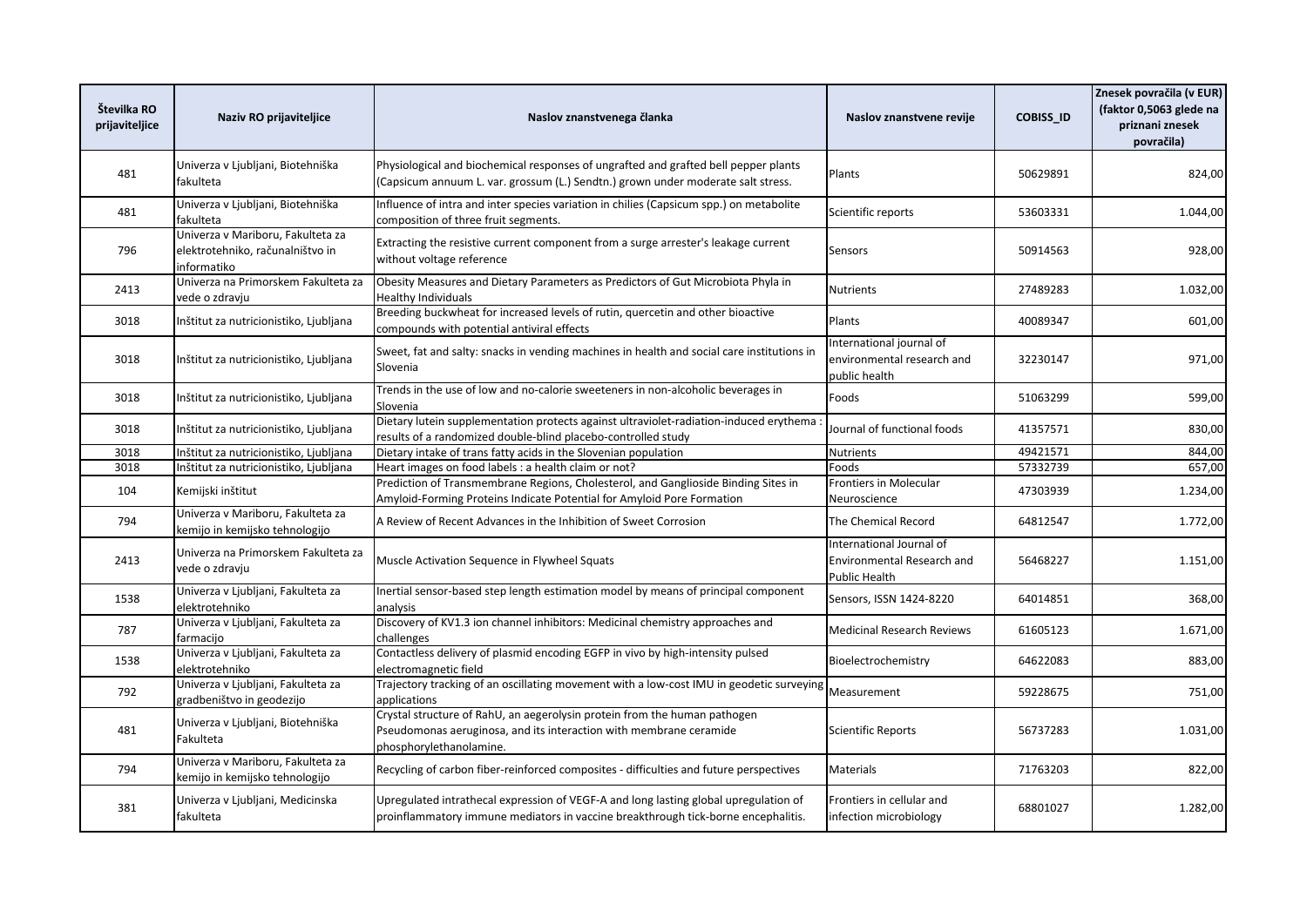| Številka RO<br>prijaviteljice | Naziv RO prijaviteljice                                              | Naslov znanstvenega članka                                                                                                                                                                                | Naslov znanstvene revije                                                                                        | COBISS_ID | Znesek povračila (v EUR)<br>(faktor 0,5063 glede na<br>priznani znesek<br>povračila) |
|-------------------------------|----------------------------------------------------------------------|-----------------------------------------------------------------------------------------------------------------------------------------------------------------------------------------------------------|-----------------------------------------------------------------------------------------------------------------|-----------|--------------------------------------------------------------------------------------|
| 381                           | Univerza v Ljubljani, Medicinska<br>fakulteta                        | Assessment of the telomere length and its effect on the symptomatology of Parkinson's<br>disease                                                                                                          | Antioxidants                                                                                                    | 47766275  | 673,00                                                                               |
| 103                           | Univerza v Ljubljani, Fakulteta za<br>kemijo in kemijsko tehnologijo | Modeling and Structure Determination of Homo-Oligomeric Proteins: An Overview of<br><b>Challenges and Current Approaches</b>                                                                              | International Journal of<br><b>Molecular Sciences</b>                                                           | 73894147  | 995,00                                                                               |
| 104                           | Kemijski inštitut                                                    | No more waste at the elemental analysis of airborne particulate matter on quartz fibre<br>filters                                                                                                         | Talanta                                                                                                         | 47692547  | 775,00                                                                               |
| 103                           | Univerza v Ljubljani, Fakulteta za<br>kemijo in kemijsko tehnologijo | A mathematical model for pH-responsive ionically crosslinked TEMPO nanocellulose<br>hydrogel design in drug delivery systems                                                                              | International Journal of<br><b>Biological Macromolecules</b>                                                    | 40059651  | 805,00                                                                               |
| 1613                          | Univerzitetna klinika za pljučne bolezni<br>in alergijo Golnik       | Gene expression levels of the prolyl hydroxylase domain proteins PHD1 and PHD2 but<br>not PHD3 are decreased in primary tumours and correlate with poor prognosis of<br>patients with surgically resected | Cancers                                                                                                         | 63269891  | 917,00                                                                               |
| 1538                          | Univerza v Ljubljani, Fakulteta za<br>elektrotehniko                 | Use of IMU in Differential Analysis of the Reverse Punch Temporal Structure in Relation<br>to the Achieved Maximal Hand Velocity                                                                          | Sensors                                                                                                         | 67401987  | 991,00                                                                               |
| 792                           | Univerza v Ljubljani, Fakulteta za<br>gradbeništvo in geodezijo      | Predicting the thickness of zero-strength layer in timber beam exposed to parametric<br>fires                                                                                                             | <b>Engineeing Structures</b>                                                                                    | 42650371  | 1.674,00                                                                             |
| 510                           | Univerza v Ljubljani                                                 | Fluidic and Mechanical Thermal Control Devices                                                                                                                                                            | <b>Advanced Electronic Materials</b>                                                                            | 47218691  | 1.946,00                                                                             |
| 791                           | Univerza v Ljubljani, Fakulteta za<br>arhitekturo                    | Design Considerations for Retrofitting of Historic Masonry Structures with Externally<br><b>Bonded FRP Systems</b>                                                                                        | International Journal of<br>Architectural Heritage:<br>Conservation, Analysis and<br>Restoration ISSN 1558-3066 | 42491139  | 1.263,00                                                                             |
| 103                           | Univerza v Ljubljani, Fakulteta za<br>kemijo in kemijsko tehnologijo | Material characterisation of a painted beehive panel by advanced spectroscopic and<br>chromatographic techniques in combination with hyperspectral imaging.                                               | Heritage Science                                                                                                | 39293699  | 823,00                                                                               |
| 782                           | Univerza v Ljubljani, Fakulteta za<br>strojništvo                    | Sewage sludge combustion model with reduced chemical kinetics mechanisms                                                                                                                                  | <b>Energy Conversion and</b><br>Management                                                                      | 58189827  | 837,00                                                                               |
| 782                           | Univerza v Ljubljani, Fakulteta za<br>strojništvo                    | Multi-scale modelling of Lithium-ion batteries: From transport phenomena to the<br>outbreak of thermal runaway                                                                                            | <b>Energy Conversion and</b><br>Management                                                                      | 58992387  | 837,00                                                                               |
| 103                           | Univerza v Ljubljani, Fakulteta za<br>kemijo in kemijsko tehnologijo | An extensive characterization of various environmentally relevant microplastics -<br>Material properties, leaching and ecotoxicity testing                                                                | Science of the Total<br>Environment                                                                             | 50576643  | 914,00                                                                               |
| 103                           | Univerza v Ljubljani, Fakulteta za<br>kemijo in kemijsko tehnologijo | Bacteriophage Delivery Systems Based on Composite PolyHIPE/Nanocellulose Hydrogel<br>Particles                                                                                                            | polymers                                                                                                        | 73830403  | 995,00                                                                               |
| 103                           | Univerza v Ljubljani, Fakulteta za<br>kemijo in kemijsko tehnologijo | Flow-Through PolyHIPE Silver-Based Catalytic Reactor                                                                                                                                                      | polymers                                                                                                        | 55287299  | 998,00                                                                               |
| 481                           | Univerza v Ljubljani, Biotehniška<br>fakulteta                       | Structure of a hinge joint with textured sliding surfaces in terrestrial isopods (Crustacea:<br>Isopoda: Oniscidea)                                                                                       | <b>Zoological Letters</b>                                                                                       | 63078147  | 759,00                                                                               |
| 794                           | Univerza v Mariboru, Fakulteta za<br>kemijo in kemijsko tehnologijo  | Study of acid whey fouling after protein isolation using nanofiltration                                                                                                                                   | Membranes                                                                                                       | 69354755  | 639,00                                                                               |
| 510                           | Univerza v Ljubljani                                                 | Evaluation of Firefly and Renilla Luciferase Inhibition in Reporter-Gene Assays: A Case of<br>Isoflavonoids                                                                                               | IInternational journal of<br>molecular sciences                                                                 | 72671747  | 822,00                                                                               |
| 406                           | Univerza v Ljubljani, Veterinarska<br>fakulteta                      | Tumor perfusion evaluation using dynamic contrast-enhanced ultrasound after<br>electrochemotherapy and IL-12 plasmid electrotransfer in murine melanoma                                                   | Scientific reports                                                                                              | 68814083  | 999,00                                                                               |
| 406                           | Univerza v Ljubljani, Veterinarska<br>fakulteta                      | Overview of Slovenian Control Programmes for Cattle Diseases Not Regulated by the<br>European Union                                                                                                       | Frontiers in Veterinary Science                                                                                 | 69816323  | 1.438,00                                                                             |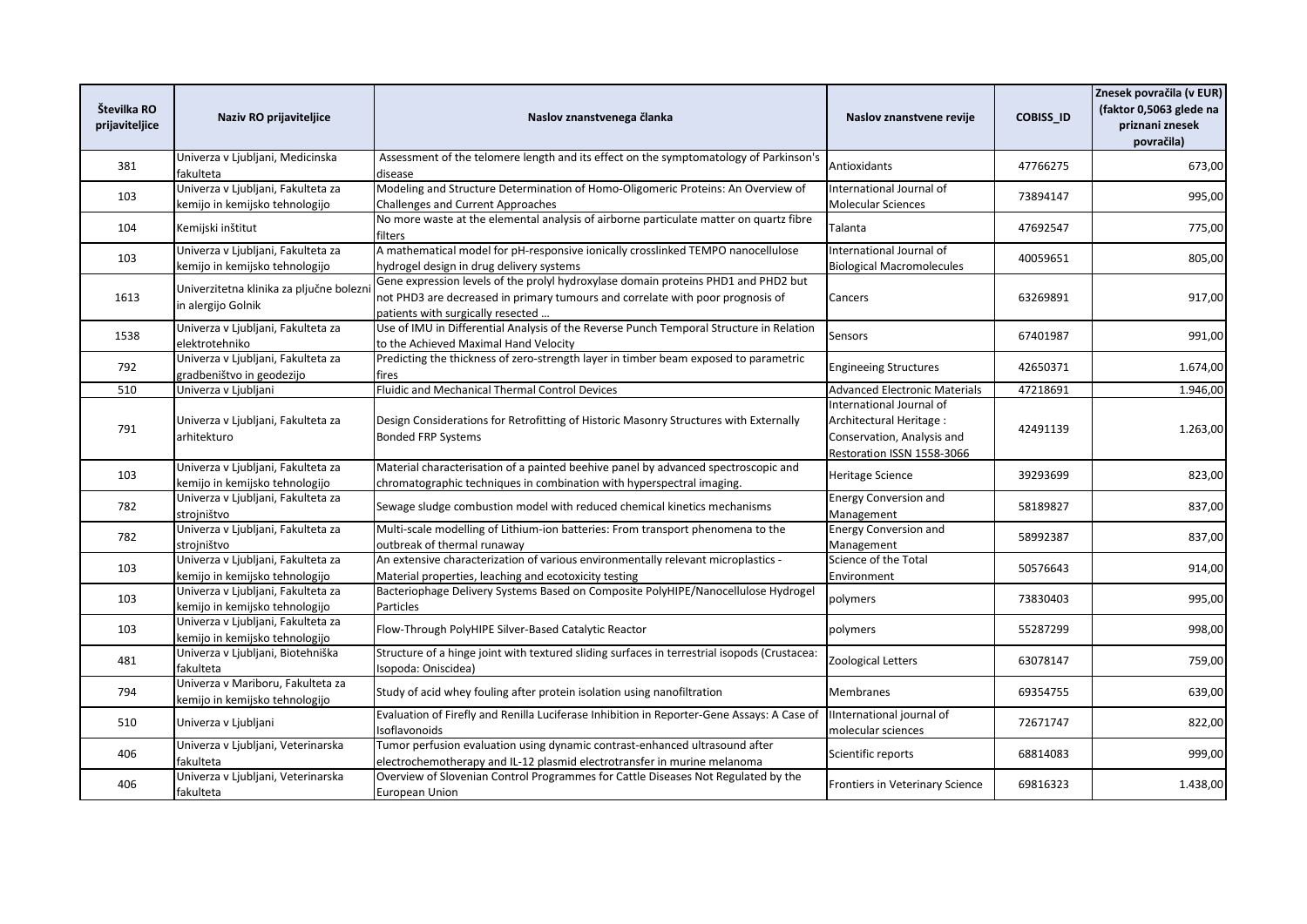| Številka RO<br>prijaviteljice | Naziv RO prijaviteljice                                              | Naslov znanstvenega članka                                                                                                                                                                                 | Naslov znanstvene revije                                                                   | <b>COBISS ID</b> | Znesek povračila (v EUR)<br>(faktor 0,5063 glede na<br>priznani znesek<br>povračila) |
|-------------------------------|----------------------------------------------------------------------|------------------------------------------------------------------------------------------------------------------------------------------------------------------------------------------------------------|--------------------------------------------------------------------------------------------|------------------|--------------------------------------------------------------------------------------|
| 381                           | Univerza v Ljubljani, Medicinska<br>fakulteta                        | Seroprevalence of severe acute respiratory syndrome coronavirus 2 in Slovenia: results<br>of two rounds of a nationwide population study on a probability-based sample,<br>challenges and lessons learned  | Clinical Microbiology and<br><b>Infection</b>                                              | 62248195         | 817,00                                                                               |
| 794                           | Univerza v Mariboru, Fakulteta za<br>kemijo in kemijsko tehnologijo  | Generation times of E. coli prolong with increasing tannin concentration while the lag<br>phase extends exponentially                                                                                      | Plants                                                                                     | 40670979         | 676,00                                                                               |
| 103                           | Univerza v Ljubljani, Fakulteta za<br>kemijo in kemijsko tehnologijo | An analysis of Electrophilic Aromatic Substitution: A "complex approach"                                                                                                                                   | <b>Physical Chemistry Chemical</b><br>Physics                                              | 49484035         | 716,00                                                                               |
| 794                           | Univerza v Mariboru, Fakulteta za<br>kemijo in kemijsko tehnologijo  | Mechanistic insights into side effects of troglitazone and rosiglitazone using a novel<br>inverse molecular docking protocol                                                                               | Pharmaceutics                                                                              | 53298691         | 924,00                                                                               |
| 787                           | Univerza v Ljubljani, Fakulteta za<br>farmacijo                      | The potential of macroporous silica-nanocrystalline cellulose combination for<br>formulating dry emulsion systems with improved flow properties : a DoE study                                              | Pharmaceutics                                                                              | 72824835         | 904,00                                                                               |
| 312                           | Univerzitetni klinični center Ljubljana                              | Acrodermatitis chronica atrophicans : clinical and microbiological characteristics of a<br>cohort of 693 Slovenian patients.                                                                               | Journal of internal medicine.<br>2021, vol. 290, iss. 2, str. 335-<br>348. ISSN 0954-6820. | 55194115         | 2.162,00                                                                             |
| 312                           | Univerzitetni klinični center Ljubljana                              | Are differences in presentation of early Lyme borreliosis in Europe and north America a<br>consequence of a more frequent spirochetemia in American patients?                                              | Journal of clinical medicine,<br>2021, vol. 10, iss. 7, str. 1-8.                          | 59069699         | 1.007,00                                                                             |
| 312                           | Univerzitetni klinični center Ljubljana                              | Effect of statin use on the clinical manifestations, laboratory test results and outcome of<br>vme neuroborreliosis.                                                                                       | Journal of clinical medicine.<br>2020, vol. 9, iss. 9, str. 1-11.                          | 29554435         | 929,00                                                                               |
| 105                           | Nacionalni inštitut za biologijo                                     | First restoration experiment for Gongolaria barbata in Slovenian coastal waters : What<br>can go wrong?                                                                                                    | Plants                                                                                     | 49343491         | 803,00                                                                               |
| 105                           | Nacionalni inštitut za biologijo                                     | Loss of canopy-forming algal richness and coverage in the northern Adriatic Sea                                                                                                                            | <b>Ecological Indicators</b>                                                               | 52889091         | 1.353,00                                                                             |
| 401                           | Kmetijski inštitut Slovenije                                         | Influence of Nitrogen, Calcium and Nano-Fertilizer on Strawberry (Fragaria × ananassa<br>Duch.) Fruit Inner and Outer Quality                                                                              | Agronomy (MDPI)                                                                            | 63686147         | 740,00                                                                               |
| 585                           | Univerza v Mariboru, Ekonomsko-<br>poslovna fakulteta                | What drives the usage of management tools supporting industry 4.0 in organizations                                                                                                                         | Sensors                                                                                    | 78117635         | 594,00                                                                               |
| 585                           | Univerza v Mariboru, Ekonomsko-<br>poslovna fakulteta                | Sustainability of organizations : the contribution of personal values to democratic<br>leadership behavior focused on the sustainability of organizations                                                  | Sustainability                                                                             | 67286787         | 781,00                                                                               |
| 404                           | Gozdarski inštitut Slovenije                                         | The Effect of Crown Social Class on Bark Thickness and Sapwood Moisture Content in<br>Norway Spruce                                                                                                        | Forests                                                                                    | 43210755         | 633,00                                                                               |
| 381                           | Univerza v Ljubljani, Medicinska<br>fakulteta                        | Real-Life Head-to-Head Comparison of Performance of Two High-Throughput<br>Automated Assays for the Detection of SARS-CoV-2 RNA in Nasopharyngeal Swabs: The<br>Alinity m and cobas 6800 SARS-CoV-2 Assays | The Journal of Molecular<br>Diagnostics                                                    | 67502851         | 698,00                                                                               |
| 312                           | Univerzitetni klinični center Ljubljana                              | Psychological Outcomes and Predictors of Weight Loss in Adolescents With Severe<br>Obesity Following a Reversible Endoscopic Bariatric Procedure                                                           | <b>Frontiers in Pediatrics</b>                                                             | 66952195         | 1.228,00                                                                             |
| 481                           | Univerza v Ljubljani, Biotehniška<br>fakulteta                       | Characterization of algae dietary supplements using antioxidative potential, elemental<br>composition and stable isotopes approach                                                                         | Frontiers in Nutrition-Food<br>Chemistry                                                   | 49471491         | 1.031,00                                                                             |
| 103                           | Univerza v Ljubljani, Fakulteta za<br>kemijo in kemijsko tehnologijo | One-Pot Synthesis of N-Iodo Sulfoximines from Sulfides                                                                                                                                                     | The Journal of Organic<br>Chemistry                                                        | 58059779         | 781,00                                                                               |
| 103                           | Univerza v Ljubljani, Fakulteta za<br>kemijo in kemijsko tehnologijo | Database Independent Automated Structure Elucidation of Organic Molecules Based on<br>IR, 1H NMR, 13C NMR, and MS Data                                                                                     | Journal of Chemical Information<br>and Modeling                                            | 49245187         | 749,00                                                                               |
| 104                           | Kemijski inštitut                                                    | Flavan-3-ols and Proanthocyanidins in Japanese, Bohemian and Giant Knotweed                                                                                                                                | Plants                                                                                     | 52995587         | 675,00                                                                               |
| 104                           | Kemijski inštitut                                                    | (-)-Epicatechin-An Important Contributor to the Antioxidant Activity of Japanese<br>Knotweed Rhizome Bark Extract as Determined by Antioxidant Activity-Guided<br>Fractionation                            | Antioxidants                                                                               | 48193795         | 673,00                                                                               |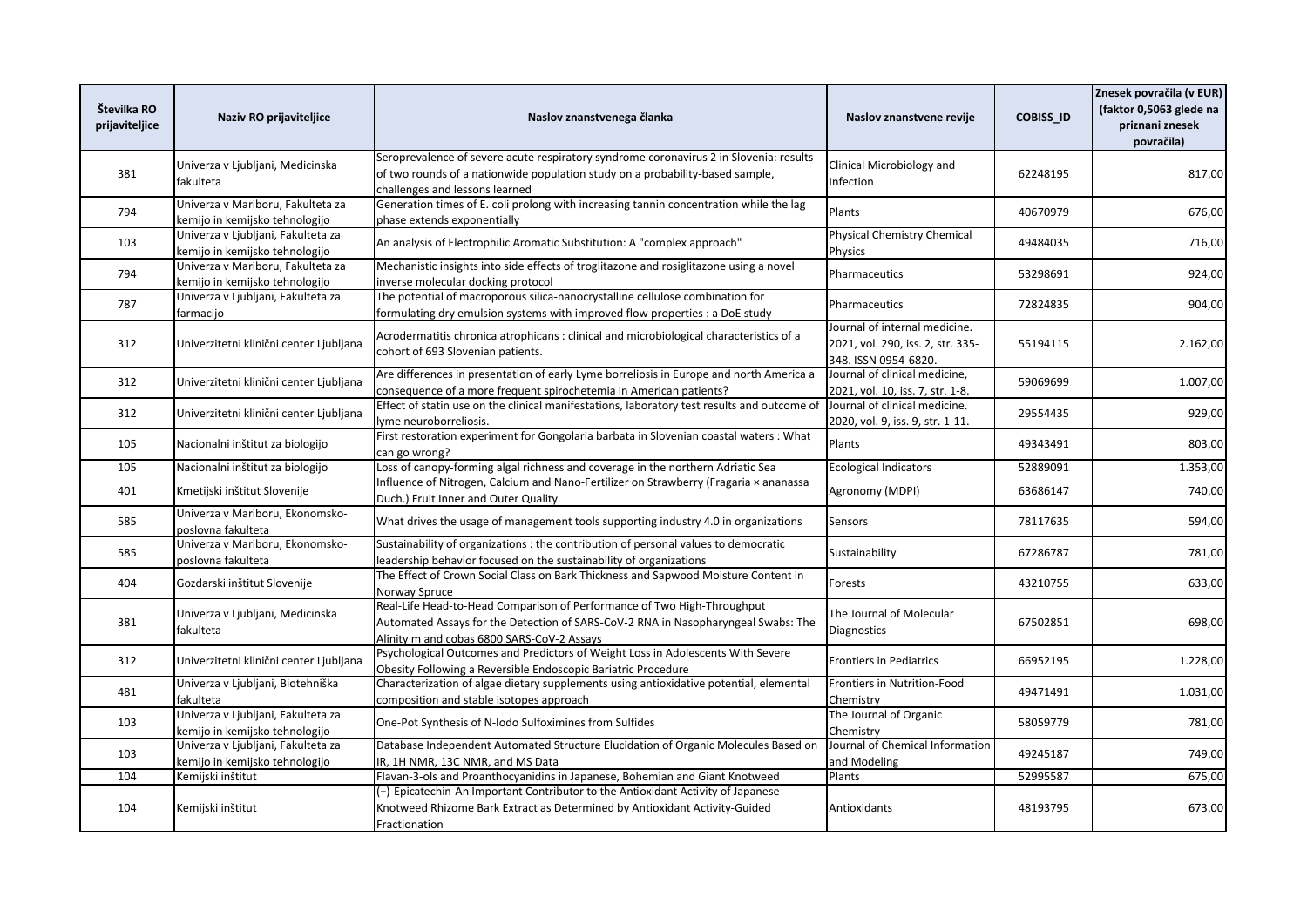| Številka RO<br>prijaviteljice | Naziv RO prijaviteljice                                             | Naslov znanstvenega članka                                                                                                                                                | Naslov znanstvene revije                                | <b>COBISS ID</b> | Znesek povračila (v EUR)<br>(faktor 0,5063 glede na<br>priznani znesek<br>povračila) |
|-------------------------------|---------------------------------------------------------------------|---------------------------------------------------------------------------------------------------------------------------------------------------------------------------|---------------------------------------------------------|------------------|--------------------------------------------------------------------------------------|
| 381                           | Univerza v Ljubljani, Medicinska<br>fakulteta                       | Molecular insights into the oxygen-sensing pathway and erythropoietin expression<br>regulation in erythropoiesis                                                          | International journal of<br>molecular sciences          | 69996547         | 872,00                                                                               |
| 1502                          | Zavod za gradbeništvo Slovenije                                     | High temperature resistant fly-ash and metakaolin-based alkali-activated foams                                                                                            | Ceramics International                                  | 66311683         | 1.456,00                                                                             |
| 782                           | Univerza v Ljubljani, Fakulteta za<br>strojništvo                   | Altering the Elastic Properties of 3D Printed Poly-Lactic Acid (PLA) Parts by Compressive<br>Cyclic Loading                                                               | Materials                                               | 32536579         | 859,00                                                                               |
| 782                           | Univerza v Ljubljani, Fakulteta za<br>strojništvo                   | Modeling Injection Molding of High-Density Polyethylene with Crystallization in Open-<br>Source Software                                                                  | Polymers                                                | 45067779         | 922,00                                                                               |
| 782                           | Univerza v Ljubljani, Fakulteta za<br>strojništvo                   | Enhancing Accuracy of Runge-Kutta-Type Collocation Methods                                                                                                                | <b>Mathematics</b>                                      | 47315203         | 616,00                                                                               |
| 312                           | Univerzitetni klinični center Ljubljana                             | Current Status of Newborn Screening in Southeastern Europe                                                                                                                | <b>Frontiers in Pediatrics</b>                          | 64475139         | 769,00                                                                               |
| 312                           | Univerzitetni klinični center Ljubljana                             | Case Report: Liver Transplantation in Homozygous Familial Hypercholesterolemia (HoFH)<br>Long-Term Follow-Up of a Patient and Literature Review                           | <b>Frontiers in Pediatrics</b>                          | 32714243         | 792,00                                                                               |
| 381                           | Univerza v Ljubljani, Medicinska<br>fakulteta                       | Extracellular vesicles : a novel tool facilitating personalized medicine and<br>pharmacogenomics in oncology                                                              | Frontiers in pharmacology                               | 61604099         | 1.225,00                                                                             |
| 481                           | Univerza v Ljubljani, Biotehniška<br>fakulteta                      | Stabilisation of lutein and lutein esters with polyoxyethylene sorbitan monooleate,<br>medium-chain triglyceride oil and lecithin                                         | Foods                                                   | 53319427         | 840,00                                                                               |
| 794                           | Univerza v Mariboru, Fakulteta za<br>kemijo in kemijsko tehnologijo | Chemoprotective effects of xanthohumol against the carcinogenic mycotoxin aflatoxin<br><b>B1</b>                                                                          | Foods                                                   | 66572035         | 822,00                                                                               |
| 795                           | Univerza v Mariboru, Fakulteta za<br>strojništvo                    | Automatic Identification of Tool Wear Based on Thermographyand a Convolutional<br>Neural Network during the Turning Process                                               | Sensors                                                 | 54562307         | 913,00                                                                               |
| 795                           | Univerza v Mariboru, Fakulteta za<br>strojništvo                    | Prediction of Surface Roughness of an Abrasive Water Jet Cut Using an Artificial Neural<br>Network                                                                        | Materials                                               | 66209795         | 457,00                                                                               |
| 795                           | Univerza v Mariboru, Fakulteta za<br>strojništvo                    | Influence of local heat flow variations on geometrical deflections, microstructure, and<br>tensile properties of Ti-6Al-4 V products in powder bed fusion systems         | Journal of manufacturing<br>processes                   | 58758147         | 666,00                                                                               |
| 381                           | Univerza v Ljubljani, Medicinska<br>fakulteta                       | Synthesis and evaluation of AKR1C inhibitory properties of A-ring halogenated oestrone<br>derivatives.                                                                    | Journal of enzyme inhibition<br>and medicinal chemistry | 67617027         | 873,00                                                                               |
| 312                           | Univerzitetni klinični center Ljubljana                             | Carotid Intima-Media Thickness in Healthy Children and Adolescents: Normative Data<br>and Systematic Literature Review                                                    | Frontiers in Cardiovascular<br>Medicine                 | 40295171         | 1.068,00                                                                             |
| 481                           | Univerza v Ljubljani, Biotehniška<br>fakulteta                      | Difference in the attitude of students and employees of the University of Ljubljana<br>towards work from home and online education : lessons from COVID-19 pandemic       | Sustainability                                          | 62743811         | 781,00                                                                               |
| 381                           | Univerza v Ljubljani, Medicinska<br>fakulteta                       | Identification of novel RNA binding proteins influencing circular RNA expression in<br>hepatocellular carcinoma.                                                          | International journal of<br>molecular sciences          | 70157827         | 822,00                                                                               |
| 381                           | Univerza v Ljubljani, Medicinska<br>fakulteta                       | Common transcriptional program of liver fibrosis in mouse genetic models and humans.                                                                                      | International journal of<br>molecular sciences          | 47324419         | 842,00                                                                               |
| 787                           | Univerza v Ljubljani, Fakulteta za<br>farmacijo                     | Targeted cancer therapy using compounds activated by light                                                                                                                | Cancers                                                 | 69036803         | 662,00                                                                               |
| 401                           | Kmetijski inštitut Slovenije                                        | Apple (Malus domestica Borkh.) Cultivar 'Majda', a Naturally Non-Browning Cultivar: An<br>Assessment of Its Qualities                                                     | Plants (MDPI)                                           | 69911299         | 740,00                                                                               |
| 312                           | Univerzitetni klinični center Ljubljana                             | Two Cases With an Early Presented Proopiomelanocortin Deficiency-A Long-Term Follow<br>Up and Systematic Literature Review                                                | Frontiers in Endocrinolgy                               | 66406403         | 1.226,00                                                                             |
| 404                           | Gozdarski inštitut Slovenije                                        | In Vitro Interactions between Eutypella parasitica and Some Frequently Isolated Fungi<br>from the Wood of the Dead Branches of Young Sycamore Maple (Acer pseudoplatanus) | Forests                                                 | 31740675         | 844,00                                                                               |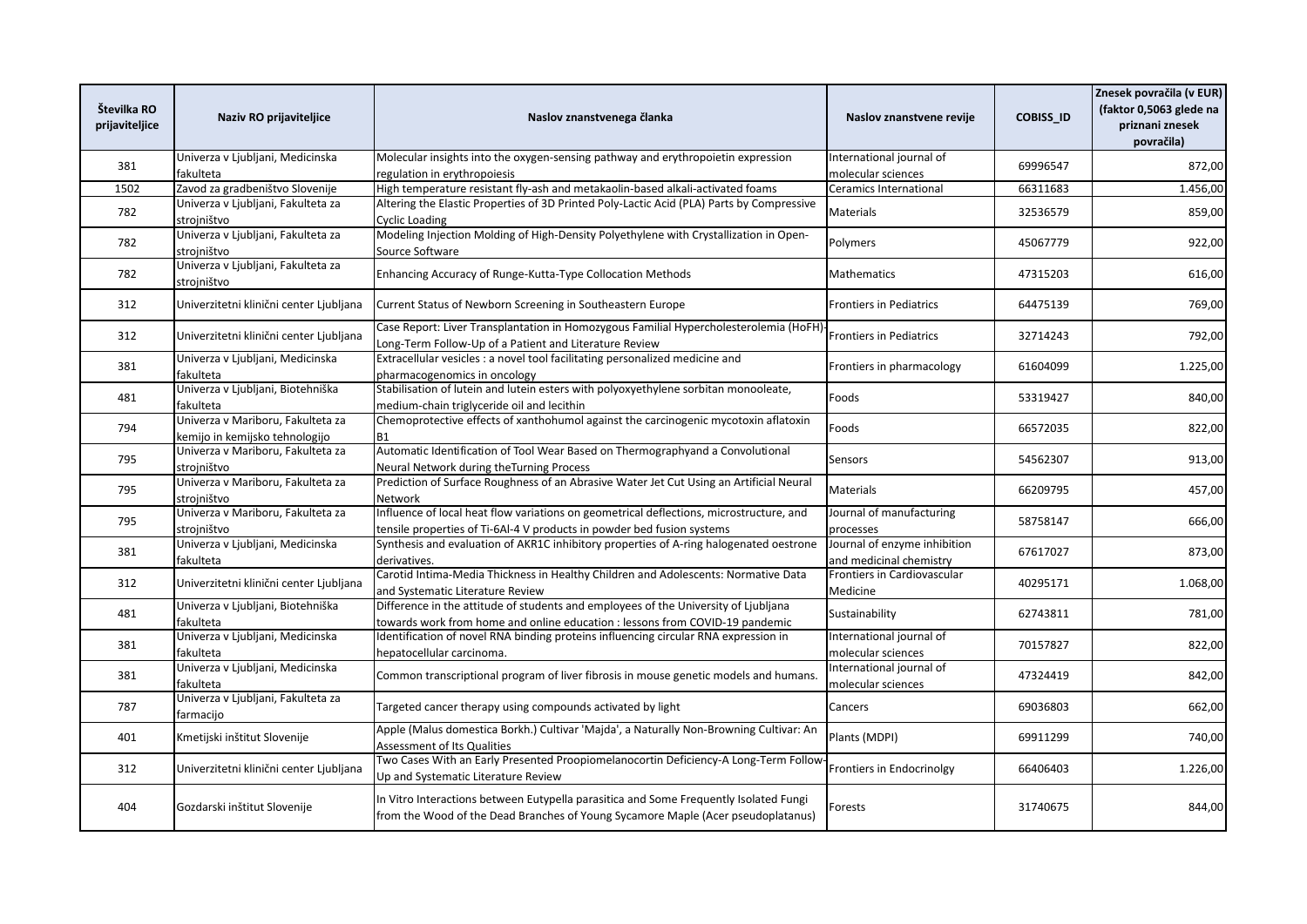| Številka RO<br>prijaviteljice | Naziv RO prijaviteljice                                              | Naslov znanstvenega članka                                                                                                                                                                 | Naslov znanstvene revije                            | COBISS_ID | Znesek povračila (v EUR)<br>(faktor 0,5063 glede na<br>priznani znesek<br>povračila) |
|-------------------------------|----------------------------------------------------------------------|--------------------------------------------------------------------------------------------------------------------------------------------------------------------------------------------|-----------------------------------------------------|-----------|--------------------------------------------------------------------------------------|
| 381                           | Univerza v Ljubljani, Medicinska<br>fakulteta                        | Ca2+ as the prime trigger of aerobic glycolysis in astrocytes                                                                                                                              | Cell calcium                                        | 52558339  | 886,00                                                                               |
| 334                           | Univerzitetni klinični center Maribor                                | The Perspectives of Fertility Preservation in Women with Endometrial Cancer                                                                                                                | Cancers                                             | 50060803  | 893,00                                                                               |
| 794                           | Univerza v Mariboru, Fakulteta za<br>kemijo in kemijsko tehnologijo  | Comparative study of chemical composition and antioxidant activity of essential oils and<br>crude extracts of four characteristic zingiberaceae herbs                                      | Plants                                              | 54303491  | 747,00                                                                               |
| 215                           | Geološki zavod Slovenije                                             | Towards a holistic approach to the geochemistry of solid inorganic particles in the urban<br>environment                                                                                   | Science of The Total<br>Environment                 | 45114627  | 754,00                                                                               |
| 481                           | Univerza v Ljubljani, Biotehniška<br>fakulteta                       | Frond optical properties of the fern Phyllitis scolopendrium depend on light conditions in<br>the habitat                                                                                  | Plants                                              | 29973763  | 814,00                                                                               |
| 334                           | Univerzitetni klinični center Maribor                                | Clinical Implications of Androgen-Positive Triple-Negative Breast Cancer                                                                                                                   | Cancers                                             | 58079747  | 906,00                                                                               |
| 782                           | Univerza v Ljubljani, Fakulteta za<br>strojništvo                    | Advances in the understanding of the annular laser beam wire cladding process                                                                                                              | Journal of materials processing<br>technology       | 52257539  | 920,00                                                                               |
| 782                           | Univerza v Ljubljani, Fakulteta za<br>strojništvo                    | Influence of particle size distribution width on GFA index of uniaxially compressed<br>granular materials                                                                                  | Powder technology                                   | 30054147  | 219,00                                                                               |
| 1539                          | Univerza v Ljubljani, Fakulteta za<br>računalništvo in informatiko   | Orde ab Chao Method for Disruptive Innovations Creation (With COVID-19 Pandemic<br>Case Application)                                                                                       | Frontiers in Psychology                             | 51088899  | 521,00                                                                               |
| 787                           | Univerza v Ljubljani, Fakulteta za<br>farmacijo                      | Stability-Indicating Analytical Approach for Stability Evaluation of Lactoferrin                                                                                                           | Pharmaceutics                                       | 70061059  | 603,00                                                                               |
| 787                           | Univerza v Ljubljani, Fakulteta za<br>farmaciio                      | Stability of Reduced and Oxidized Coenzyme Q10 inFinished Products                                                                                                                         | Antioxidants                                        | 53472259  | 672,00                                                                               |
| 1539                          | Univerza v Ljubljani, Fakulteta za<br>računalništvo in informatiko   | To BAN or not to BAN : Bayesian attention networks for reliable hate speech detection                                                                                                      | Cognitive computation                               | 80879363  | 1.353,00                                                                             |
| 584                           | Univerza v Ljubljani, Ekonomska<br>fakulteta                         | The Orchestration of Corporate Performance Management and Business Process<br>Management and Its Effect on Perceived Organizational Performance                                            | SAGE Open                                           | 74087427  | 284,00                                                                               |
| 584                           | Univerza v Ljubljani, Ekonomska<br>fakulteta                         | Exploring the Effects of Types of Early-Stage Entrepreneurial Activity on Subjective<br>Well-Being                                                                                         | Journal of Happiness Studies                        | 60573187  | 1.109,00                                                                             |
| 584                           | Univerza v Ljubljani, Ekonomska<br>fakulteta                         | Factors impacting energy-efficient retrofits in the residential sector: The effectiveness of<br>the Slovenian subsidy program                                                              | <b>Energy &amp; Buildings</b>                       | 30513667  | 729,00                                                                               |
| 794                           | Univerza v Mariboru, Fakulteta za<br>kemijo in kemijsko tehnologijo  | Influence of functional group concentration on hypercrosslinking of poly(vinylbenzyl<br>chloride) PolyHIPEs: upgrading macroporosity with nanoporosity                                     | Polymers                                            | 73037315  | 731,00                                                                               |
| 103                           | Univerza v Ljubljani, Fakulteta za<br>kemijo in kemijsko tehnologijo | Inertial focusing of neutrally buoyant particles in heterogenous suspensions                                                                                                               | Journal of Molecular Liquids                        | 48091395  | 957,00                                                                               |
| 103                           | Univerza v Ljubljani, Fakulteta za<br>kemijo in kemijsko tehnologijo | Ni-containing CeO2 rods for dry reforming of methane: Activity tests and a multiscale<br>lattice Boltzmann model analysis in two model geometries                                          | <b>Chemical Engineering Journal</b>                 | 34724867  | 1.019,00                                                                             |
| 106                           | Institut "Jožef Stefan"                                              | Meeting volunteer expectations-A review of volunteer motivations in citizen science and<br>best practices for their retention through implementation of functional features in CS<br>tools | Journal of Environmental<br>Planning and Management | 50062595  | 1.505,00                                                                             |
| 106                           | Institut "Jožef Stefan"                                              | Daily Fluctuations in the Isotope and Elemental Composition of Tap Water in Ljubljana,<br>Slovenia                                                                                         | Water                                               | 64317187  | 985,00                                                                               |
| 106                           | Institut "Jožef Stefan"                                              | Construction of IsoVoc database for the authentication of natural flavours                                                                                                                 | Foods                                               | 71209475  | 766,00                                                                               |
| 106                           | Institut "Jožef Stefan"                                              | The provenience of Slovenian milk using 87Sr/86Sr isotope ratio                                                                                                                            | Foods                                               | 72029699  | 833,00                                                                               |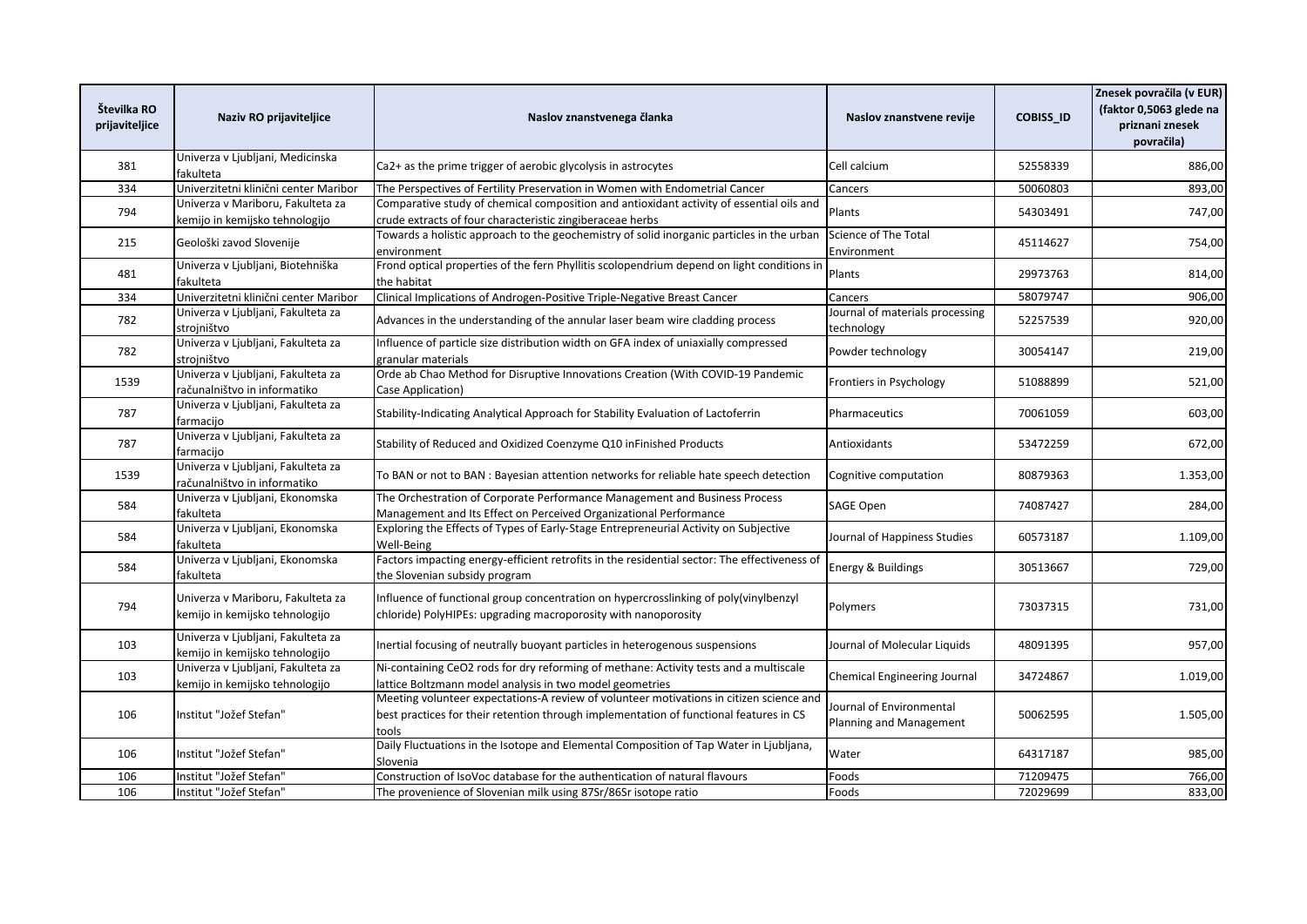| Številka RO<br>prijaviteljice | Naziv RO prijaviteljice                                             | Naslov znanstvenega članka                                                                                                                                                                                     | Naslov znanstvene revije                              | COBISS_ID | Znesek povračila (v EUR)<br>(faktor 0,5063 glede na<br>priznani znesek<br>povračila) |
|-------------------------------|---------------------------------------------------------------------|----------------------------------------------------------------------------------------------------------------------------------------------------------------------------------------------------------------|-------------------------------------------------------|-----------|--------------------------------------------------------------------------------------|
| 106                           | Institut "Jožef Stefan"                                             | Exposure of Slovenian children and adolescents to bisphenols, parabens and triclosan:<br>Urinary levels, exposure patterns, determinants of exposure and susceptibility                                        | <b>Environment International</b>                      | 34056707  | 911,00                                                                               |
| 106                           | Institut "Jožef Stefan"                                             | Differences in the Levels of the Selected Phytoestrogens and Stable Isotopes in Organic<br>vs. Conventional Hops and Beer                                                                                      | foods                                                 | 72599555  | 1.094,00                                                                             |
| 106                           | Institut "Jožef Stefan"                                             | Phycoremediation of municipal wastewater: Removal of nutrients and contaminants of<br>emerging concern                                                                                                         | Science of the Total<br>Environment                   | 58688003  | 904,00                                                                               |
| 106                           | Institut "Jožef Stefan"                                             | Determination of 18 bisphenols in aqueous and biomass phase of high rate algal ponds:<br>Development, validation and application                                                                               | Chemosphere                                           | 48987395  | 858,00                                                                               |
| 106                           | Institut "Jožef Stefan"                                             | Organohalogens: A persisting burden in Slovenia?                                                                                                                                                               | <b>Environmental Research</b>                         | 62497283  | 943,00                                                                               |
| 106                           | Institut "Jožef Stefan"                                             | Uranium isotopes as a possible tracer of terrestrial authigenic carbonate                                                                                                                                      | Science of the Total<br>Environment                   | 71217923  | 904,00                                                                               |
| 106                           | Institut "Jožef Stefan"                                             | High spatial resolution imaging of cisplatin and Texas Red cisplatin in tumour spheroids<br>using laser ablation isotope dilution inductively coupled plasma mass spectrometry and<br>confocal fluorescence mi | Analytica Chimica Acta                                | 56535555  | 928,00                                                                               |
| 106                           | Institut "Jožef Stefan"                                             | Citizen Science as Part of the Primary School Curriculum: A Case Study of a Technical Day<br>on the Topic of Noise and Health                                                                                  | Sustainability                                        | 41378563  | 1.006,00                                                                             |
| 106                           | Institut "Jožef Stefan"                                             | Molecularly Imprinted Polymers for the Removal of Antidepressants from Contaminated<br>Wastewater                                                                                                              | Polymers                                              | 44987651  | 1.001,00                                                                             |
| 106                           | Institut "Jožef Stefan"                                             | Magnetic Nanoparticles-A Multifunctional Potential Agent for Diagnosis and Therapy                                                                                                                             | Cancers                                               | 61959683  | 830,00                                                                               |
| 794                           | Univerza v Mariboru, Fakulteta za<br>kemijo in kemijsko tehnologijo | Solvent-FreeMechanochemical Synthesis and Characterization of Nickel Tellurides with<br>Various Stoichiometries: NiTe, NiTe2 and Ni2Te3                                                                        | Nanomaterials                                         | 72057603  | 548,00                                                                               |
| 1539                          | Univerza v Ljubljani, Fakulteta za<br>računalništvo in informatiko  | Guided extraction of genome-scale metabolic models for the integration and analysis of<br>omics data                                                                                                           | Computational and Structural<br>Biotechnology Journal | 66227971  | 680,00                                                                               |
| 106                           | Institut "Jožef Stefan"                                             | Improved environmental stability of thermoelectric ceramics based on intergrowths of<br>Ca3Co4O9-Na0.75CoO2                                                                                                    | Ceramics International                                | 47814403  | 778,00                                                                               |
| 106                           | Institut "Jožef Stefan"                                             | Applicability of water glass for the transfer of the glass-foaming process from controlled<br>to air atmosphere                                                                                                | Journal of Cleaner Production                         | 45373443  | 989,00                                                                               |
| 106                           | Institut "Jožef Stefan"                                             | Hydrophilicity Affecting the Enzyme-Driven Degradation of Piezoelectric Poly-L-lactide<br>Films                                                                                                                | Polymers                                              | 64428035  | 1.067,00                                                                             |
| 106                           | Institut "Jožef Stefan"                                             | Antimicrobial Polymeric Composites with Embedded Nanotextured Magnesium Oxide                                                                                                                                  | Polymers                                              | 69957891  | 1.203,00                                                                             |
| 106                           | Institut "Jožef Stefan"                                             | Cyanine Dyes for Photo-Thermal Therapy: A Comparison of Synthetic Liposomes and<br>Natural Erythrocyte-Based Carriers                                                                                          | International Journal of<br>Molecular Sciences        | 68230403  | 930,00                                                                               |
| 106                           | Institut "Jožef Stefan"                                             | Investigating the Feasibility of Preparing Metal-Ceramic Multi-Layered Composites Using<br>Only the Aerosol-Deposition Technique                                                                               | Materials (MDPI)                                      | 72970755  | 656,00                                                                               |
| 106                           | Institut "Jožef Stefan"                                             | Connecting the Multiscale Structure with Macroscopic Response of Relaxor<br>Ferroelectrics                                                                                                                     | <b>Advanced Functional Materials</b>                  | 32051715  | 2.639,00                                                                             |
| 106                           | Institut "Jožef Stefan"                                             | Inkjet-printing-derived lead-zirconate-titanate-based thick films for printed electronics                                                                                                                      | <b>Materials and Design</b>                           | 36937475  | 573,00                                                                               |
| 106                           | Institut "Jožef Stefan"                                             | Implications of acceptor doping in the polarization and electrocaloric response of<br>0.9Pb(Mg1/3Nb2/3)O3-0.1PbTiO3 relaxor ferroelectric ceramics                                                             | Journal of Materials Chemistry C                      | 49684995  | 926,00                                                                               |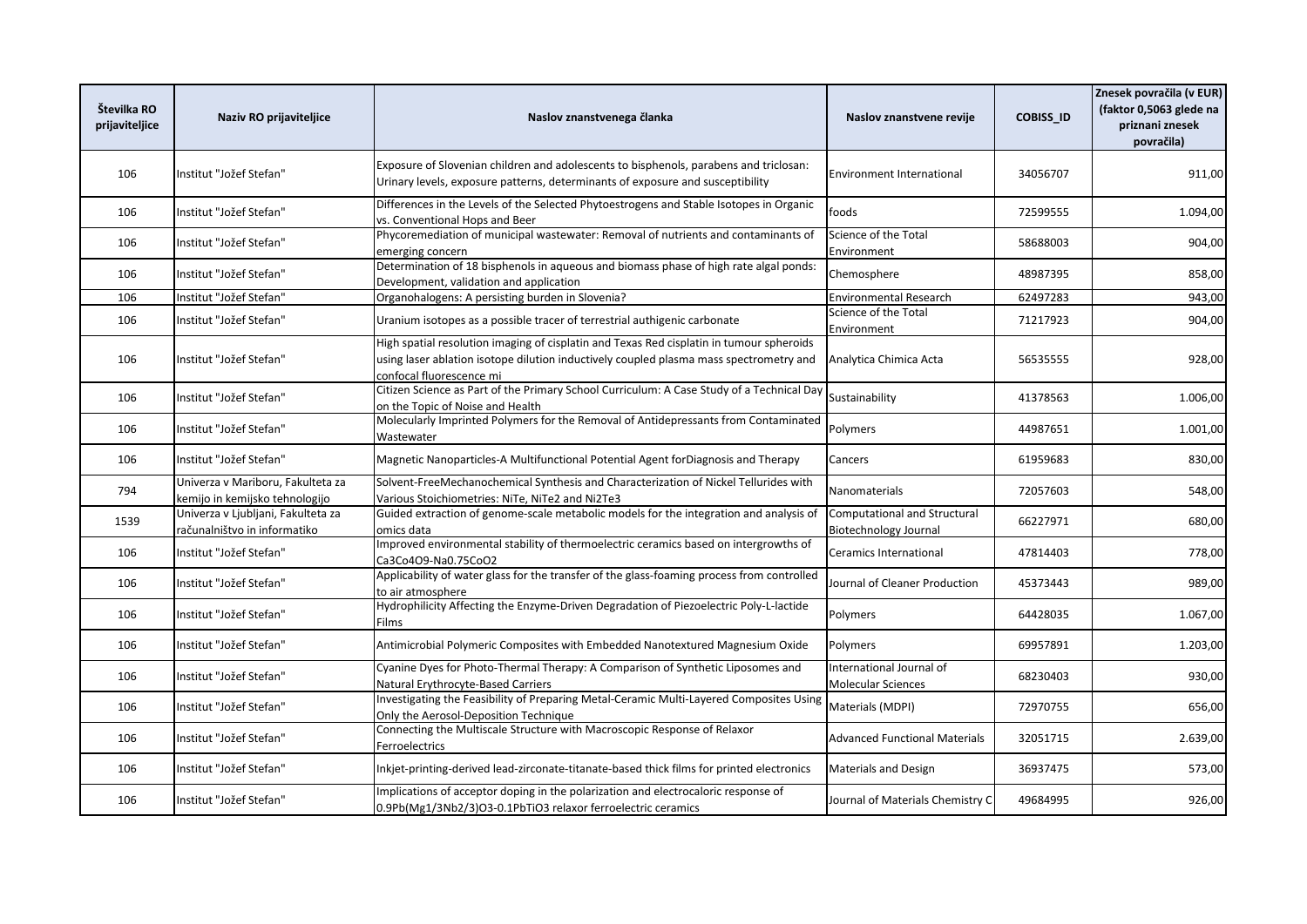| Številka RO<br>prijaviteljice | Naziv RO prijaviteljice                                            | Naslov znanstvenega članka                                                                                                                                      | Naslov znanstvene revije                              | <b>COBISS_ID</b> | Znesek povračila (v EUR)<br>(faktor 0,5063 glede na<br>priznani znesek<br>povračila) |
|-------------------------------|--------------------------------------------------------------------|-----------------------------------------------------------------------------------------------------------------------------------------------------------------|-------------------------------------------------------|------------------|--------------------------------------------------------------------------------------|
| 106                           | Institut "Jožef Stefan"                                            | The effect of surface preparation on the protective properties of Al2O3 and HfO2 thin<br>films deposited on cp-titanium by atomic layer deposition"             | Electrochimica Acta                                   | 37347587         | 716,00                                                                               |
| 106                           | Institut "Jožef Stefan"                                            | Molecular modeling of organic corrosion inhibitors: Calculations, pitfalls, and<br>conceptualization of molecule-surface bonding                                | <b>Corrosion Science</b>                              | 84887299         | 765,00                                                                               |
| 106                           | Institut "Jožef Stefan"                                            | Mixed Noble-Gas Compounds of Krypton(II) and Xenon(VI); [F5Xe(FKrF)AsF6] and<br>[F5Xe(FKrF)2AsF6]                                                               | Angewandte Chemie:<br>International edition           | 39698179         | 2.413,00                                                                             |
| 1539                          | Univerza v Ljubljani, Fakulteta za<br>računalništvo in informatiko | Inertial sensor-based step length estimation model by means of principal component<br>analvsis                                                                  | Sensors, ISSN 1424-8220                               | 64014851         | 735,00                                                                               |
| 401                           | Kmetijski inštitut Slovenije                                       | Adipose Tissue Gene Expression of Entire Male, Immunocastrated and Surgically<br>Castrated Pigs                                                                 | International Journal of<br><b>Molecular Sciences</b> | 28732419         | 750,00                                                                               |
| 106                           | Institut "Jožef Stefan"                                            | Computational burnup analysis of the TRIGA Mark II research reactor fuel                                                                                        | Progress in Nuclear Energy                            | 37000963         | 433,00                                                                               |
| 106                           | Institut "Jožef Stefan"                                            | Sterilization of polypropylene membranes of facepiece respirators by ionizing radiation                                                                         | Journal of Membrane Science                           | 32105219         | 833,00                                                                               |
| 106                           | Institut "Jožef Stefan"                                            | JSIR2S code for delayed radiation simulations: Validation against measurements at the<br>JSI TRIGA reactor                                                      | Progress in Nuclear Energy                            | 27529731         | 433,00                                                                               |
| 106                           | Institut "Jožef Stefan"                                            | First-order kinetics bottleneck during photoinduced ultrafast insulator-metal transition in<br>3D orbitally-driven Peierls insulator Culr2S4                    | New Journal of Physics                                | 77920003         | 989,00                                                                               |
| 106                           | Institut "Jožef Stefan"                                            | Quantum billiards with correlated electrons confined in triangular transition metal<br>dichalcogenide monolayer nanostructures4                                 | <b>Nature Communications</b>                          | 69789955         | 2.748,00                                                                             |
| 106                           | Institut "Jožef Stefan"                                            | A time-domain phase diagram of metastable states in a charge ordered quantum<br>material                                                                        | <b>Nature Communications</b>                          | 69789955         | 2.748,00                                                                             |
| 106                           | Institut "Jožef Stefan"                                            | On the molecular origins of the ferroelectric splay nematic phase                                                                                               | Nature communications                                 | 73122307         | 2.748,00                                                                             |
| 106                           | Institut "Jožef Stefan"                                            | Surface-enhanced Raman spectroscopy for chemical and biological sensing using<br>nanoplasmonics: The relevance of interparticle spacing, and surface morphology | <b>Applied Physics Reviews</b>                        | 28969731         | 1.507,00                                                                             |
| 106                           | Institut "Jožef Stefan"                                            | Magnetic resonance microscopy of samples with translational symmetry with FOVs<br>smaller than sample size                                                      | Scientific reports                                    | 46632451         | 947,00                                                                               |
| 106                           | Institut "Jožef Stefan"                                            | Prediction of Chronic Inflammation for Inhaled Particles: the Impact of Material Cycling<br>and Quarantining in the Lung Epithelium                             | <b>Advanced Materials</b>                             | 39713539         | 3.220,00                                                                             |
| 106                           | Institut "Jožef Stefan"                                            | A Review of Strategies for the Synthesis of N-Doped Graphene                                                                                                    | Nanomaterials                                         | 38232067         | 929,00                                                                               |
| 106                           | Institut "Jožef Stefan"                                            | Response of two different wheat varieties to glow and afterglow oxygen plasma                                                                                   | Plants                                                | 73680387         | 740,00                                                                               |
| 106                           | Institut "Jožef Stefan"                                            | Effects of Nonthermal Plasma on Morphology, Genetics and Physiology of Seeds                                                                                    | Plants                                                | 41748739         | 676,00                                                                               |
| 106                           | Institut "Jožef Stefan"                                            | The effect of ageing on bonding performance of plasma treated beech wood with urea-<br>formaldehyde adhesive                                                    | Cellulose                                             | 49872899         | 1.890,00                                                                             |
| 106                           | Institut "Jožef Stefan"                                            | Surface modification of polyamides by gaseous plasma - review and scientific challenges                                                                         | Polymers                                              | 43214595         | 824,00                                                                               |
| 106                           | Institut "Jožef Stefan"                                            | Recent Advances in Surface Activation of Polytetrafluoroethylene (PTFE) by Gaseous<br>Plasma Treatments                                                         | Polymers                                              | 32257027         | 844,00                                                                               |
| 106                           | Institut "Jožef Stefan"                                            | Plasma-Stimulated Super-Hydrophilic Surface Finish of Polymers                                                                                                  | Polymers                                              | 34439427         | 806,00                                                                               |
| 106                           | Institut "Jožef Stefan"                                            | Defluorination of Polytetrafluoroethylene Surface by Hydrogen Plasma                                                                                            | Polymers                                              | 39928579         | 798,00                                                                               |
| 106                           | Institut "Jožef Stefan"                                            | Increase of coating thickness on sharp edges, deposited by cathodic arc evaporation                                                                             | Surface and Coatings<br>Technology                    | 43206915         | 653,00                                                                               |
| 106                           | Institut "Jožef Stefan"                                            | The topology of higher-order complexes associated with brain hubs in human<br>connectomes                                                                       | <b>Scientific Reports</b>                             | 42954243         | 758,00                                                                               |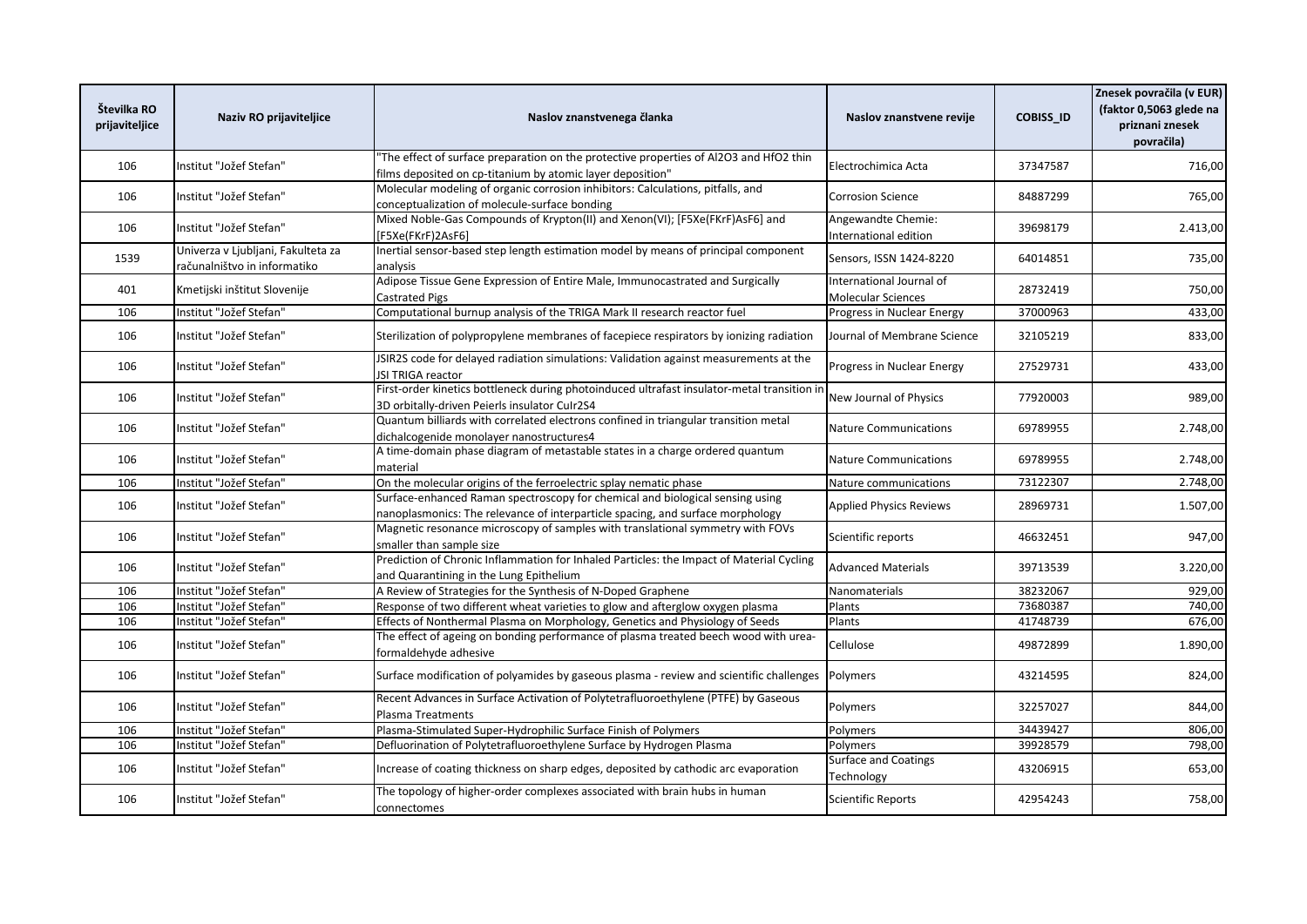| Številka RO<br>prijaviteljice | Naziv RO prijaviteljice                         | Naslov znanstvenega članka                                                                                                                                             | Naslov znanstvene revije                                                | <b>COBISS ID</b> | Znesek povračila (v EUR)<br>(faktor 0,5063 glede na<br>priznani znesek<br>povračila) |
|-------------------------------|-------------------------------------------------|------------------------------------------------------------------------------------------------------------------------------------------------------------------------|-------------------------------------------------------------------------|------------------|--------------------------------------------------------------------------------------|
| 106                           | Institut "Jožef Stefan"                         | Classification of hemodynamics scenarios from a public radar dataset using a deep<br>learning approach                                                                 | Sensors                                                                 | 76038403         | 507,00                                                                               |
| 106                           | Institut "Jožef Stefan"                         | Machine learning for analyzing non-countermeasure factors affecting early spread of<br>COVID-19.                                                                       | International journal of<br>environmental research and<br>public health | 70735875         | 1.258,00                                                                             |
| 106                           | Institut "Jožef Stefan"                         | A general framework for making context-recognition systems more energy efficient                                                                                       | Sensors                                                                 | 56728067         | 1.014,00                                                                             |
| 106                           | Institut "Jožef Stefan"                         | Ensemble- and distance-based feature ranking for unsupervised learning                                                                                                 | International journal of<br>intelligent systems                         | 50534659         | 1.820,00                                                                             |
| 106                           | Institut "Jožef Stefan"                         | Temporal Integration of Text Transcripts and Acoustic Features for Alzheimer's Diagnosis<br>Based on Spontaneous Speech                                                | Frontiers in aging neuroscience                                         | 66985987         | 738,00                                                                               |
| 106                           | Institut "Jožef Stefan"                         | TNT-KID: Transformer-based neural tagger for keyword identification                                                                                                    | Natural language engineering                                            | 66660867         | 1.442,00                                                                             |
| 106                           | Institut "Jožef Stefan"                         | FOCUSED-Short-Term Wind Speed Forecast Correction Algorithm Based on Successive<br>NWP Forecasts for Use in Traffic Control Decision Support Systems                   | Sensors                                                                 | 64656899         | 583,00                                                                               |
| 106                           | Institut "Jožef Stefan"                         | Optimising an FFQ using a machine learning pipeline to learn an efficient nutrient intake<br>predictive model                                                          | Nutrients                                                               | 45499651         | 1.118,00                                                                             |
| 106                           | Institut "Jožef Stefan"                         | Low Power Contactless Bioimpedance Sensor for Monitoring Breathing Activity                                                                                            | Sensors                                                                 | 55470083         | 1.206,00                                                                             |
| 106                           | Institut "Jožef Stefan"                         | The Sensor Hub for Detecting the Developmental Characteristics in Reading in Children<br>on a White vs. Colored Background/Colored Overlays                            | Sensors                                                                 | 46405891         | 1.005,00                                                                             |
| 106                           | Institut "Jožef Stefan"                         | Domain Heuristic Fusion of Multi-Word Embeddings for Nutrient Value Prediction                                                                                         | <b>Mathematics</b>                                                      | 73162499         | 875,00                                                                               |
| 106                           | Institut "Jožef Stefan"                         | P-NUT: Predicting NUTrient Content from Short Text Descriptions                                                                                                        | Mathematics                                                             | 33221123         | 668,00                                                                               |
| 106                           | Institut "Jožef Stefan"                         | A Fine-Tuned Bidirectional Encoder Representations From Transformers Model for Food<br>Named-Entity Recognition: Algorithm Development and Validation                  | Journal of medical internet<br>research                                 | 72619011         | 1.470,00                                                                             |
| 106                           | Institut "Jožef Stefan"                         | A Framework for Evaluating Personalized Ranking Systems by Fusing Different Evaluation<br>Measures                                                                     | Big data research                                                       | 51341059         | 716,00                                                                               |
| 106                           | Institut "Jožef Stefan"                         | Deep Statistical Comparison for Multi-Objective Stochastic Optimization Algorithms                                                                                     | Swarm and Evolutionary<br>Computation                                   | 45501187         | 817,00                                                                               |
| 106                           | Institut "Jožef Stefan"                         | High-order filtered PID controller tuning based on magnitude optimum.                                                                                                  | <b>Mathematics</b>                                                      | 66473219         | 574,00                                                                               |
| 106                           | Institut "Jožef Stefan"                         | Simulation of variational Gaussian process NARX models with GPGPU                                                                                                      | <b>ISA transactions</b>                                                 | 38326019         | 872,00                                                                               |
| 106                           | Institut "Jožef Stefan"                         | Specifying and optimizing robotic motion for visual quality inspection                                                                                                 | Robotics and computer-<br>integrated manufacturing                      | 67134979         | 883,00                                                                               |
| 106                           | Institut "Jožef Stefan"                         | Comparison of Subjective Responses of Low Back Pain Patients and Asymptomatic<br>Controls to Use of Spinal Exoskeleton during Simple Load Lifting Tasks: A Pilot Study | International journal of<br>environmental research and<br>public health | 44574467         | 1.279,00                                                                             |
| 106                           | Institut "Jožef Stefan"                         | A Virtual Mechanism Approach for Exploiting Functional Redundancy in Finishing<br><b>Operations</b>                                                                    | <b>IEEE Transactions on</b><br>Automation Science and<br>Engineering    | 35355651         | 966,00                                                                               |
| 106                           | Institut "Jožef Stefan"                         | Optimal layout and reconfiguration of a fixturing system constructed from passive<br><b>Stewart platforms</b>                                                          | Journal of Manufacturing<br>Systems                                     | 67334915         | 822,00                                                                               |
| 406                           | Univerza v Ljubljani, Veterinarska<br>fakulteta | Monitoring of Unhatched Eggs in Hermann's Tortoise (Testudo hermanni) after Artificial<br>Incubation and Possible Improvements in Hatching                             | Animals                                                                 | 51457795         | 882,00                                                                               |
| 787                           | Univerza v Ljubljani, Fakulteta za<br>farmacijo | Comprehensive Stability Study of Vitamin D3 in Aqueous Solutions and Liquid<br><b>Commercial Products</b>                                                              | Pharmaceutics                                                           | 61509891         | 603,00                                                                               |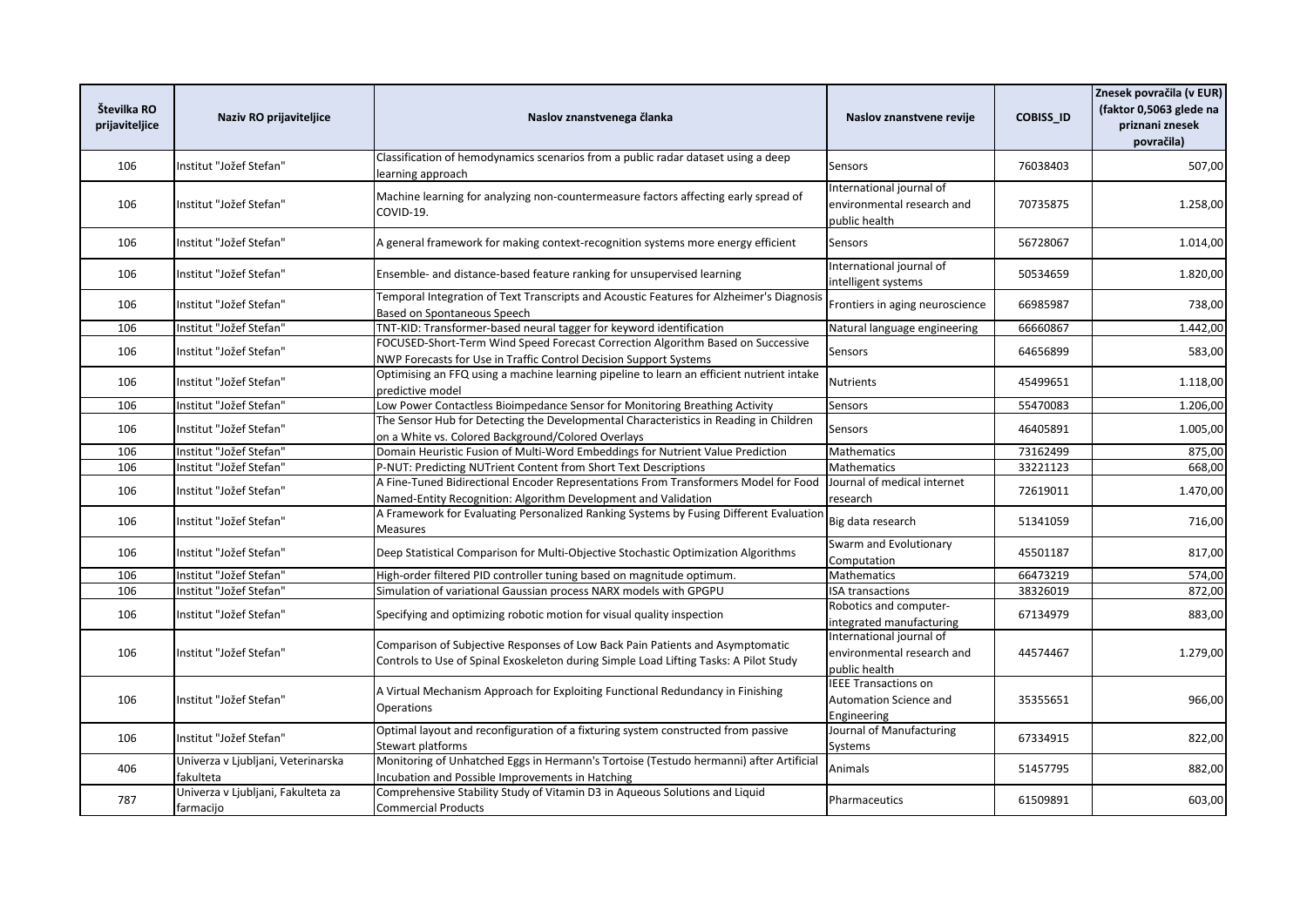| Številka RO<br>prijaviteljice | Naziv RO prijaviteljice                                                                   | Naslov znanstvenega članka                                                                                                                                        | Naslov znanstvene revije                                                | <b>COBISS ID</b> | Znesek povračila (v EUR)<br>(faktor 0,5063 glede na<br>priznani znesek<br>povračila) |
|-------------------------------|-------------------------------------------------------------------------------------------|-------------------------------------------------------------------------------------------------------------------------------------------------------------------|-------------------------------------------------------------------------|------------------|--------------------------------------------------------------------------------------|
| 1539                          | Univerza v Ljubljani, Fakulteta za<br>računalništvo in informatiko                        | An Approximate GEMM Unit for Energy-Efficient Object Detection                                                                                                    | <b>Sensors</b>                                                          | 67593475         | 891,00                                                                               |
| 1539                          | Univerza v Ljubljani, Fakulteta za<br>računalništvo in informatiko                        | On the Design of an Energy Efficient Digital IIR A-Weighting Filter Using Approximate<br>Multiplication                                                           | <b>Sensors</b>                                                          | 48247043         | 746,00                                                                               |
| 106                           | Institut "Jožef Stefan"                                                                   | The role of cysteine peptidases in hematopoietic stem cell differentiation and<br>modulation of immune system function                                            | Frontiers in immunology                                                 | 71732995         | 1.071,00                                                                             |
| 106                           | Institut "Jožef Stefan"                                                                   | Human CD4+ T-Cell Clone Expansion Leads to the Expression of the Cysteine Peptidase<br>Inhibitor Cystatin F                                                       | International journal of<br>molecular sciences                          | 72774659         | 457,00                                                                               |
| 106                           | Institut "Jožef Stefan"                                                                   | The role of the Listeria monocytogenes surfactome in biofilm formation                                                                                            | Microbial Biotechnology                                                 | 67146499         | 1.274,00                                                                             |
| 106                           | Institut "Jožef Stefan"                                                                   | Targeting of fluorescent Lactococcus lactis to colorectal cancer cells through surface<br>display of tumour-antigen binding proteins                              | Microbial Biotechnology                                                 | 73046275         | 1.274,00                                                                             |
| 106                           | Institut "Jožef Stefan"                                                                   | Expression of NanoLuc luciferase in Listeria innocua for development of biofilm assay                                                                             | Frontiers in Microbiology                                               | 49628675         | 1.469,00                                                                             |
| 106                           | Institut "Jožef Stefan"                                                                   | Altered expression of peroxiredoxins in mouse model of progressive myoclonus epilepsy<br>upon LPS-induced neuroinflammation                                       | Antioxidants                                                            | 53380099         | 1.102,00                                                                             |
| 591                           | Univerza v Ljubljani, Fakulteta za<br>socialno delo                                       | The right to "Have a say" in the deinstitutionalisation of mental health in Slovenia.                                                                             | Social inclusion                                                        | 74520579         | 554,00                                                                               |
| 797                           | Univerza v Mariboru, Fakulteta za<br>gradbeništvo, prometno inženirstvo in<br>arhitekturo | Is There Any Relation between the Architectural Characteristics of Kindergartens and the<br>Spread of the New Coronavirus in Them?-A Case Study of Slovenia       | Sustainability                                                          | 42310403         | 760,00                                                                               |
| 618                           | Znanstvenoraziskovalni center<br>Slovenske akademije znanosti in<br>umetnosti             | Microbiota entrapped in recently-formed ice: Paradana Ice Cave, Slovenia                                                                                          | Scientific reports                                                      | 48378115         | 795,00                                                                               |
| 787                           | Univerza v Ljubljani, Fakulteta za<br>farmacijo                                           | Folate insufficiency due to MTHFR deficiency Is bypassed by 5-Methyltetrahydrofolate                                                                              | Journal of clinical medicine                                            | 28803331         | 848,00                                                                               |
| 1538                          | Univerza v Ljubljani, Fakulteta za<br>elektrotehniko                                      | Scratching the electrode surface: Insights into a high-voltage pulsed-field application<br>from in vitro & in silico studies in indifferent fluid                 | Electrochimica Acta                                                     | 33083395         | 716,00                                                                               |
| 618                           | Znanstvenoraziskovalni center<br>Slovenske akademije znanosti in<br>umetnosti             | Solution pipes and focused vertical water flow: Geomorphology and modelling                                                                                       | Earth-Science Reviews                                                   | 63905539         | 830,00                                                                               |
| 794                           | Univerza v Mariboru, Fakulteta za<br>kemijo in kemijsko tehnologijo                       | Sustainable renewable energy supply networks optimization-The gradual transition to a<br>renewable energy system within the European Union by 2050                | Renewable & sustainable<br>energy reviews : an<br>international journal | 64099075         | 1.868,00                                                                             |
| 795                           | Univerza v Mariboru, Fakulteta za<br>strojništvo                                          | Screen-printing of microfibrillated cellulose for an improved moisture management,<br>strength and abrasion resistant properties of flame-resistant fabrics.      | Cellulose                                                               | 63900675         | 1.549,00                                                                             |
| 795                           | Univerza v Mariboru, Fakulteta za<br>strojništvo                                          | Nanocellulose in drug delivery and antimicrobially active materials.                                                                                              | Polymers                                                                | 40194051         | 760,00                                                                               |
| 795                           | Univerza v Mariboru, Fakulteta za<br>strojništvo                                          | Dextran-coated silver nanoparticles for improved barrier and controlled antimicrobial<br>properties of nanocellulose films used in food packaging                 | Food packaging and shelf life                                           | 33407235         | 353,00                                                                               |
| 618                           | Znanstvenoraziskovalni center<br>Slovenske akademije znanosti in<br>umetnosti             | Early hypogenic carbonic acid speleogenesis in unconfined limestone aquifers by<br>upwelling deep-seated waters with high CO2 concentration: a modelling approach | Hydrology and Earth System<br>Sciences                                  | 86578947         | 895,00                                                                               |
| 795                           | Univerza v Mariboru, Fakulteta za<br>strojništvo                                          | Insights into the Surface Properties of Wood Fibre-Polymer composites                                                                                             | Polymers                                                                | 62964739         | 822,00                                                                               |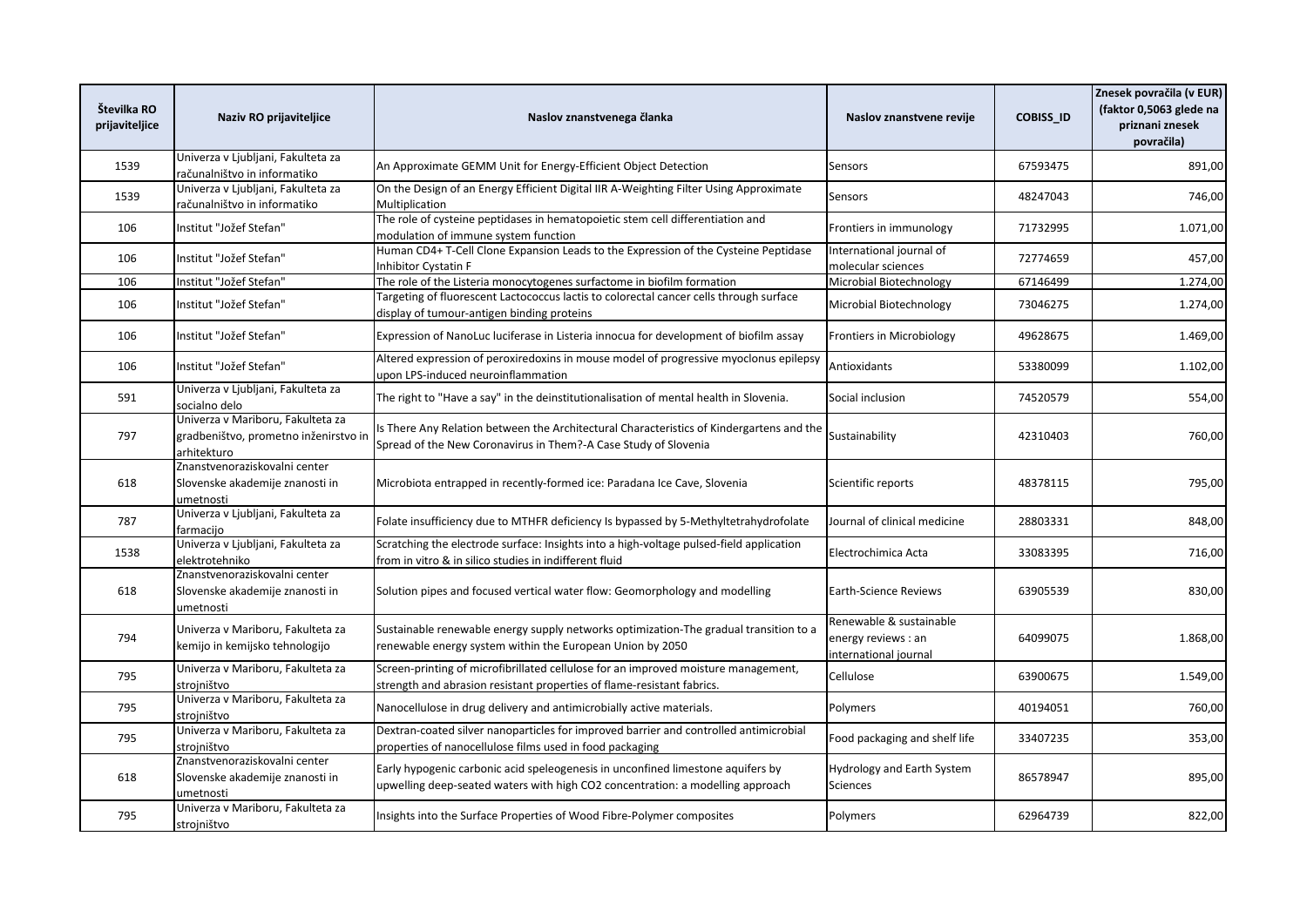| Številka RO<br>prijaviteljice | Naziv RO prijaviteljice                                                              | Naslov znanstvenega članka                                                                                                                                                                                  | Naslov znanstvene revije                                                        | <b>COBISS ID</b> | Znesek povračila (v EUR)<br>(faktor 0,5063 glede na<br>priznani znesek<br>povračila) |
|-------------------------------|--------------------------------------------------------------------------------------|-------------------------------------------------------------------------------------------------------------------------------------------------------------------------------------------------------------|---------------------------------------------------------------------------------|------------------|--------------------------------------------------------------------------------------|
| 618                           | Znanstvenoraziskovalni center<br>Slovenske akademije znanosti in<br>umetnosti        | Sinkhole development in the Sivas gypsum karst, Turkey                                                                                                                                                      | Geomorphology                                                                   | 62050819         | 1.549,00                                                                             |
| 382                           | Univerza v Ljubljani, Zdravstvena<br>fakulteta                                       | Decrease in Cellular Nanovesicles Concentration in Blood of Athletes More Than 15<br><b>Hours After Marathon</b>                                                                                            | International Journal of<br>Nanomedicine                                        | 48113411         | 1.402,00                                                                             |
| 787                           | Univerza v Ljubljani, Fakulteta za<br>farmacijo                                      | The association between medication or alcohol use and the incidence of frailty: a<br>retrospective cohort study                                                                                             | <b>BMC Geriatrics</b>                                                           | 47449091         | 1.061,00                                                                             |
| 787                           | Univerza v Ljubljani, Fakulteta za<br>farmacijo                                      | Novel Selective IDO1 Inhibitors with Isoxazolo[5,4-d]pyrimidin4(5H)-one Scaffold                                                                                                                            | Pharmaceuticals                                                                 | 57316099         | 742,00                                                                               |
| 787                           | Univerza v Ljubljani, Fakulteta za<br>farmacijo                                      | EP4 receptor agonist L-902688 augments cytotoxic activities of ibrutinib, idelalisib, and<br>venetoclax against chronic lymphocytic leukemia cells                                                          | Biochemical pharmacology                                                        | 43415299         | 808,00                                                                               |
| 796                           | Univerza v Mariboru, Fakulteta za<br>elektrotehniko, računalništvo in<br>informatiko | Changes in Online Distance Learning Behaviour of University Students during the<br>Coronavirus Disease 2019 Outbreak, and development of the Model of Forced Distance<br><b>Online Learning Preferences</b> | <b>European Journal of Educational</b><br>Research                              | 47192323         | 247,00                                                                               |
| 382                           | Univerza v Ljubljani, Zdravstvena<br>fakulteta                                       | Short-rotation willows as a wastewater treatment plant: biomass production and the<br>fate of macronutrients and metals                                                                                     | Forests                                                                         | 62017795         | 501,00                                                                               |
| 787                           | Univerza v Ljubljani, Fakulteta za<br>farmacijo                                      | Potent DNA gyrase inhibitors bind asymmetrically to their target using symmetrical<br>bifurcated halogen bonds                                                                                              | Nature communications                                                           | 46272259         | 2.218,00                                                                             |
| 382                           | Univerza v Ljubljani, Zdravstvena<br>fakulteta                                       | Are Metal Ions That Make up Orthodontic Alloys Cytotoxic, and Do They Induce<br>Oxidative Stress in a Yeast Cell Model?                                                                                     | International journal of<br>molecular sciences, ISSN 1422-<br>0067              | 34996227         | 1.030,00                                                                             |
| 618                           | Znanstvenoraziskovalni center<br>Slovenske akademije znanosti in<br>ımetnosti        | Comparison of Filters for Archaeology-Specific Ground Extraction from Airborne LiDAR<br><b>Point Clouds</b>                                                                                                 | <b>Remote Sensing</b>                                                           | 28796419         | 938,00                                                                               |
| 618                           | Znanstvenoraziskovalni center<br>Slovenske akademije znanosti in<br>umetnosti        | Classification of forest and shrubland vegetation in Mediterranean Turkey                                                                                                                                   | Applied vegetation science                                                      | 64988931         | 1.604,00                                                                             |
| 2547                          | Univerza v Mariboru, Fakulteta za<br>naravoslovje in matematiko                      | Assessing different temporal scales of calcium dynamics in networks of beta cell<br>populations                                                                                                             | Frontiers in physiology                                                         | 56986115         | 629,00                                                                               |
| 618                           | Znanstvenoraziskovalni center<br>Slovenske akademije znanosti in<br>umetnosti        | A multi-methodological approach to create improved indicators for the adequate karst<br>water source protection                                                                                             | Ecological indicators :<br>integrating monitoring,<br>assessment and management | 61336323         | 554,00                                                                               |
| 2547                          | Univerza v Mariboru, Fakulteta za<br>naravoslovje in matematiko                      | The self-organizing impact of averaged payoffs on the evolution of cooperation                                                                                                                              | New journal of physics                                                          | 72042755         | 846,00                                                                               |
| 2547                          | Univerza v Mariboru, Fakulteta za<br>naravoslovje in matematiko                      | Socio-demographic and health factors drive the epidemic progression and should guide<br>vaccination strategies for best COVID-19 containment                                                                | Results in physics                                                              | 66892547         | 263,00                                                                               |
| 2547                          | Univerza v Mariboru, Fakulteta za<br>naravoslovje in matematiko                      | Strategically positioning cooperators can facilitate the contagion of cooperation.<br>Scientific reports. 2021                                                                                              | <b>Scientific Reports</b>                                                       | 47493123         | 795,00                                                                               |
| 587                           | Univerza v Ljubljani, Fakulteta za šport                                             | Asymmetries in Ground Reaction Forces During Turns by Elite Slalom Alpine Skiers Are<br>Not Related to Asymmetries in Muscular Strength                                                                     | Frontiers in physiology                                                         | 57765379         | 1.533,00                                                                             |
| 587                           | Univerza v Ljubljani, Fakulteta za šport                                             | 'Physical activity and quality of life in hemodialysis patients and healthy controls: a cross<br>sectional study"                                                                                           | International Journal of<br>Environmental Research and<br>Public HealthMDPI     | 52373251         | 439,00                                                                               |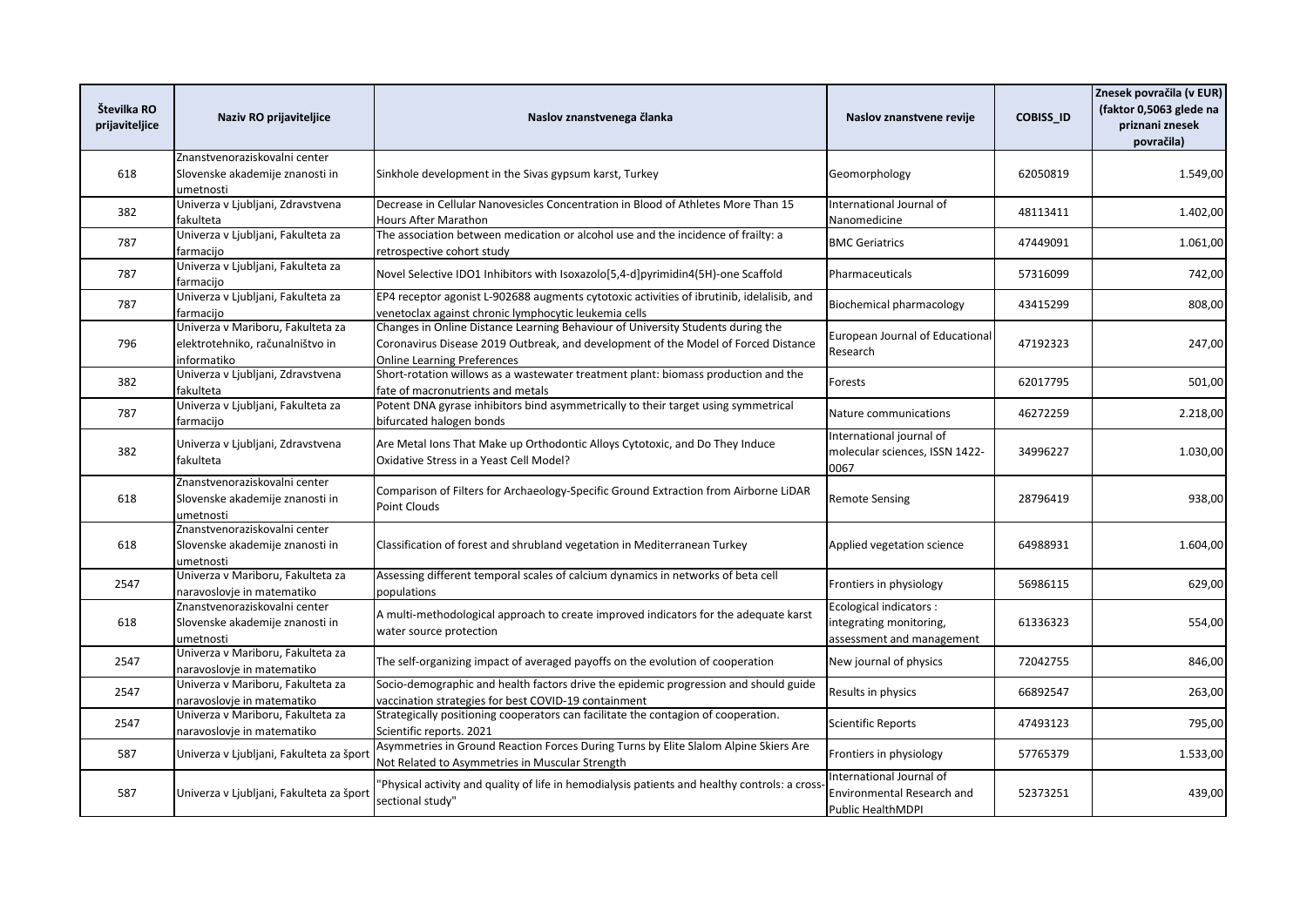| Številka RO<br>prijaviteljice | Naziv RO prijaviteljice                                                       | Naslov znanstvenega članka                                                                                                                                                                           | Naslov znanstvene revije                                                                      | <b>COBISS ID</b> | Znesek povračila (v EUR)<br>(faktor 0,5063 glede na<br>priznani znesek<br>povračila) |
|-------------------------------|-------------------------------------------------------------------------------|------------------------------------------------------------------------------------------------------------------------------------------------------------------------------------------------------|-----------------------------------------------------------------------------------------------|------------------|--------------------------------------------------------------------------------------|
| 587                           | Univerza v Ljubljani, Fakulteta za šport                                      | Ball Impact Position in Recreational Male Padel Players: Implications for Training and<br><b>Injury Management</b>                                                                                   | International Journal of<br>Environmental Research and<br><b>Public HealthMDPI</b>            | 46639619         | 82,00                                                                                |
| 587                           | Univerza v Ljubljani, Fakulteta za šport                                      | Relationship between energy availability, energy conservation and cognitive restraint<br>with performance measures in male endurance athletes.                                                       | Journal of international society<br>of sports nutrition, BMCPart of<br><b>Springer Nature</b> | 56911363         | 1.280,00                                                                             |
| 587                           |                                                                               | Univerza v Ljubljani, Fakulteta za šport Neuromuscular Adaptations after an Altitude Training Camp in Elite Judo Athletes                                                                            | International Journal of<br>Environmental Research and<br>Public Health, MDPI                 | 68474883         | 1.153,00                                                                             |
| 587                           | Univerza v Ljubljani, Fakulteta za šport                                      | Secular trends in muscular fitness from 1983 to 2014 amongst Slovenian children and<br>adolescents                                                                                                   | Scandinavian journal of<br>medicine & science in sports                                       | 61361923         | 1.730,00                                                                             |
| 587                           | Univerza v Ljubljani, Fakulteta za šport                                      | 'Validity and reliability of IPAQ-SF and GPAQ for assessing sedentary behaviour in adults<br>in the European Union: a systematic review and meta-analysis"                                           | International journal of<br>environmental research and<br>public health. MDPI                 | 61864963         | 1.153,00                                                                             |
| 587                           | Univerza v Ljubljani, Fakulteta za šport                                      | Assessment of Secular Trends and Health Risk in Paediatric Cardiorespiratory Fitness<br>from the Republic of Slovenia                                                                                | Physiology-Exercise Physiology",<br><b>FRONTIERS</b>                                          | 52849411         | 903,00                                                                               |
| 587                           | Univerza v Ljubljani, Fakulteta za šport                                      | "A COVID-19 Crisis in Child Physical Fitness: Creating a Barometric Tool of Public Health<br>Engagement for the Republic of Slovenia"                                                                | "Frontiers in Public Health-<br>Children and Health"                                          | 52851459         | 352,00                                                                               |
| 587                           | Univerza v Ljubljani, Fakulteta za šport                                      | Are the Parameters of Novel Two-Point Force-Velocity Model Generalizable in Leg<br>Muscles?                                                                                                          | International Journal of<br>Environmental Research and<br>Public HealthMDPI                   | 48545795         | 1.187,00                                                                             |
| 587                           | Univerza v Ljubljani, Fakulteta za šport                                      | 'Measurement characteristics of the most common used internationalphysical activity<br>questionnaires for adults across EU-28 in nationallanguage versions: systematic review<br>and meta analysis"  | <b>IJERPH MDPI</b>                                                                            | 30521347         | 1.185,00                                                                             |
| 587                           | Univerza v Ljubljani, Fakulteta za šport                                      | Secular Trends of Physical Fitness in Twenty-Five Birth Cohorts of Slovenian Children: A<br>Population-Based Study                                                                                   | Frontiers in Public Health                                                                    | 37657859         | 1.295,00                                                                             |
| 587                           | Univerza v Ljubljani, Fakulteta za šport                                      | Physical activity, screen time and theCOVID-19 school closures in Europe ?an<br>observational study in 10 countrie                                                                                   | European Journal of Sport<br>Science Taylor&Francis group                                     | 53553923         | 1.912,00                                                                             |
| 618                           | Znanstvenoraziskovalni center<br>Slovenske akademije znanosti in<br>umetnosti | Subglacial carbonate deposits as a potential proxy for a glacier's former presence                                                                                                                   | The Cryosphere                                                                                | 45730307         | 659,00                                                                               |
| 104                           | Kemijski inštitut                                                             | H2-Free Re-Based Catalytic Dehydroxylation of Aldaric Acid to Muconic and Adipic Acid<br>Esters                                                                                                      | Angewandte Chemie                                                                             | 31739907         | 2.025,00                                                                             |
| 104                           | Kemijski inštitut                                                             | Ambient-Pressured Acid-Catalysed Ethylene Glycol Organosolv Process: Liquefaction<br>Structure-Activity Relationships from Model Cellulose-Lignin Mixtures to Lignocellulosic<br><b>Wood Biomass</b> | <b>MDPI Polymers</b>                                                                          | 67792131         | 822,00                                                                               |
| 618                           | Znanstvenoraziskovalni center<br>Slovenske akademije znanosti in<br>umetnosti | Forgotten values of industrial city still alive: What can the creative city learn from its<br>industrial counterpart?                                                                                | City, Culture and Society                                                                     | 63558147         | 481,00                                                                               |
| 618                           | Znanstvenoraziskovalni center<br>Slovenske akademije znanosti in<br>ımetnosti | Evaluation and Qualification of the Effects of Climate and Vegetation Cover Change on<br>Karst Water Sources: Case Studies of Two Springs in South-Western Slovenia                                  | Water                                                                                         | 35802883         | 844,00                                                                               |
| 2547                          | Univerza v Mariboru, Fakulteta za<br>naravoslovje in matematiko               | Integrating Sustainability into Logistics Oriented Education in Europe                                                                                                                               | Sustainability 2021                                                                           | 61031939         | 922,00                                                                               |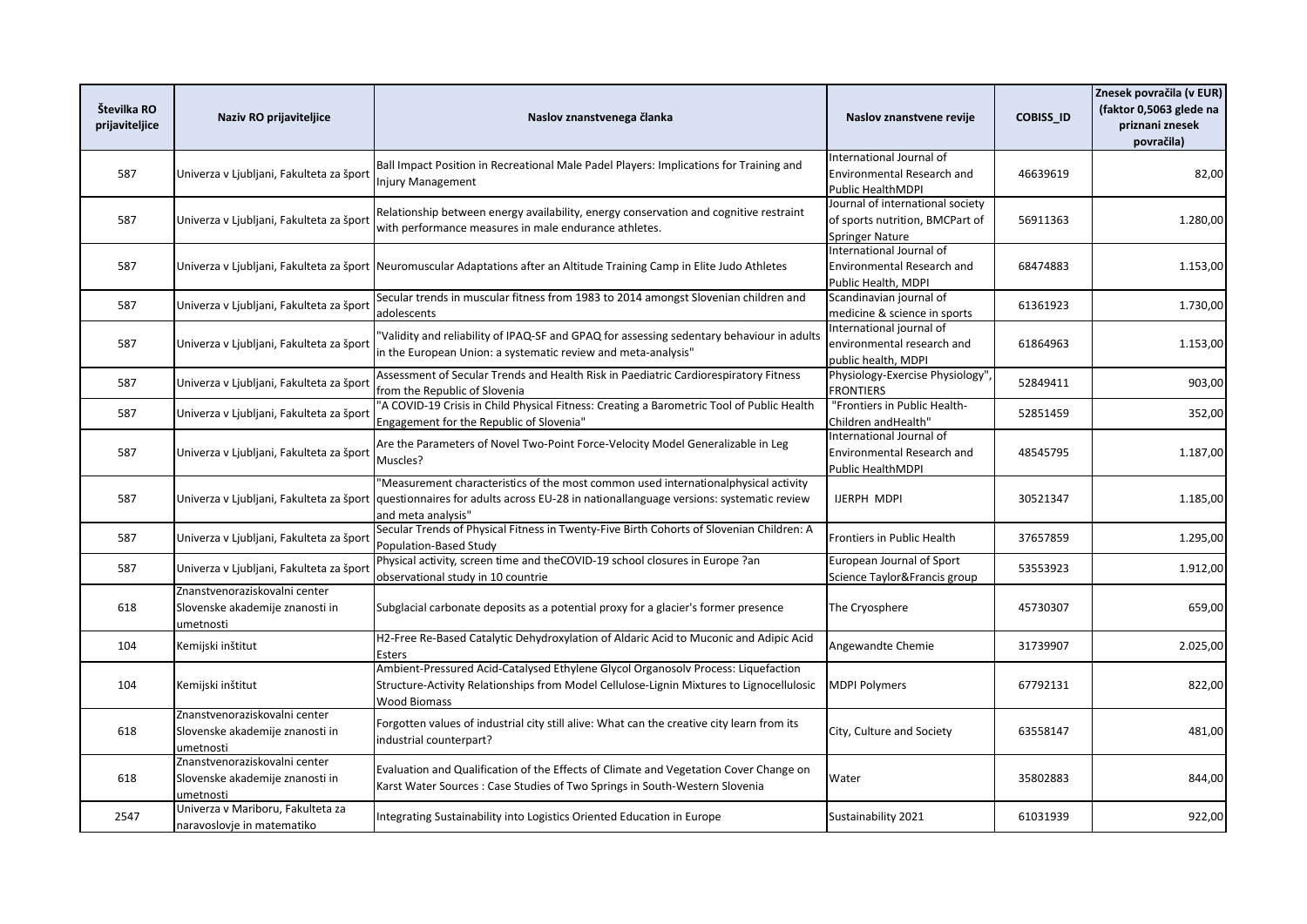| Številka RO<br>prijaviteljice | Naziv RO prijaviteljice                                                             | Naslov znanstvenega članka                                                                                                                                                                            | Naslov znanstvene revije                                       | <b>COBISS ID</b> | Znesek povračila (v EUR)<br>(faktor 0,5063 glede na<br>priznani znesek<br>povračila) |
|-------------------------------|-------------------------------------------------------------------------------------|-------------------------------------------------------------------------------------------------------------------------------------------------------------------------------------------------------|----------------------------------------------------------------|------------------|--------------------------------------------------------------------------------------|
| 2547                          | Univerza v Mariboru, Fakulteta za<br>naravoslovje in matematiko                     | Sustainability assessment with integrated circular economy principles : a toy case study                                                                                                              | Sustainability 2021                                            | 61037827         | 503,00                                                                               |
| 787                           | Univerza v Ljubljani, Fakulteta za<br>farmacijo                                     | Neuroinflammation-induced upregulation of glial cathepsin X expression and activity in<br>vivo                                                                                                        | Frontiers in Molecular<br>Neuroscience                         | 36086275         | 1.267,00                                                                             |
| 309                           | Univerzitetni rehabilitacijski inštitut RS<br>Soča                                  | Dynamic balancing responses in unilateral transtibial amputees following outward-<br>directed perturbations during slow treadmill walking differ considerably for amputated<br>and non-amputated side | Journal of NeuroEngineering<br>and Rehabilitation              | 72034819         | 1.238,00                                                                             |
| 796                           | Univerza v Mariboru, Fakulteta za<br>elektrotehniko, računalništvo in<br>nformatiko | loT-Based Bee Swarm Activity Acoustic Classification Using Deep Neural Networks                                                                                                                       | Sensors                                                        | 49904131         | 846,00                                                                               |
| 2334                          | Univerza v Mariboru, Medicinska<br>fakulteta                                        | Glucose-dependent activation, activity, and deactivation of beta cell networks in acute<br>mouse pancreas tissue slices                                                                               | American Journal of Physiology<br>Endocrinology and metabolism | 75400451         | 1.553,00                                                                             |
| 312                           | Univerzitetni klinični center Ljubljana                                             | Validation of the Lifetime Incidence of Traumatic Events (LITE-S/P) Questionnaires in<br>Children and Adolescents in Slovenia                                                                         | Frontiers in Psychiatry                                        | 69130499         | 1.252,00                                                                             |
| 1538                          | Univerza v Ljubljani, Fakulteta za<br>elektrotehniko                                | Family-centered design : interactive performance testing and user interface evaluation<br>of the Slovenian eDavki public tax portal                                                                   | Sensors                                                        | 73694979         | 1.103,00                                                                             |
| 104                           | Kemijski inštitut                                                                   | Endogenous Modulators of Neurotrophin Signaling: Landscape of the Transient ATP-<br><b>NGF Interactions</b>                                                                                           | Computational and Structural<br>Biotechnology Journal          | 62353155         | 557,00                                                                               |
| 794                           | Univerza v Mariboru, Fakulteta za<br>kemijo in kemijsko tehnologijo                 | Immobilization of alcohol dehydrogenase from Saccharomyces cerevisiae onto<br>carboxymethyl dextran-coated magnetic nanoparticles: a novel route for biocatalyst<br>imrpovement via epoxy activation  | Scientific Reports                                             | 37096963         | 795,00                                                                               |
| 792                           | Univerza v Ljubljani, Fakulteta za<br>gradbeništvo in geodezijo                     | Development of a semiautomatic parametric method for creation of an I-BIM model of a<br>tunnel for use in FEM software                                                                                | Journal of advanced<br>transportation                          | 55664131         | 1.113,00                                                                             |
| 1620                          | Univerzitetna psihiatrična klinika<br>.jubljana                                     | The attitudes and feelings of mental health nurses towards adolescents and young adults<br>with nonsuicidal self-injuring behaviors.                                                                  | Child and adolescent psychiatry<br>and mental health.          | 29579779         | 1.033,00                                                                             |
| 1620                          | Univerzitetna psihiatrična klinika<br>.jubljana                                     | Adolescent with autism and gender dysphoria : case report.                                                                                                                                            | Frontiers in psychiatry                                        | 64803331         | 663,00                                                                               |
| 585                           | Univerza v Mariboru, Ekonomsko-<br>poslovna fakulteta                               | <b>Technology and Corporate Social Responsibility</b>                                                                                                                                                 | Sustainability                                                 | 86930435         | 639,00                                                                               |
| 1502                          | Zavod za gradbeništvo Slovenije                                                     | mproving the flame retardancy of wood using an eco-friendly mineralisation process                                                                                                                    | <b>Green Chemistry</b><br>Communication                        | 48775683         | 625,00                                                                               |
| 782                           | Univerza v Ljubljani, Fakulteta za<br>strojništvo                                   | Scalable framework for blockchain-based shared manufacturing                                                                                                                                          | Robotics and computer-<br>integrated manufacturing             | 56724227         | 899,00                                                                               |
| 3353                          | Evro-sredozemska univerza                                                           | Mainstreaming Sustainable Consumption of Seafood Through Enhanced Mandatory<br><b>Food Labeling</b>                                                                                                   | <b>Frontiers in Marine Science</b>                             | 43307267         | 743,00                                                                               |
| 782                           | Univerza v Ljubljani, Fakulteta za<br>strojništvo                                   | Characterisation of geometrical and physical properties of a stainless steel denture<br>framework manufactured by single-point incremental forming                                                    | Journal of Materials Research<br>and Technology                | 45026819         | 297,00                                                                               |
| 105                           | Nacionalni inštitut za biologijo                                                    | Comparison of In-Situ Chlorophyll-a Time Series and Sentinel-3 Ocean and Land Color<br>Instrument Data in Slovenian National Waters (Gulf of Trieste, Adriatic Sea)                                   | Water                                                          | 70637571         | 446,00                                                                               |
| 481                           | Univerza v Ljubljani, Biotehniška<br>fakulteta                                      | A subterranean adaptive radiation of amphipods in Europe                                                                                                                                              | <b>Springer Nature</b>                                         | 67491331         | 2.763,00                                                                             |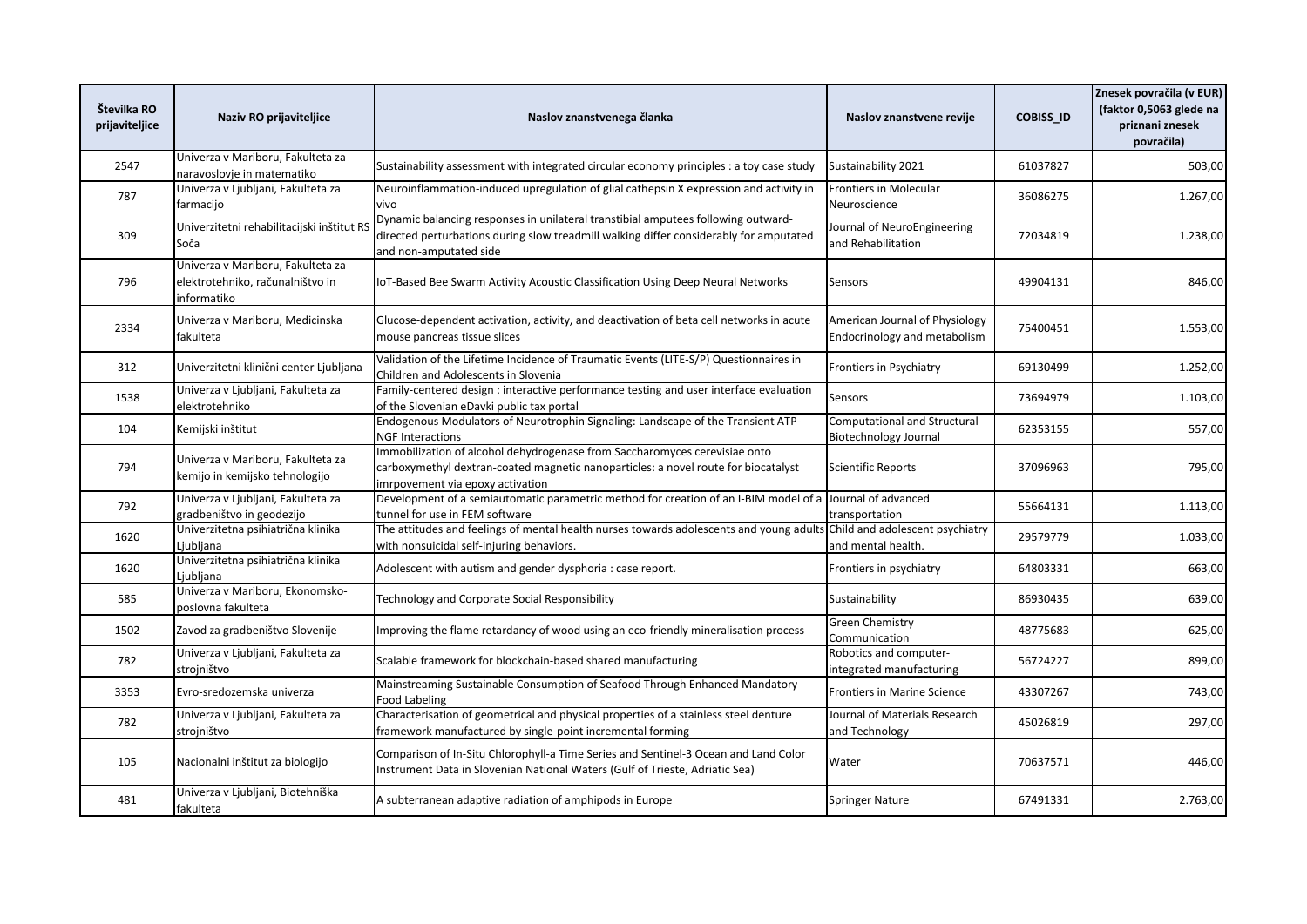| Številka RO<br>prijaviteljice | Naziv RO prijaviteljice                                            | Naslov znanstvenega članka                                                                                                                                                    | Naslov znanstvene revije         | COBISS_ID | Znesek povračila (v EUR)<br>(faktor 0,5063 glede na<br>priznani znesek<br>povračila) |
|-------------------------------|--------------------------------------------------------------------|-------------------------------------------------------------------------------------------------------------------------------------------------------------------------------|----------------------------------|-----------|--------------------------------------------------------------------------------------|
| 3018                          | Inštitut za nutricionistiko, Ljubljana                             | Evaluation of the ability of nutri-score to discriminate the nutritional quality of<br>prepacked foods using a sale-weighting approach                                        | Foods                            | 73759491  | 822,00                                                                               |
| 3018                          | nštitut za nutricionistiko, Ljubljana                              | An approach to investigate content-related quality of nutraceuticals used by Slovenian<br>consumers : a case study with folate and vitamin D                                  | Foods                            | 59604739  | 822,00                                                                               |
| 481                           | Univerza v Ljubljani, Biotehniška<br>fakulteta                     | Peptide signaling without feedback in signal production operates as a true quorum<br>sensing communication system in Bacillus subtilis                                        | <b>Communications Biology</b>    | 47412483  | 1.357,00                                                                             |
| 481                           | Univerza v Ljubljani, Biotehniška<br>fakulteta                     | Surfactin facilitates horizontal gene transfer in Bacillus subtilis                                                                                                           | <b>Frontiers in Microbiology</b> | 58756355  | 750,00                                                                               |
| 1540                          | Univerza v Novi Gorici                                             | Implicit water model within the Zimm-Bragg approach to analyze experimental data for<br>heat and cold denaturation of proteins                                                | Springer nature Limited          | 62204931  | 1.357,00                                                                             |
| 481                           | Univerza v Ljubljani, Biotehniška<br>fakulteta                     | A Comprehensive Evaluation Model for Wood Companies Websites Based on the AHP/R-<br><b>TOPSIS Method</b>                                                                      | Forests                          | 65801475  | 660,00                                                                               |
| 481                           | Univerza v Ljubljani, Biotehniška<br>fakulteta                     | Sustainable Production Management Model for Small and Medium Enterprises in Some<br>South-Central EU Countries                                                                | Sustainability                   | 65806595  | 481,00                                                                               |
| 404                           | Gozdarski inštitut Slovenije                                       | Empirical Approach for Modelling Tree Phenology in Mixed Forests Using Remote<br>Sensing                                                                                      | Remote sensing, MDPI             | 73513731  | 868,00                                                                               |
| 1539                          | Univerza v Ljubljani, Fakulteta za<br>računalništvo in informatiko | Orde ab Chao Method for Disruptive Innovations Creation (With COVID-19 Pandemic<br>Case Application)                                                                          | Frontiers in Psychology          | 51088899  | 521,00                                                                               |
| 1539                          | Univerza v Ljubljani, Fakulteta za<br>računalništvo in informatiko | Analysis of Machine Learning Algorithms for Anomaly Detection on Edge Devices                                                                                                 | Sensors                          | 66227971  | 1.003,00                                                                             |
| 584                           | Univerza v Ljubljani, Ekonomska<br>fakulteta                       | Mapping Ethics Education in Accounting Research: A Bibliometric Analysis                                                                                                      | Journal of Business Ethics       | 66526467  | 805,00                                                                               |
| 401                           | Kmetijski inštitut Slovenije                                       | Effects on Some Therapeutical, Biochemical, and Immunological Parameters of Honey<br>Bee (Apis mellifera) Exposed to Probiotic Treatments, in Field and Laboratory Conditions | Insects                          | 28754435  | 591,00                                                                               |
| 401                           | Kmetijski inštitut Slovenije                                       | EPIC markers of the genus Apis as diagnostic tools for detection of honey fraud                                                                                               | <b>Food Control</b>              | 28818179  | 787,00                                                                               |
| 401                           | Kmetijski inštitut Slovenije                                       | Genes associated with somatic cell count index in Brown Swiss cattle                                                                                                          | Journal of animal science        | 34108163  | 519,00                                                                               |
| 401                           | Kmetijski inštitut Slovenije                                       | Non-Destructive Genotyping of Honeybee Queens to Support Selection and Breeding                                                                                               | Insects                          | 43859715  | 659,00                                                                               |
| 406                           | Univerza v Ljubljani, Veterinarska<br>fakulteta                    | Entomological Surveillance and Cantharidin Concentrations in Mylabris variabilis and<br>Epicauta rufidorsum Blister Beetles in Slovenia                                       | Animals                          | 47503875  | 737,00                                                                               |
| 406                           | Univerza v Ljubljani, Veterinarska<br>fakulteta                    | Occurrence of Alternaria and Other Toxins in Cereal Grains Intended for Animal Feeding<br>Collected in Slovenia: A Three-Year Study                                           | Toxins                           | 63797763  | 1.151,00                                                                             |
| 406                           | Univerza v Ljubljani, Veterinarska<br>fakulteta                    | Impact of type of parturition on colostrum microbiota composition and puppy survival                                                                                          | Animals                          | 68601603  | 863,00                                                                               |
| 406                           | Univerza v Ljubljani, Veterinarska<br>fakulteta                    | Genomic insights into the emergence and spread of methicillin-resistant Staphylococcus<br>pseudintermedius in veterinary clinics                                              | Veterinary Microbiology          | 64516867  | 904,00                                                                               |
| 406                           | Univerza v Ljubljani, Veterinarska<br>fakulteta                    | Ergot and Ergot Alkaloids in Cereal Grains Intended for Animal Feeding Collected in<br>Slovenia: Occurrence, Pattern and Correlations                                         | Toxins                           | 40459011  | 765,00                                                                               |
| 481                           | Univerza v Ljubljani, Biotehniška<br>fakulteta                     | EZ-DripLoss assessment in chicken breast meat using different sample areas, fiber<br>orientation, and measurement intervals                                                   | Animals                          | 59205379  | 724,00                                                                               |
| 481                           | Univerza v Ljubljani, Biotehniška<br>fakulteta                     | Genomic evaluation of Brown Swiss dairy cattle with limited national genotype data and<br>integrated external information                                                     | Journal of dairy science         | 54260739  | 895,00                                                                               |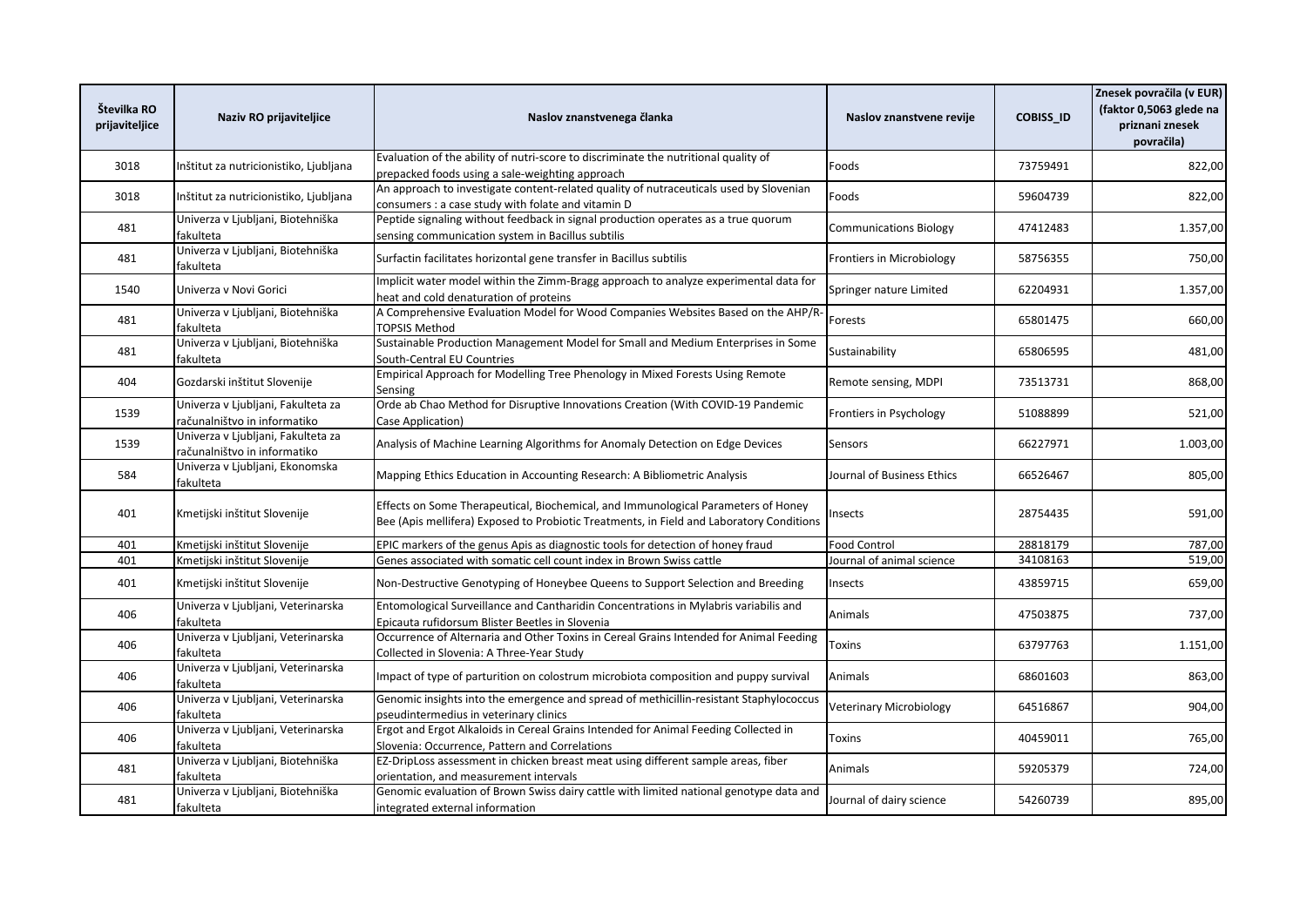| Številka RO<br>prijaviteljice | Naziv RO prijaviteljice                        | Naslov znanstvenega članka                                                                                                                                                                                    | Naslov znanstvene revije                              | <b>COBISS ID</b> | Znesek povračila (v EUR)<br>(faktor 0,5063 glede na<br>priznani znesek<br>povračila) |
|-------------------------------|------------------------------------------------|---------------------------------------------------------------------------------------------------------------------------------------------------------------------------------------------------------------|-------------------------------------------------------|------------------|--------------------------------------------------------------------------------------|
| 381                           | Univerza v Ljubljani, Medicinska<br>fakulteta  | Detrimental effect of various preparations of the human amniotic membrane<br>homogenate on the 2D and 3D bladder cancer in vitro models                                                                       | Frontiers in bioengineering and<br>biotechnology      | 69118467         | 1.070,00                                                                             |
| 381                           | Univerza v Ljubljani, Medicinska<br>fakulteta  | Antimicrobial activity of human fetal membranes: from biological function to clinical use                                                                                                                     | Frontiers in bioengineering and<br>biotechnology      | 65347075         | 1.234,00                                                                             |
| 381                           | Univerza v Ljubljani, Medicinska<br>fakulteta  | The antibacterial activity of human amniotic membrane against multidrug-resistant<br>bacteria associated with urinary tract infections: new insights from normal and<br>cancerous urothelial models           | <b>Biomedicines</b>                                   | 52599811         | 844,00                                                                               |
| 381                           | Univerza v Ljubljani, Medicinska<br>fakulteta  | Vitamin A and retinoids in bladder cancer chemoprevention and treatment: a narrative<br>review of current evidence, challenges and future prospects                                                           | International journal of<br>molecular sciences        | 57932035         | 647,00                                                                               |
| 381                           | Univerza v Ljubljani, Medicinska<br>fakulteta  | Standardization of esophageal adenocarcinoma in vitro model and its applicability for<br>model drug testing                                                                                                   | Scientific reports                                    | 56692995         | 856,00                                                                               |
| 381                           | Univerza v Ljubljani, Medicinska<br>fakulteta  | Cytotoxic activity of LLO Y406A is targeted to the plasma membrane of cancer urothelial<br>cells                                                                                                              | International journal of<br>molecular sciences        | 57572867         | 411,00                                                                               |
| 381                           | Univerza v Ljubljani, Medicinska<br>fakulteta  | A systematic review of therapeutic approaches used in experimental models of<br>interstitial cystitis/bladder pain syndrome                                                                                   | <b>Biomedicines</b>                                   | 71570179         | 822,00                                                                               |
| 381                           | Univerza v Ljubljani, Medicinska<br>fakulteta  | How cancer cells invade bladder epithelium and form tumors: the mouse bladder tumor<br>model as a model of tumor recurrence in patients                                                                       | International journal of<br>molecular sciences        | 67627523         | 118,00                                                                               |
| 381                           | Univerza v Ljubljani, Medicinska<br>fakulteta  | Attachment of cancer urothelial cells to the bladder epithelium occurs on uroplakin-<br>negative cells and is mediated by desmosomal and not by classical cadherins                                           | International journal of<br>molecular sciences        | 65359619         | 822,00                                                                               |
| 481                           | Univerza v Ljubljani, Biotehniška<br>fakulteta | The Influence the of Spraying Pressure of an Injector Asymetric Double Nozzle with<br>Variable Flow on Head Fungicide Coverage, Yield, Grain Quality, and Deoxynivalenol<br>Content in Winter Wheat           | Agronomy                                              | 44635395         | 820,00                                                                               |
| 1540                          | Univerza v Novi Gorici                         | The Class Equation and the Commutativity Degree for Complete Hypergroups                                                                                                                                      | Mathematics                                           | 43881731         | 259,00                                                                               |
| 1540                          | Univerza v Novi Gorici                         | The Reducibility Concept in General Hyperrings                                                                                                                                                                | Mathematics                                           | 73968899         | 183,00                                                                               |
| 106                           | Institut "Jožef Stefan"                        | Noninvasive monitoring of dynamical processes in bruised human skin using diffuse<br>reflectance spectroscopy and pulsed phototermal radiometry                                                               | Sensors                                               | 45594371         | 556,00                                                                               |
| 106                           | Institut "Jožef Stefan"                        | Controllable voltammetric formation of a structurally disordered NiOOH/Ni(OH)2 redox<br>pair on Ni-nanowire electrodes for enhanced electrocatalytic formaldehyde oxidation                                   | Electrochimica Acta                                   | 31863811         | 854,00                                                                               |
| 106                           | Institut "Jožef Stefan"                        | Facile Fabrication of an Ammonia-Gas Sensor Using Electrochemically Synthesised<br>Polyaniline on ommercial Screen-Printed Three-Electrode Systems                                                            | Sensors                                               | 44777987         | 1.113,00                                                                             |
| 106                           | Institut "Jožef Stefan"                        | Microstructural insights into the coercivity enhancement of grain-boundary-diffusion-<br>processed Tb-treated Nd-Fe-B sintered magnets beyond the core-shell formation<br>mechanism                           | Journal of Alloys and<br>Compounds                    | 48607491         | 810,00                                                                               |
| 106                           | Institut "Jožef Stefan"                        | Cyanine Dyes for Photo-Thermal Therapy: A Comparison of Synthetic Liposomes and<br>Natural Erythrocyte-Based Carriers                                                                                         | International Journal of<br><b>Molecular Sciences</b> | 68230403         | 930,00                                                                               |
| 106                           | Institut "Jožef Stefan"                        | Synthesis and characterization of tungsten suboxide WnO3n-1 nanotiles                                                                                                                                         | Nanomaterials                                         | 72209411         | 1.083,00                                                                             |
| 106                           | Institut "Jožef Stefan"                        | Size- and time-dependent particle removal efficiency of face masks and improvised<br>respiratory protection equipment used during the COVID-19 pandemic                                                       | Sensors                                               | 52915715         | 1.235,00                                                                             |
| 381                           | Univerza v Ljubljani, Medicinska<br>fakulteta  | Astrocytes in stress accumulate lipid droplets                                                                                                                                                                | Glia                                                  | 52537347         | 2.070,00                                                                             |
| 381                           | Univerza v Ljubljani, Medicinska<br>fakulteta  | Survival of castration-resistant prostate cancer patients treated with dendritic-tumor cel<br>hybridomas is negatively correlated with changes in peripheral blood<br>CD56brightCD16[sup]-natural killer cell | Clinical and translational<br>medicine                | 74803715         | 1.380,00                                                                             |